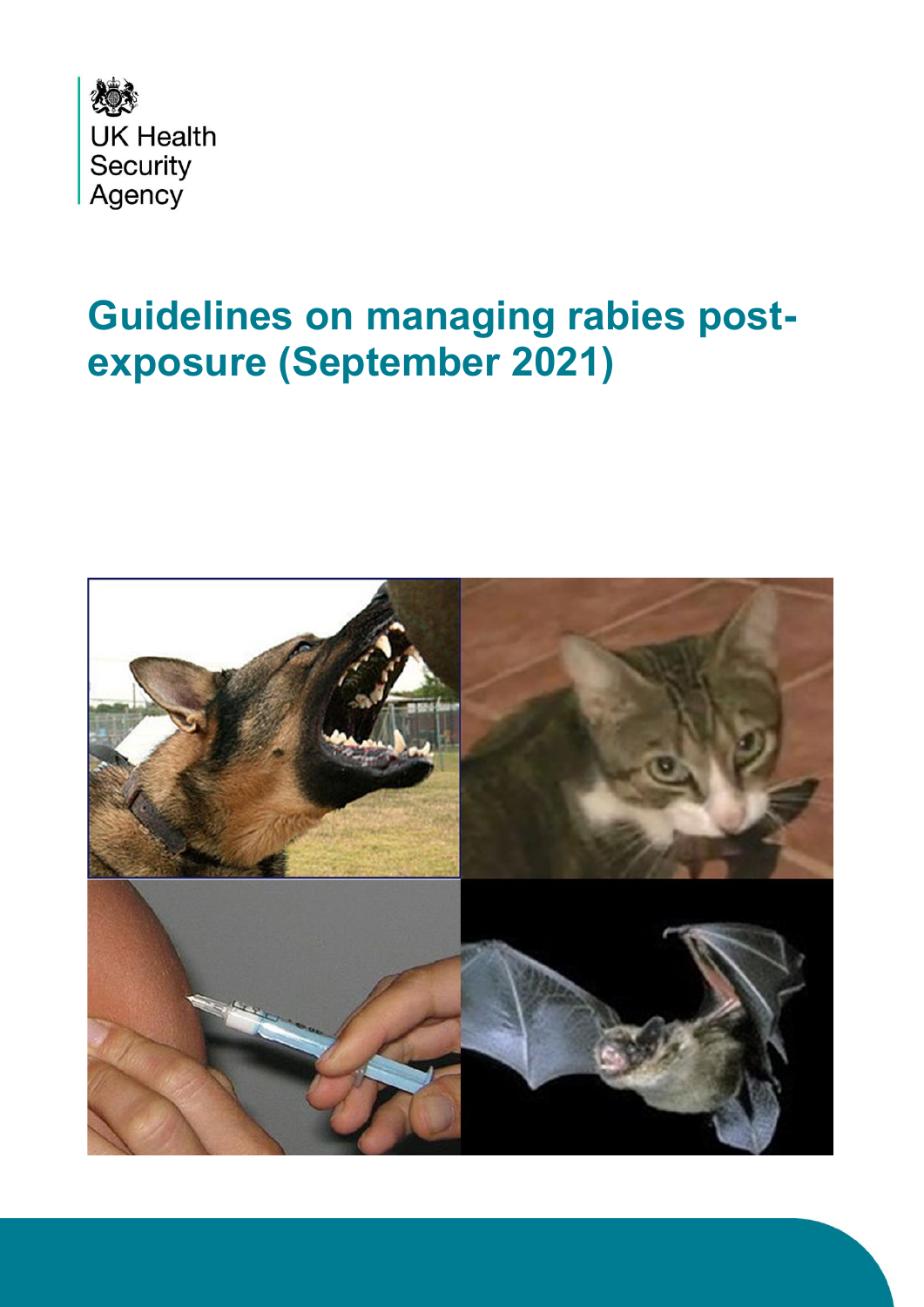# **Contents**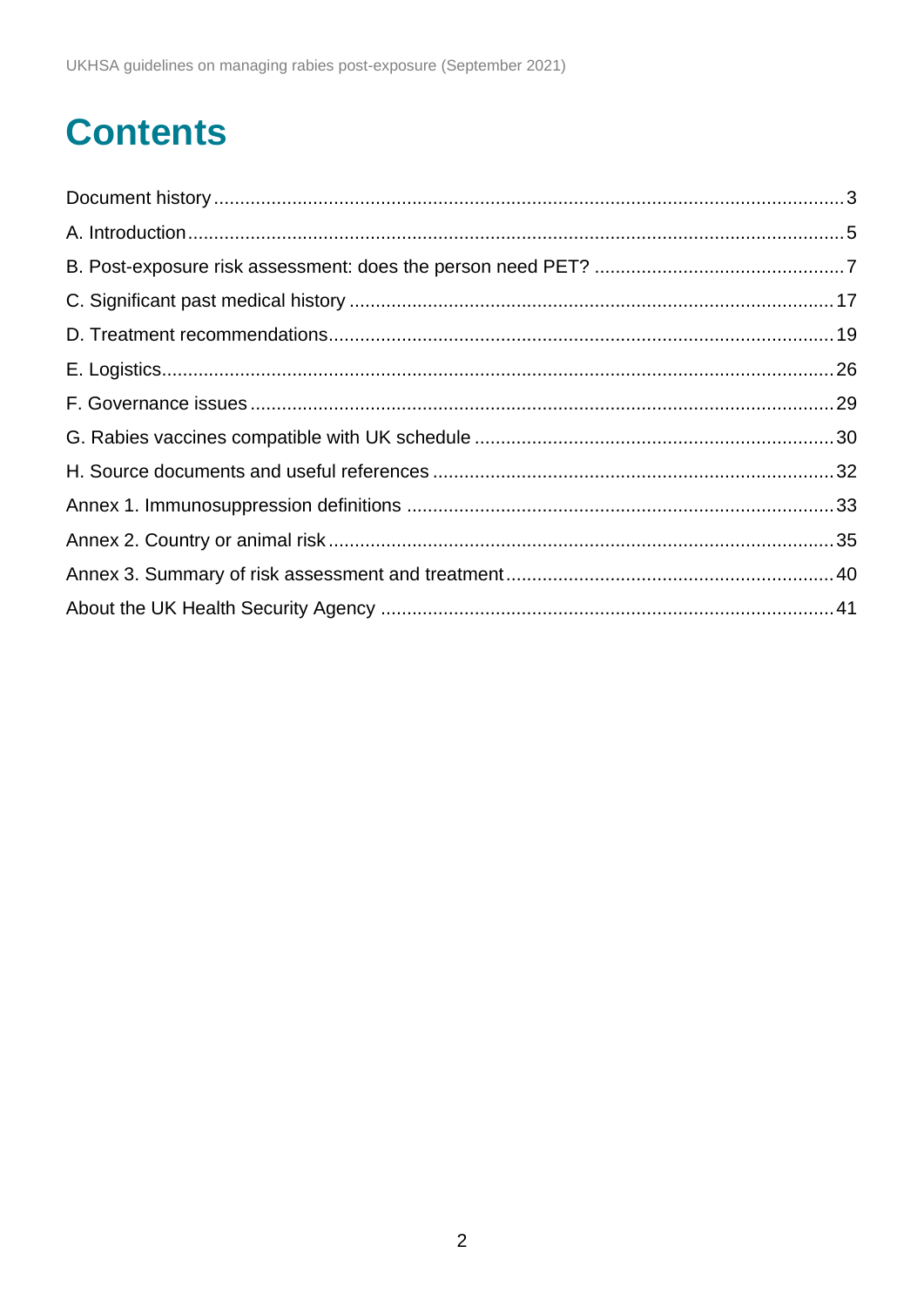## <span id="page-2-0"></span>**Document history**

| <b>Date</b>      | <b>Reason for change</b>                                                                                                                                                                                                                                                                                                                                                                                                                                                                                                                                       | <b>Issue</b><br>number |
|------------------|----------------------------------------------------------------------------------------------------------------------------------------------------------------------------------------------------------------------------------------------------------------------------------------------------------------------------------------------------------------------------------------------------------------------------------------------------------------------------------------------------------------------------------------------------------------|------------------------|
| January 2015     | PHE (Public Health England) version. This updates 'HPA<br>guidelines on managing rabies post-exposure prophylaxis (January<br>2013)'. Changes to the guidance include a new category of<br>'partially immune' for those individuals who are not fully immune<br>but have received vaccine in the past, advice on what to do if it is<br>more than 10 years since the last rabies vaccine, and information<br>on dealing with animals imported into the country under the EU<br>PETS passport scheme. The guidance is also reformatted to PHE<br>specifications | 1.0                    |
| <b>June 2015</b> | Rewording of section 'B9 Imported pets (dogs, cats or ferrets)',<br>paragraph 'Background' to clarify that pets from EU or listed<br>countries do not need a blood test, and the waiting period is only<br>21 days post vaccination.                                                                                                                                                                                                                                                                                                                           | 1.1                    |
| April 2016       | Updated information about the new Rabies and Immunoglobulin<br>Service and updated risk assessment to include HRIG for primate<br>category III bites to the head and neck                                                                                                                                                                                                                                                                                                                                                                                      | 1.2                    |
| <b>June 2017</b> | Updated contact information. Additional information provided on<br>what to do if a fully immunised patient has received HRIG as part<br>of the management. Revised information on the use of the revised<br>rabies risk assement form.                                                                                                                                                                                                                                                                                                                         | 2.0                    |
| <b>June 2018</b> | Updated guidance in view of the changes to rabies post-exposure<br>treatment as agreed by JCVI February 2018. Specifically changes<br>in definitions of exposures and animal and country risk, reduction in<br>the number of vaccine doses for immunocompetent individuals to<br>4, change to the recommendations on the use of HRIG, and<br>guidance on the management of immunosuppressed individuals.                                                                                                                                                       | 3.0                    |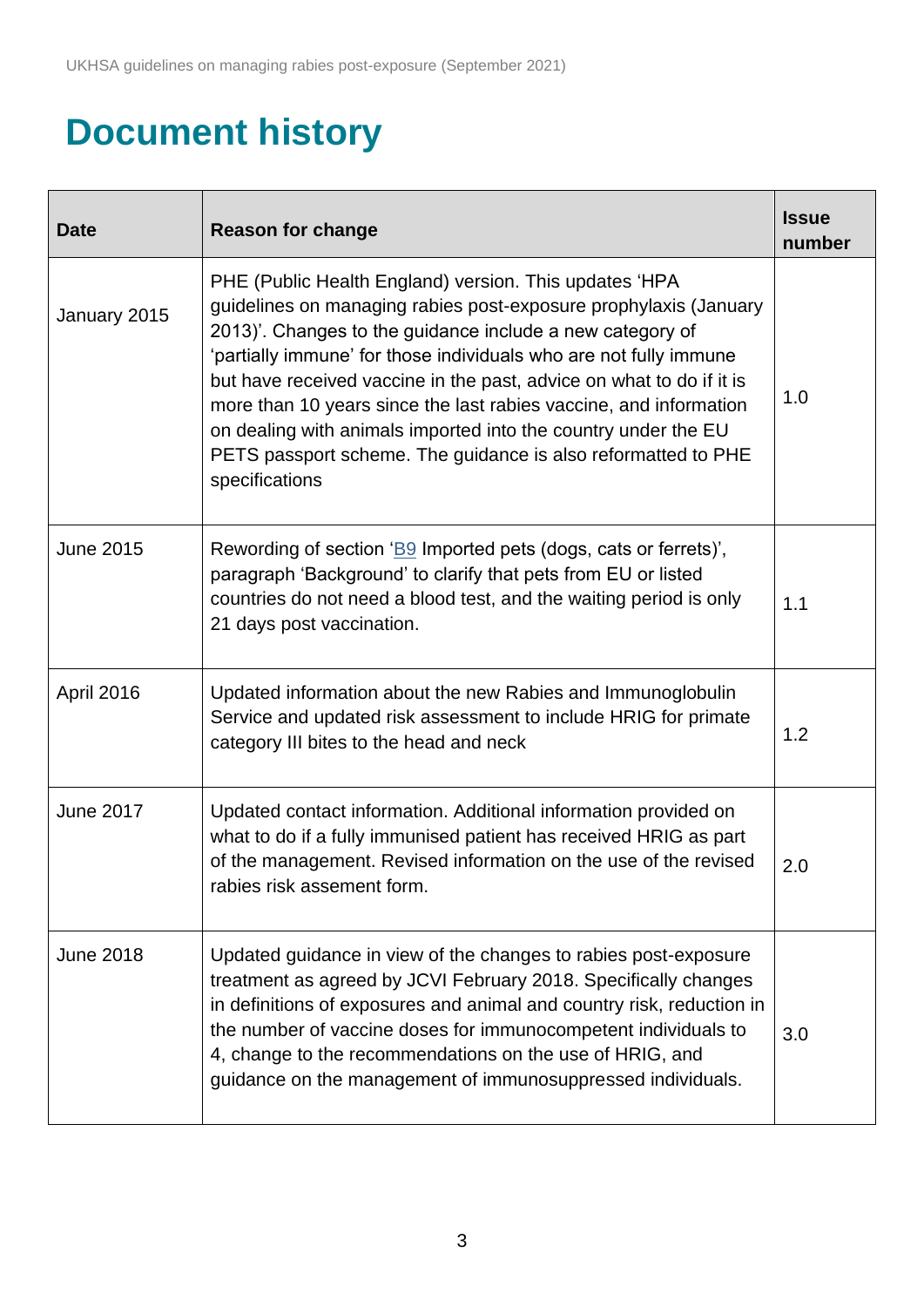| <b>April 2019</b> | Updated guidance clarifying risk assessment of possible bat<br>exposures, exposures to confirmed rabid animals, implications on<br>pet travel when UK leaves EU, and updated vaccines and<br>immunoglobulin compatible with UK schedule.                   | 4.0 |
|-------------------|------------------------------------------------------------------------------------------------------------------------------------------------------------------------------------------------------------------------------------------------------------|-----|
| October 2019      | Updated version of the form, clarification on category 2 and 3 bites,<br>information about compliance with Falsified Medicines Directive<br>and new phone numbers for RIgS and APHA.                                                                       | 5.0 |
| August 2020       | Updated information on bats in the UK, PET passport scheme on<br>leaving the EU and process for issuing vaccine and<br>immunoglobulin through Colindale.                                                                                                   | 6.0 |
| Sept. 2021        | Updated information on rabies vaccine availability in NHS Trusts in<br>England, importation of animals into UK, definitions of<br>immunosuppression, hours of operation of the RIgS team and<br>availability of HRIG. Reformatted along UK HSA guidelines. | 7.0 |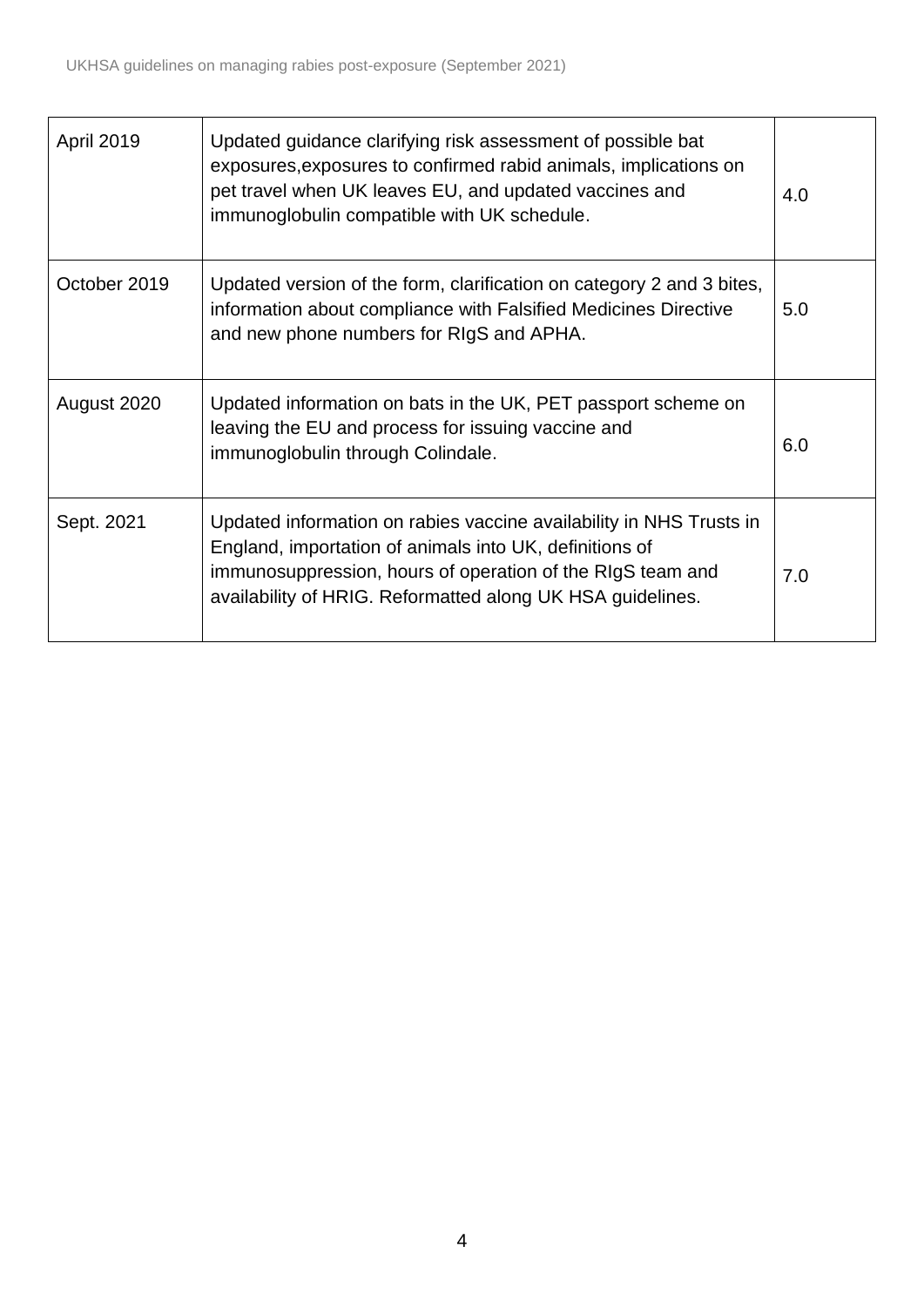# <span id="page-4-0"></span>**A. Introduction**

Rabies is an acute viral encephalomyelitis caused by several members of the Rhabdoviridae family. It transmits through infected saliva via bites or scratches from rabid animals (in particular dogs). It is almost invariably fatal once symptoms develop.

Rabies still poses a significant public health problem in many countries in Asia and Africa where 95% of human deaths occur. Post-exposure treatment (PET) using rabies vaccine with or without rabies immunoglobulin (HRIG) is highly effective in preventing disease if given correctly and promptly after exposure.

The UK has been free of rabies in terrestrial animals since 1922. However, European Bat Lyssavirus 1 (EBLV1) was found for the first time in serotine bats (Eptesicus serotinus) in southern England in 2018, and European Bat Lyssavirus 2 (EBLV2), a rabies-like virus, has been found in Daubenton's bats (Myotis daubentonii) across the UK. A soprano pipistrelle (Pipistrellus pygmaeus) tested positive for lyssavirus antigen in 2020, but there was insufficient RNA to type the virus.

Further information, [guidance and the risk assessment form are available on the rabies](https://www.gov.uk/government/collections/rabies-risk-assessment-post-exposure-treatment-management)  [pages of the PHE website.](https://www.gov.uk/government/collections/rabies-risk-assessment-post-exposure-treatment-management)

## Purpose and scope

This guidance provides a practical guide to undertaking risk assessment of potential rabies exposures and the correct use of PET. It is aimed at duty doctors at Colindale, health protection teams and other health professionals who may be involved in the assessment and management of potential rabies exposures. It also describes the logistics of issuing vaccines and immunoglobulins as appropriate, and the clinical governance aspects of the Rabies and Immunoglobulin Service (RIgS), Colindale. A separate document deals with the risk assessment of other pathogens associated with animal bites which should be used in conjunction with this document if necessary.

Requests for pre-exposure vaccine or advice on possible human rabies are outside the scope of this document and should be managed as follows:

- 1. A possible case of clinical rabies all calls should be referred to one of the RIgS consultants, PHE Colindale (0330 128 1020), or out of hours to Colindale Duty Doctor (0208 200 4400); additional information can be found on the PHE website.
- 2. Vaccines prior to travel refer caller to NaTHNaC (the [National Travel Health](https://travelhealthpro.org.uk/)  [Network and Centre;](https://travelhealthpro.org.uk/) or for complex queries from health professionals, advice line: 0845 602 6712).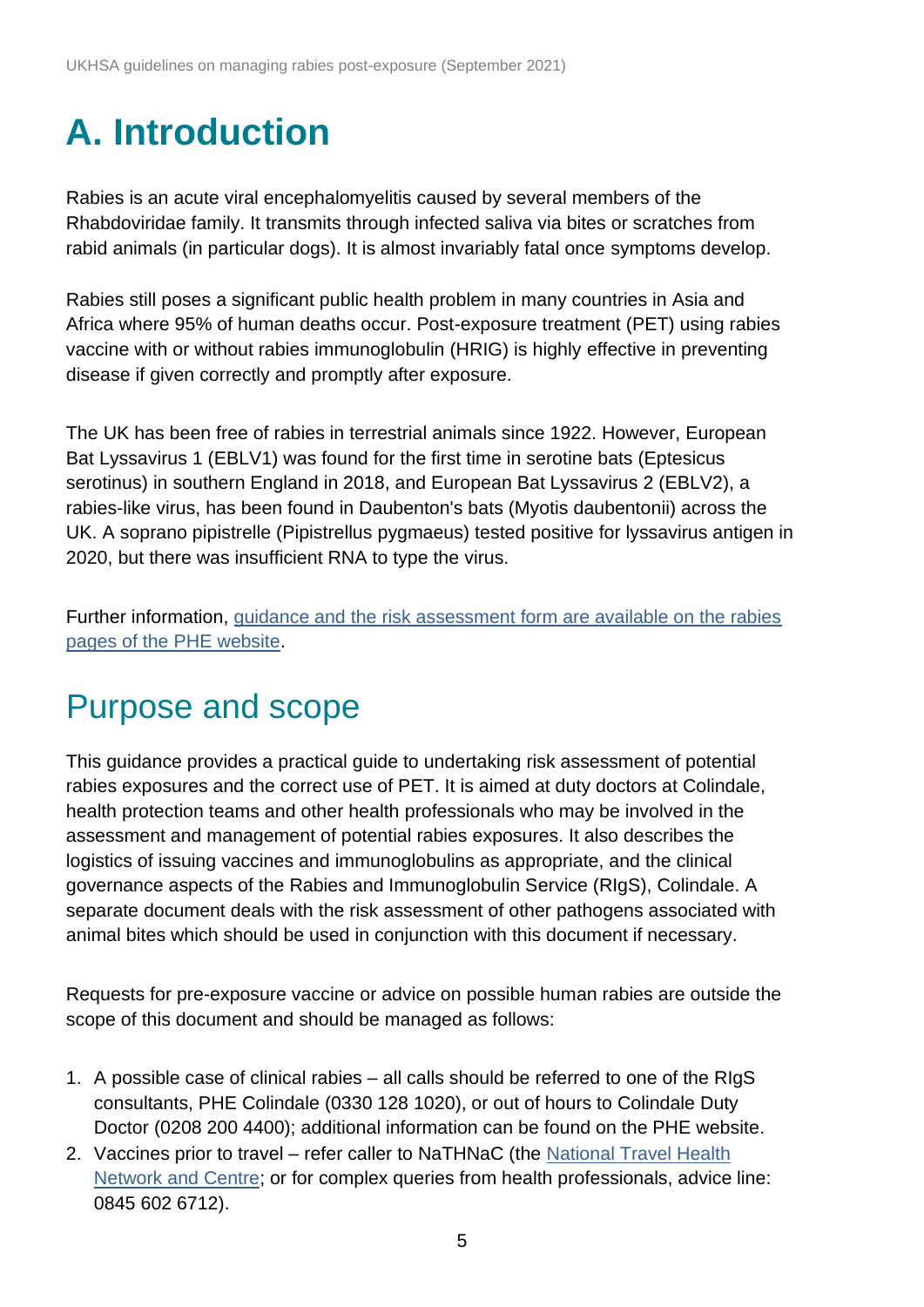3. Vaccines for those with occupational risk [\(see Green Book\)](https://www.gov.uk/government/publications/rabies-the-green-book-chapter-27) are the responsibility of the employer, and will no longer be provided through PHE. Vaccine will only be provided from PHE for those who regularly handle bats on a voluntary basis (that is, not part of employment) – requests should be made using the [pre-exposure risk](https://www.gov.uk/government/publications/rabies-pre-exposure-request-form)  [assessment form](https://www.gov.uk/government/publications/rabies-pre-exposure-request-form) and returned by secure e-mail to [Ig.clerks@nhs.net.](mailto:Ig.clerks@nhs.net)

Individual risk assessment of potential rabies prone exposures should be undertaken promptly, so that post-exposure treatment (PET) can be initiated if required. Although treatment should be started promptly, initiating rabies PET is not a medical emergency, and can often wait until the next day [\(see section D6\)](#page-23-0). In complex cases treatment can be initiated and further advice sought from consultants within RIgS the next working day.

All risk assessments should be [completed using the rabies post-exposure risk](https://www.gov.uk/government/publications/rabies-post-exposure-risk-assessment-form-and-calendar)  [assessment form](https://www.gov.uk/government/publications/rabies-post-exposure-risk-assessment-form-and-calendar) and either directly uploaded into HPZone, or emailed to RIgS by secure email. The form can be encrypted using the button on the form, and the password sent in a separate email.

### Devolved administrations

Requests for post-exposure treatment from Scotland, Northern Ireland and Wales should be directed to the appropriate services as given in the [Green Book.](https://www.gov.uk/government/collections/immunisation-against-infectious-disease-the-green-book) PHE and the Department of Health and Social Care does not supply rabies vaccines for Scotland or Northern Ireland (or the Channel Islands).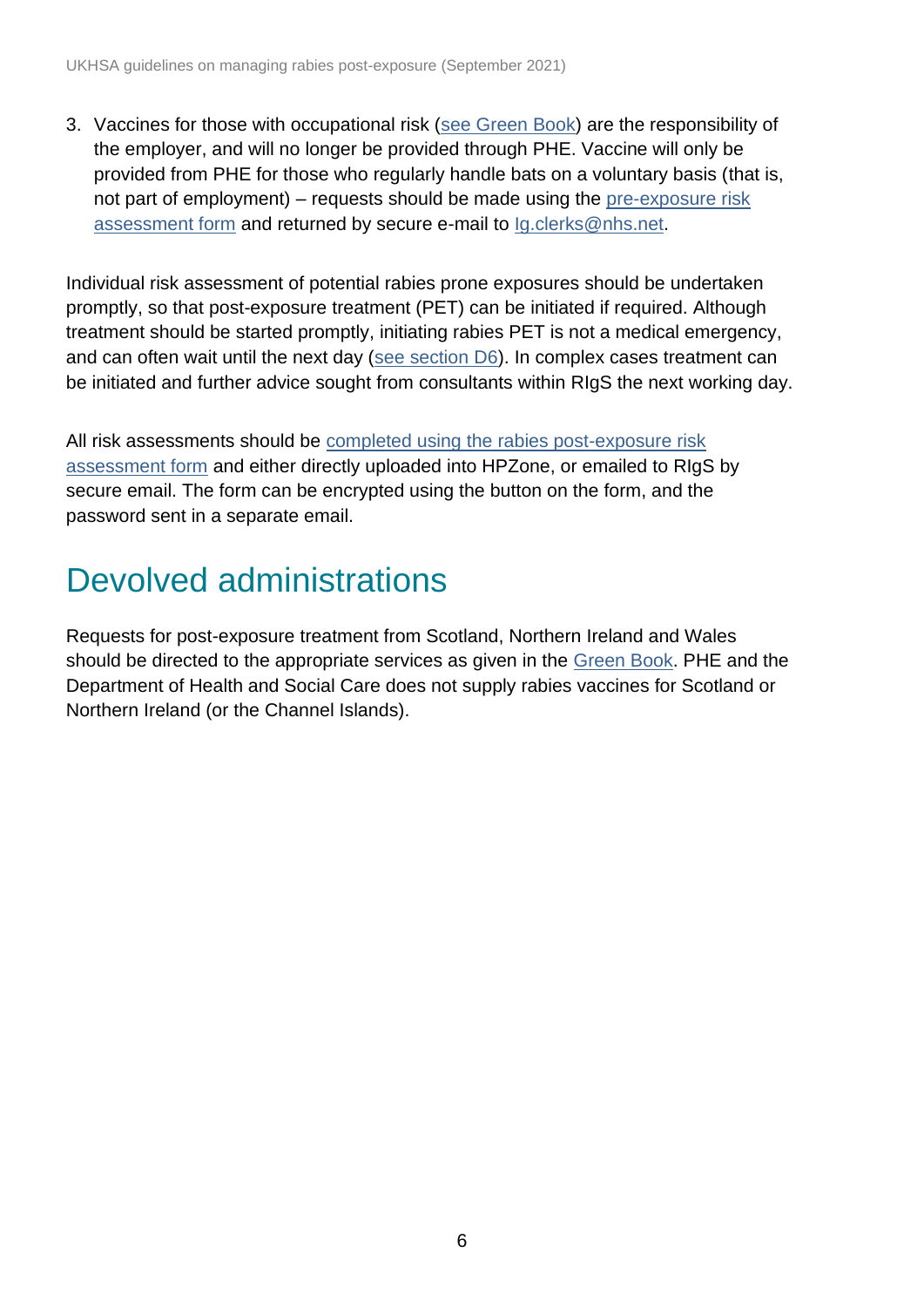## <span id="page-6-0"></span>**B. Post-exposure risk assessment: does the person need PET?**

The rabies risk assessment comprises 5 main parts:

- collection of basic information about the exposed person
- details of the exposure incident, and an assessment of the composite rabies risk: Green, Amber or Red
- any significant past medical history that might affect treatment including immunosuppression, previous rabies immunisation or treatment
- PHE treatment recommendation based on rabies risk and medical history
- treatment already given for this exposure, and further treatment required

For these steps the following information is required to complete the risk assessment:

- patient name, date of birth, age, address, and NHS number if possible
- date of exposure
- country of exposure
- species and current health status of animal involved
- category of exposure
- site of exposure
- whether the patient is immunosuppressed or has
- any allergies
- any previous rabies vaccinations, or
- immunoglobulin treatment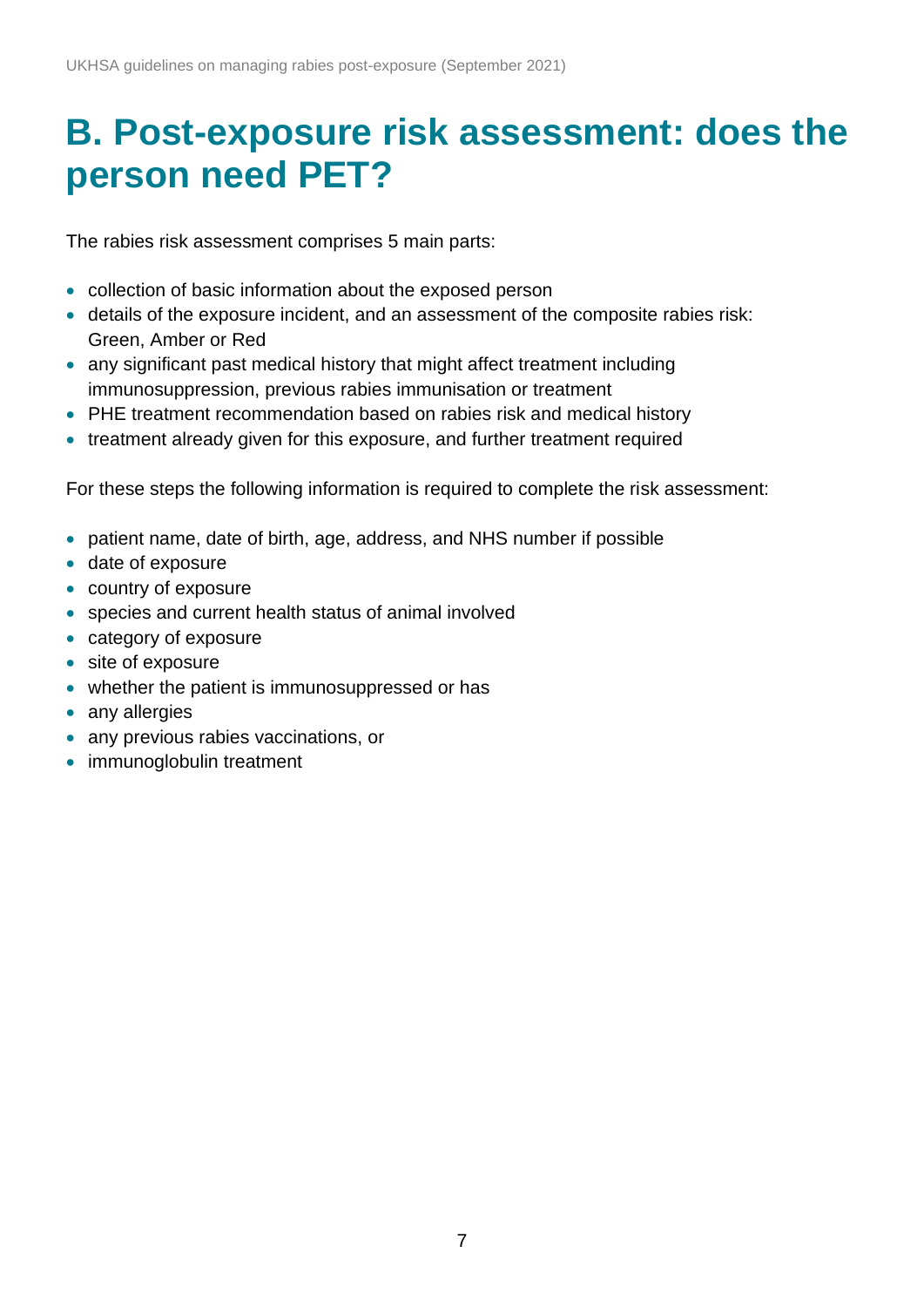This should be recorded in the rabies post-exposure form shown below, which can be found in the [PHE duty doctor pack and on the GOV.UK website.](https://www.gov.uk/government/publications/rabies-post-exposure-risk-assessment-form-and-calendar) Boxes in pink are mandatory boxes and need to be completed for all risk assessments. All enquiries should be recorded with the patient details, even if vaccine and/or immunoglobulin are not issued. [\(Screenshot below\)](https://www.gov.uk/government/publications/rabies-post-exposure-risk-assessment-form-and-calendar).

| Public Health<br>England                                                                                      |                            | PHE Rabies and Immunoglobulin Service<br>Request form for Rabies Post Exposure Treatment |                     |                                                   |                            |                           | Print                                                                                                                                   |
|---------------------------------------------------------------------------------------------------------------|----------------------------|------------------------------------------------------------------------------------------|---------------------|---------------------------------------------------|----------------------------|---------------------------|-----------------------------------------------------------------------------------------------------------------------------------------|
| <b>HPZone</b> no                                                                                              |                            | Office Use ONLY                                                                          |                     | Form version: 29                                  |                            | RigS No:                  | Exp: 29/02/2020                                                                                                                         |
| Date (DD/MM/YYYY):                                                                                            |                            | od/mm/yyyy                                                                               |                     | Time of call (hh:mm):                             |                            |                           | hh:mm                                                                                                                                   |
| <b>Caller details</b>                                                                                         |                            |                                                                                          |                     |                                                   |                            |                           |                                                                                                                                         |
| Source of call:                                                                                               |                            |                                                                                          |                     |                                                   | Phone number:              | Phone number              |                                                                                                                                         |
| Caller name:<br><b>Caller organisation:</b>                                                                   |                            |                                                                                          |                     | Alt number:<br>Post code:                         |                            | Phone number<br>Post code |                                                                                                                                         |
| <b>Patient details</b>                                                                                        |                            |                                                                                          |                     |                                                   |                            |                           |                                                                                                                                         |
| Patient name:                                                                                                 | Firstname                  | <b>Family name</b>                                                                       |                     |                                                   | Phone number:              | Phone number              |                                                                                                                                         |
| DOB:                                                                                                          | dd/mm/yyyy                 | <b>######</b> NHS no:                                                                    |                     | Alt number:                                       |                            | Phone number              |                                                                                                                                         |
| Patient address:                                                                                              | Postoade                   | Use Alt-Enter to get a new line<br>Country                                               |                     |                                                   |                            |                           |                                                                                                                                         |
| Exposure details and Risk Assessment (for recent incidents click here)                                        |                            |                                                                                          |                     |                                                   |                            |                           |                                                                                                                                         |
| Date of exposure:                                                                                             |                            | dd/mm/yyyy                                                                               |                     | Rabies Risk:                                      |                            |                           | <b>#N/A</b>                                                                                                                             |
| Country:                                                                                                      |                            | Chocae from list                                                                         |                     | Country / Animal risk:                            |                            |                           | #N/A                                                                                                                                    |
| <b>Species of animal</b>                                                                                      |                            |                                                                                          |                     |                                                   |                            |                           | #N/A                                                                                                                                    |
| Site of exposure (body part):                                                                                 |                            | Enter site                                                                               |                     | Exposure risk:                                    |                            |                           |                                                                                                                                         |
| Any additional information:                                                                                   |                            |                                                                                          |                     |                                                   |                            |                           |                                                                                                                                         |
| Significant medical history<br>Is the patient severely immunosuppressed? [see<br>chapter 6 in Green Book)     |                            |                                                                                          |                     | Full details including doses                      |                            |                           |                                                                                                                                         |
| Other relevant Hx (allergies, coagulopathies)                                                                 |                            |                                                                                          |                     |                                                   |                            |                           |                                                                                                                                         |
| Previous rabies vaccination history:                                                                          |                            |                                                                                          |                     |                                                   |                            |                           |                                                                                                                                         |
| Details of previous courses                                                                                   |                            |                                                                                          |                     |                                                   | <b>Vaccination status:</b> |                           | Choose an tem.                                                                                                                          |
| Treatment recommendations (for PHE guidelines click here)                                                     |                            |                                                                                          |                     |                                                   |                            | <b>#N/A</b>               |                                                                                                                                         |
| Treatment based on risk assessment:                                                                           |                            |                                                                                          | Choose an barn.     |                                                   |                            |                           |                                                                                                                                         |
| Treatment already given?<br>Dates and details of previous<br>treatment:                                       | <b>HRIG</b><br>dů          | d3                                                                                       | No of vaccine doses | d7                                                | d14                        |                           | Type of vaccine? Choose from list                                                                                                       |
| Further treatment required                                                                                    |                            |                                                                                          |                     |                                                   |                            |                           |                                                                                                                                         |
| Vaccine Reguired?<br>No of doses<br>Start UK schedule at d?:                                                  |                            |                                                                                          |                     | intramuscular inoculation on days 0, 3, 7, and 21 |                            |                           | Standard UK schedule is vaccine given into alternate arms by                                                                            |
| Immunoglobulin Required?<br>Weight of patient (kg):                                                           |                            | HRIG lot no:<br>kд                                                                       | (HRIG potency:      | JRC18216<br>289 IU/ml )                           |                            | $Vol =$                   | 289 IU/mL<br>2.3 ml                                                                                                                     |
| Dose of Immunoglobulin<br>Volume of immunoglobulin<br>No of vials required:                                   |                            | D IU.<br>$0.0$ mL<br>Đ                                                                   |                     | weight, which must not be exceeded.               |                            |                           | As much as possible of the immunoglobulin to be infiltrated at the<br>site of the bite/laceration. Maximum dose of 20 IU per kg of body |
| How soon should treatment be started:                                                                         |                            |                                                                                          |                     |                                                   |                            | Date                      | dd/mm/yyyy                                                                                                                              |
| NB standard issue of vaccine and RIG from Colindale is Monday-Thursday (before 4:30 pm) for next day delivery |                            |                                                                                          |                     |                                                   |                            |                           |                                                                                                                                         |
| Additional advice/<br>information given:                                                                      |                            |                                                                                          |                     |                                                   |                            |                           |                                                                                                                                         |
|                                                                                                               |                            | Antibody test required?                                                                  | YES                 |                                                   |                            |                           |                                                                                                                                         |
| Doctor/Nurse performing risk assessment:                                                                      |                            |                                                                                          | Enter name          |                                                   | Date:                      |                           |                                                                                                                                         |
| PHE authorisation                                                                                             | Enter name                 | Signature:                                                                               |                     |                                                   | GMC No:                    |                           | Enter GMC #                                                                                                                             |
| <b>PHE Audit</b>                                                                                              |                            |                                                                                          |                     |                                                   |                            |                           |                                                                                                                                         |
| Consultant name<br><b>GMC</b> number                                                                          | Enter name<br>Enter GMC I/ | Signature:<br>Comment                                                                    |                     |                                                   | Date:                      |                           |                                                                                                                                         |

IVW 115 - Rabies Post Exposure Form and Calender<br>Page 144

Authorised by:Kevin Brown<br>Effective Date 14/10/2019

issue: 29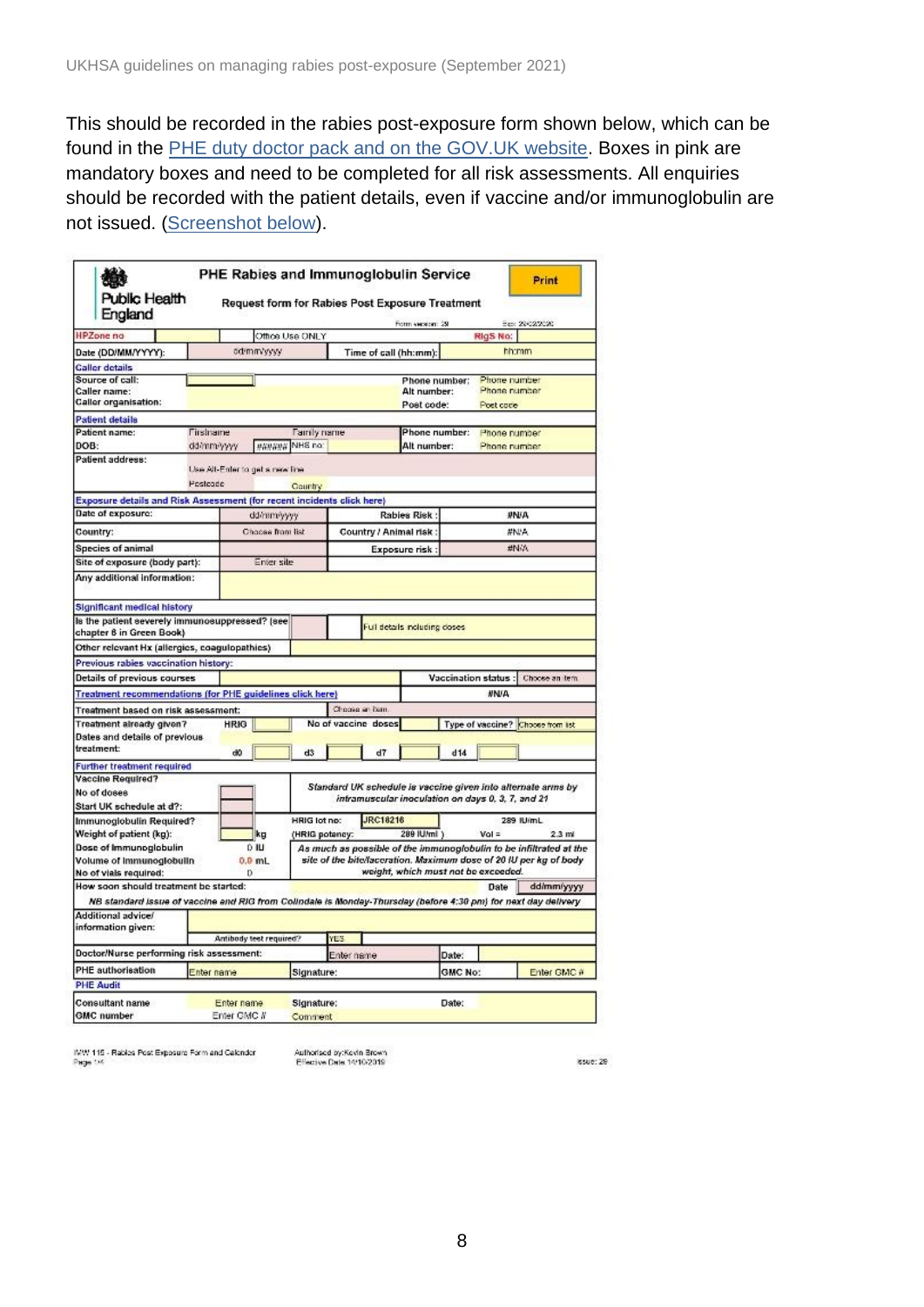### B1. Patient details

Complete the patient details as indicated. The PET form also acts as the written order if vaccine or immunoglobulin is issued. It is a legal requirement for these cases to record the date of birth (4 digits for the year), age if under 18 years old (the form should calculate this for you), and the patient's address. [\(Screenshot below\)](https://www.gov.uk/government/publications/rabies-post-exposure-risk-assessment-form-and-calendar).



### B2. Date of exposure

Risk assessment should be undertaken as soon as reasonable following exposure, so that PET, if required, can be started promptly. The incubation period for rabies is typically 1 to 3 months, but may vary from less-than 1 week to greater-than 2 years. Due to the potentially long incubation period for rabies there is no time limit for giving PET and all potential exposures should be risk assessed. This will include knowing what the animal and/or country risk was at the time of the exposure.

If the exposure is more than one year ago, vaccine may still be given although HRIG is not generally indicated. Specialist advice should be sought from the RIgS team.

## B3. Which country?

The risk of rabies in each country takes into account the presence or absence of endemic rabies in domesticated cats and dogs (companion animals) and the presence or absence of rabies in wildlife.

All countries should be considered as risk countries for bat exposures, including the UK and Ireland which are considered low risk for bat bites.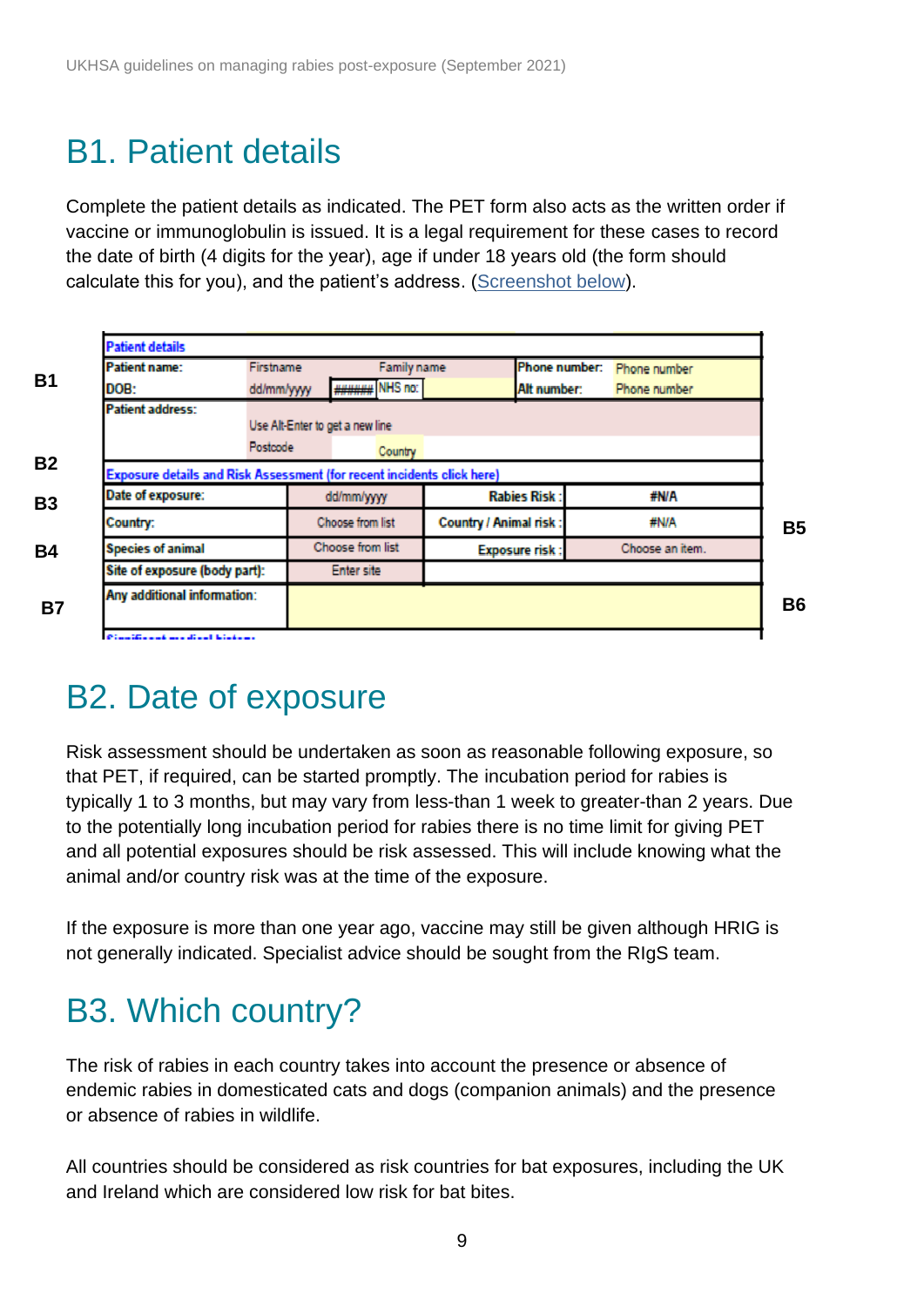The combined risk of rabies according to geographical location (country, island and territory) and animal exposure is updated regularly. This information is incorporated into the [Rabies PET form](https://www.gov.uk/government/publications/rabies-risks-by-country) and the most recent version of the combined country and/or animal risks can be found on the PHE website.

### <span id="page-9-0"></span>B4. Species of animal: was it a bat, primate, rodent or other terrestrial mammal?

99% of human rabies cases occur following a deep bite from a rabid dog. However an exposure to infected cats, wild carnivorous species like foxes, raccoons, skunks, jackals and wolves, and insectivorous and vampire bats can also lead to human rabies infection.

All mammals: All warm blooded mammals and bats, including those that are apparently healthy, may pose a risk. Even exposures from vaccinated animals need to be reviewed as transmission of rabies may still be possible. Carnivores generally pose a greater risk for transmitting the virus to humans than herbivores, such as cattle, horses, deer, and so on.

Domestic dogs and cats: The natural history of rabies in domestic dogs and cats is that an animal shedding rabies virus through its saliva will be in the terminal phase of illness, and is unlikely to be behaving normally.

If the animal is observed, remains well and behaves normally 15 days after the date of an exposure it will not have had rabies infection at the time of exposure.

The decision whether to start post-exposure treatment during the 15 day period should be based on a full individual risk assessment of the circumstances of the incident. This includes health and immunisation status of the animal, the nature of the incident (provoked or non-provoked) and how well the animal can be observed, and whether the exposed person is immunocompetent. Generally not starting treatment is only appropriate if it is a family pet, a provoked exposure, and the owners will promptly report any change in animal behaviour, and the individual is not immunosuppressed. If in doubt, start treatment.

Rodents and monkeys: Rabies-infected rodents and primates have been sporadically described in countries where rabies is endemic. Although the risk of transmission of rabies from a rodent (that is, rat or mouse) or primate bite is extremely low, all rodent and primate bites should be assessed.

Bats: All bats, including those in the UK, may carry rabies-related viruses and so careful assessment of potential exposure is required. Bats may carry rabies and related lyssaviruses without signs of disease. Therefore exposure to bats or their secretions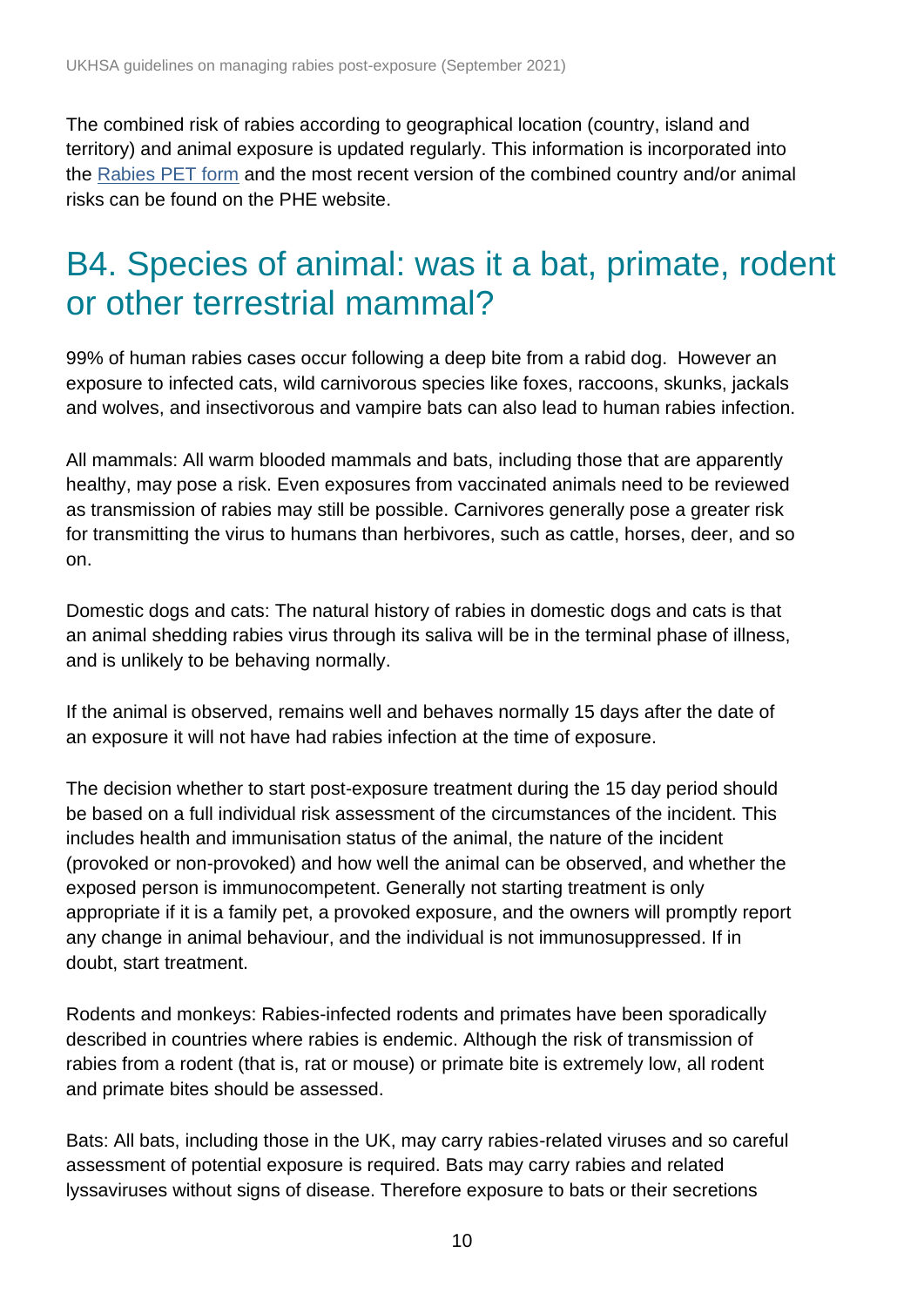may constitute an exposure to virus even in countries which are declared rabies free in terrestrial mammals.

In the UK, bats are the only reservoir of rabies-related lyssaviruses (EBLV1 and EBLV2), but they are a protected species and cannot be destroyed to determine rabies status if caught.

### B5. Country and/or animal risk?

A combination of the species of mammal and the rabies status of the country is used to determine if the combined country/animal risk is is consided to be 'No risk', 'Low risk' or 'High risk'.

All countries apart from the UK and Ireland are considered 'High risk' for a bat exposure: the UK and Ireland are considered 'Low risk' for bat exposures.

All countries where rabies is present in terrestrial animals (either endemic rabies or rabies in wildlife) are considered to be 'Low risk' for rodent and monkey exposures.

In some countries there is an additional risk for some wildlife species, that is, foxes, skunks and raccoons in the USA, and foxes in certain countries in Eastern Europe. In these circumstances the country and/or animal risk would change from 'Low risk' to 'High risk'.

The post-exposure treatment form will automatically determine the country/animal risk based on the information that is entered for the country where the exposure took place and the animal species involved. The information is also available on the Rabies risk by [country website](https://www.gov.uk/government/publications/rabies-risks-by-country) and in [Annex 2.](#page-34-0)

Non-indigenous animals or bats in zoos or wildlife centres will need a separate risk assessment, including whether the animal or bat was bred in captivity, contact with other animals or bats (either wild or recently brought into the zoo or centre), and so on. Further advice can be obtained from the RIgS team.

## B6. Category of exposure?

The assessment of exposure needs to take into account the risk of direct physical contact with saliva, neural tissue and other body fluids. The assessment will be different for terrestrial mammals and bats.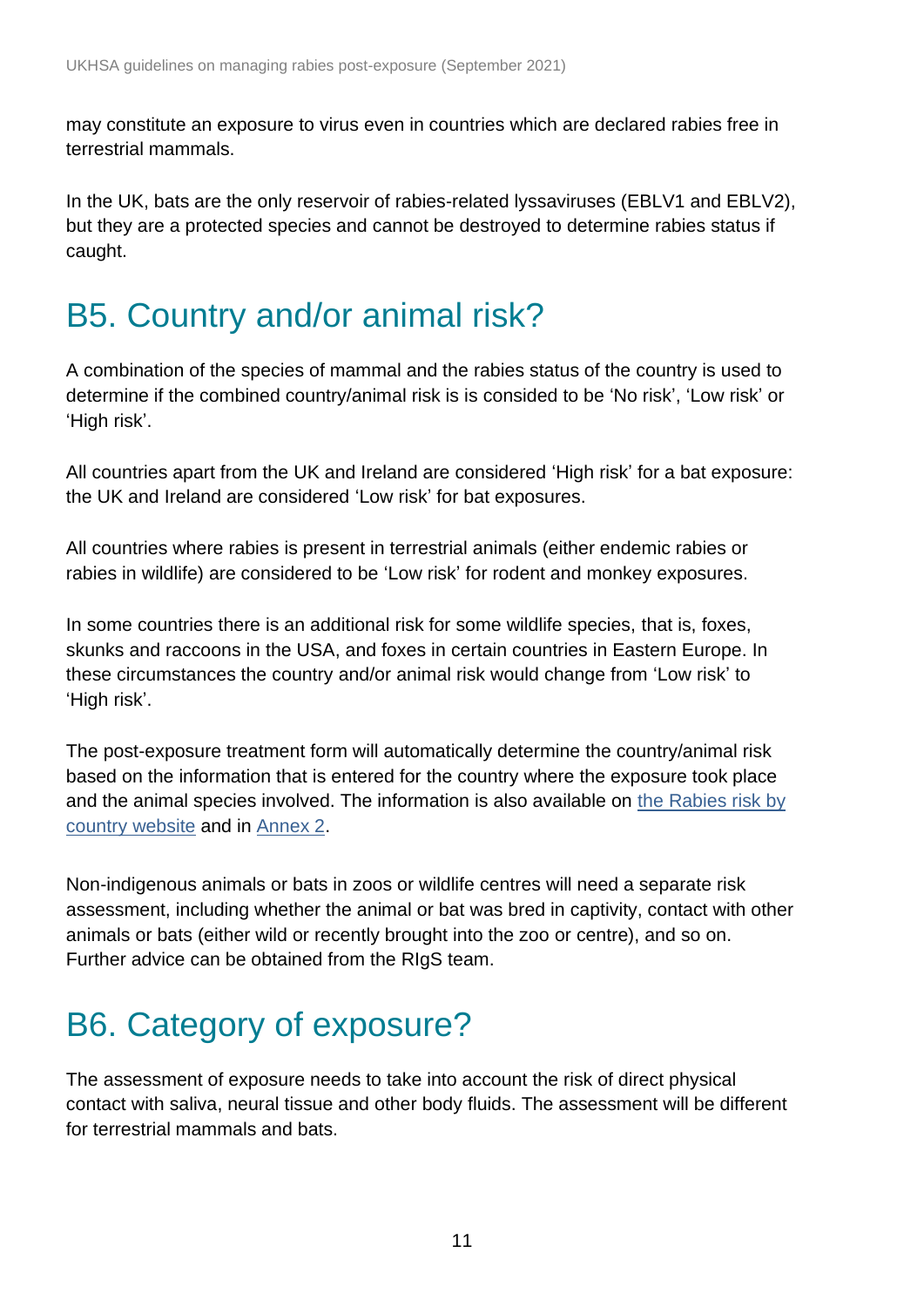In the UK most bat bites are felt, not seen, and rarely cause an obvious break in the skin, but should still be considered a direct physical exposure (category 3). PHE recommends that all bat bites should be treated.

In the UK and Ireland most bats found in houses and attics are pipistrelles, which are rarely infected with rabies-related viruses. Healthy bats avoid contact with humans, therefore bats behaving normally (that is, flying into a room but not grounded or acting aggressively) do not constitute any risk (category 1). The only exception to this is where the individual, for specific reasons such as age, intoxication, or mental impairment cannot give a reliable history of a potential bite or other exposure and therefore should be considered a category 2 exposure.

For countries outside the UK and Ireland, any bat found in the room of a sleeping or intoxicated person should be considered a category 2 exposure. In the USA, 50% of human rabies with bat-variant rabies virus have resulted from unrecognised bat bites.

| Category       | <b>Terrestrial mammals</b>                                                                                                                                                                                                                                                                            | <b>Bats</b>                                                                                                                                                                                                                                                                                                                                                                                                                   |
|----------------|-------------------------------------------------------------------------------------------------------------------------------------------------------------------------------------------------------------------------------------------------------------------------------------------------------|-------------------------------------------------------------------------------------------------------------------------------------------------------------------------------------------------------------------------------------------------------------------------------------------------------------------------------------------------------------------------------------------------------------------------------|
| 1              | No physical contact with saliva<br>For example:<br>touching, stroking or feeding<br>$\bullet$<br>animals                                                                                                                                                                                              | No physical contact (i.e., no direct contact<br>with the bat's saliva)<br>For example:<br>touching a dead bat<br>touching a bat where the person was<br>protected by a barrier capable of<br>preventing saliva contact, such as a<br>boot, shoe, or appropriate protective<br>clothing<br>a bat in the same room as a person<br>(including a sleeping person) in the UK<br>or Ireland                                         |
| $\overline{2}$ | Minimal contact with saliva and/or<br>unable to infiltrate wound with<br><b>HRIG</b> if needed<br>For example:<br>bruising or abrasions<br>$\bullet$<br>licks to broken skin (i.e., over<br>$\bullet$<br>insect bites or scratches)<br>scratches<br>$\bullet$<br>bites which do not break the<br>skin | Uncertain physical contact (i.e. where there<br>has been no observed direct physical<br>contact (with saliva) but this could have<br>occurred)<br>For example:<br>handling a live bat without appropriate<br>$\bullet$<br>protective clothing (i.e., gloves)<br>a bat becoming tangled in hair<br>potential contact with a bat in the UK or<br>Ireland in someone who is unable to<br>give an accurate history of an exposure |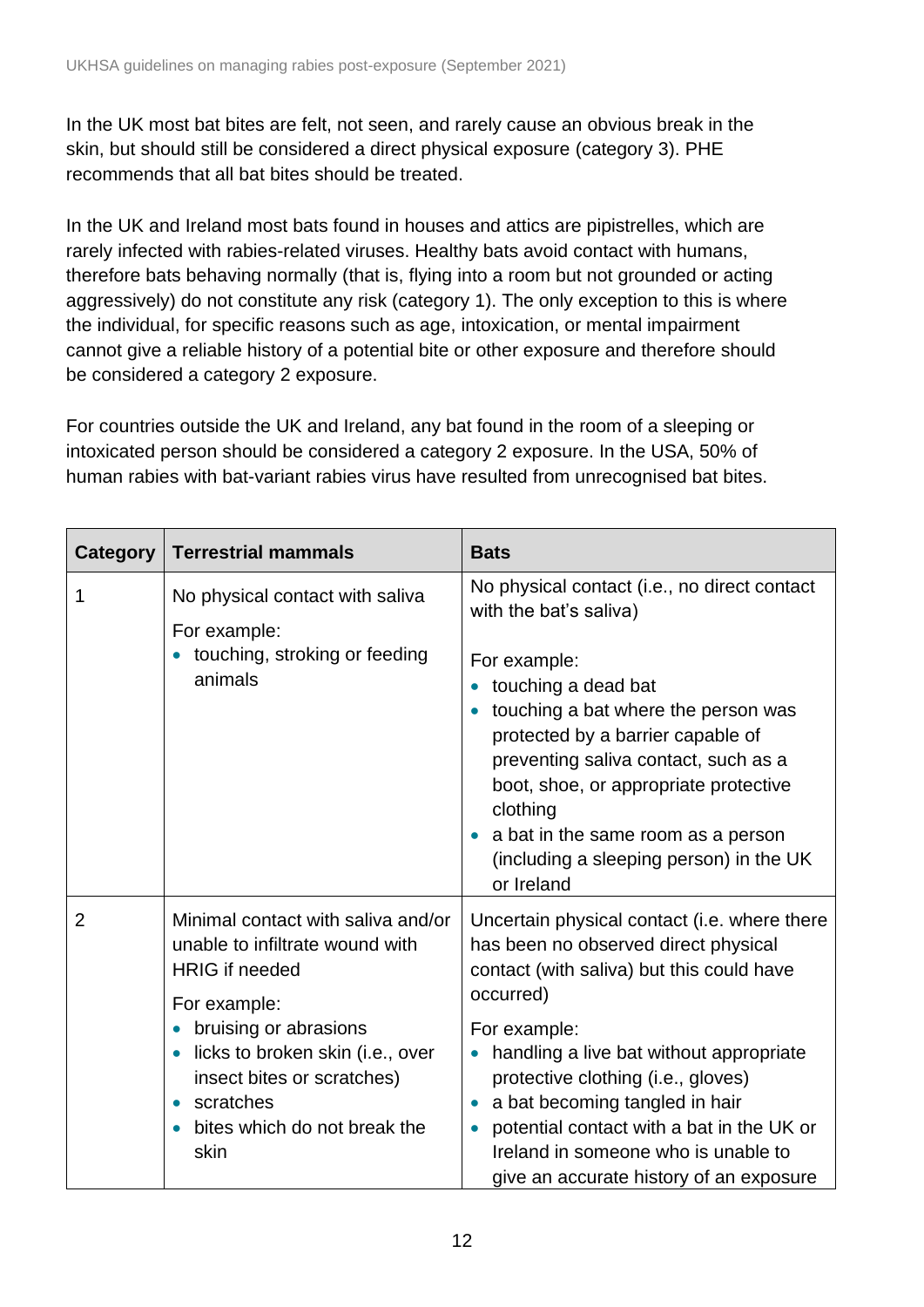|   |                                                                                                                                                                          | (i.e., intoxicated individual, young child,<br>individual with mental impairment)<br>any bat found in the room of a sleeping<br>person outside of the UK or Ireland) |
|---|--------------------------------------------------------------------------------------------------------------------------------------------------------------------------|----------------------------------------------------------------------------------------------------------------------------------------------------------------------|
| 3 | Direct contact with saliva                                                                                                                                               | Direct physical contact with bat's saliva                                                                                                                            |
|   | For example:<br>severe or deep lacerations<br>(i.e., down to the muscle)<br>bites that break the skin<br>contact of mucous membranes<br>with saliva (for example, licks) | For example:<br>all bites or scratches<br>contamination of mucous membrane<br>with saliva or urine                                                                   |

## <span id="page-12-0"></span>B7. Site of bite – additional useful information

The site of the bite should be given if known. If the bite is to the head or neck and treatment with HRIG required, PET must be started as soon as possible within 12 hours of reporting.

If the animal was a terrestrial mammal (wild or domestic), these details are useful:

- if the animal has died, does laboratory examination of the animal's brain confirm rabies?
- is rabies known or suspected to be present in the species in the locality?
- is there a known owner and are they contactable?
- was the animal behaving normally at the time of the incident?
- had it been immunised against rabies?
- if the animal was a dog or a cat, did it become ill while under observation?
- is the animal non-indigenous or imported? If imported it is important to determine the risk of rabies in both the country of potential exposure and the country of origin of the animal

## B8. Imported pets (dogs, cats or ferrets) in UK

There are specific rules for bringing a pet dog, cat or ferret to Great Britain which may allow the animal to enter the UK without quarantine. The pet must have: a microchip, pet passport (this will vary depending on the country the animal is coming from), rabies vaccination and tapeworm treatment if entering from certain countries. Animals should be at least 12 weeks old before receiving rabies vaccine.

If travelling from a Part 1 or Part 2 listed country, a 21 days waiting period must be completed after the rabies vaccine before entry to the UK. If travelling from an unlisted country, the animal requires a blood test 30 days following the date of vaccination and to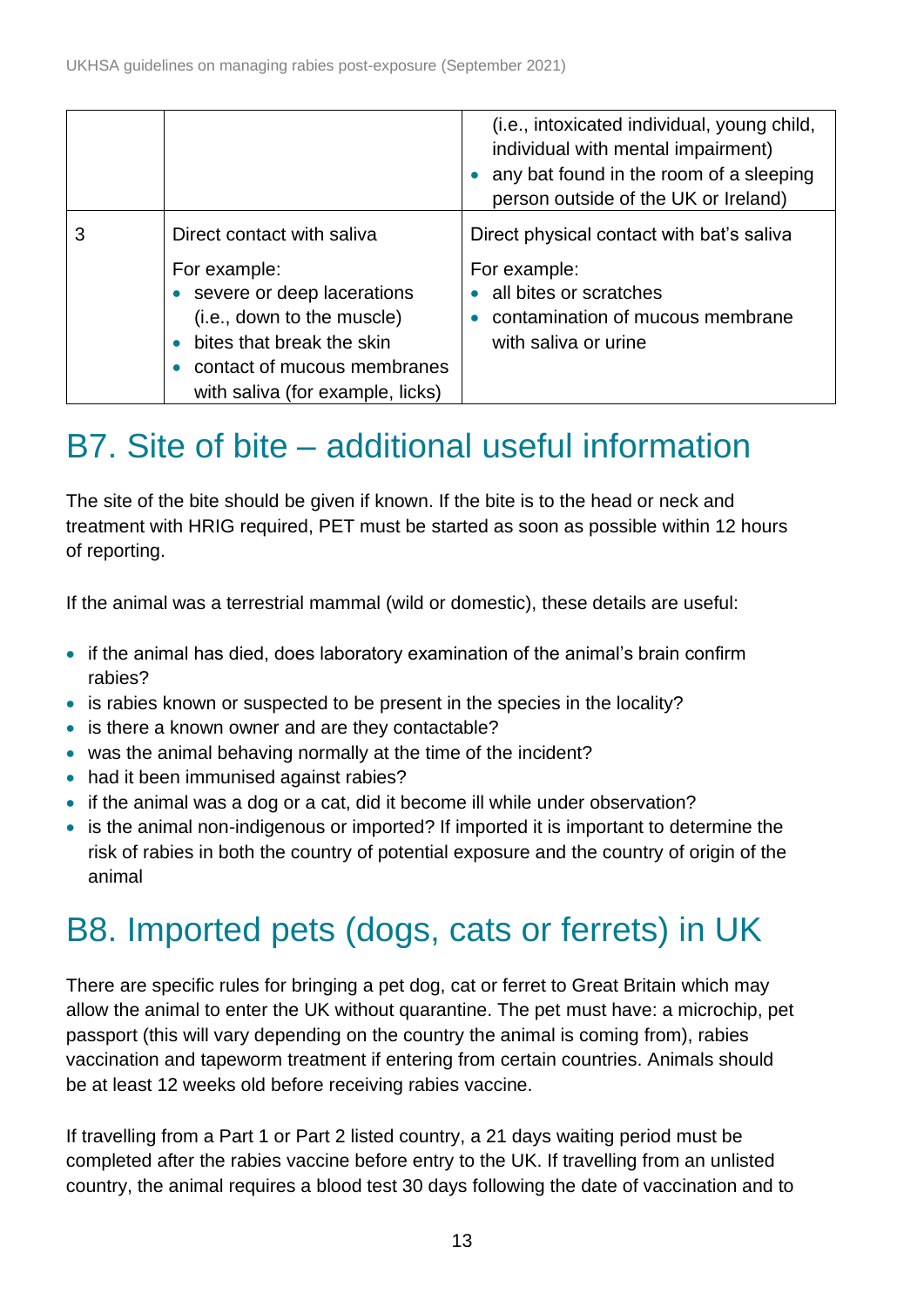complete a 3 month waiting period from date of blood sampling. All pets must travel with either a pet passport or an official third country veterinary certificate issued by an authorised vet. Further details on bringing pets into [Great Britain can be found on the](https://www.gov.uk/bring-pet-to-great-britain)  [Bringing your pet dog, cat or ferret to Great Britain](https://www.gov.uk/bring-pet-to-great-britain) webpage.

After the UK left the EU, it became categorised as a Part 2 listed country and pet passports issed in Great Britain (England, Wales and Scotland) can no longer be used for travel to an EU country or Northern Ireland. Further information on implications for pet travel to the EU and Northern Ireland can be found on the [Taking your pet dog, cat](https://www.gov.uk/taking-your-pet-abroad)  [or ferret abroad](https://www.gov.uk/taking-your-pet-abroad) webpage.

### <span id="page-13-0"></span>B9. Suspicion that a pet dog, cat or ferret has been illegally imported

All suspected illegally imported animals should be reported to, and investigated by, a Trading Standards officer. Vets who are suspicious about the compliance or legality of an imported animal should report this to the local Trading Standards office, or in London boroughs to Animal Health, City of London (through the Heathrow Animal Reception centre: 0208 745 7894). Details of local Trading Standards offices can be found on the Find your [local Trading Standards office](https://www.gov.uk/find-local-trading-standards-office) website.

Suspicion that a pet may have been illegally imported is not the same as suspicion of rabies. Where it is suspected that a pet is not compliant with the pet travel rules the local Trading Standards office should be contacted and they may decide to quarantine the animal.

#### Suspicion of rabies in an animal

Rabies is a notifiable disease in animals. If suspected, there is a legal requirement to notify the duty vet in the local APHA office (Defra Rural Services Helpline on 03000 200 301). A Notifiable Disease Investigation (NDI) is then started by APHA and an NDI report is sent (as is any follow-up report) to the RIgS team at Colindale, to alert them to the possibility of an animal with suspected rabies. A Defra approved veterinary officer (VO) visits the premises to assess the animal, and may rule out suspicion of rabies at this visit.

If rabies cannot be ruled out during the official veterinary inquiry then the VO will ask for the animal to be euthanised and tested to confirm or rule out a diagnosis of rabies. The animal carcase is sent to the Rabies Reference Laboratory at APHA Weybridge for these diagnostic tests. Initial results are usually available within a few hours of the carcase arriving at the laboratory.

No public health action should be initiated prior to this decision to euthanise and test.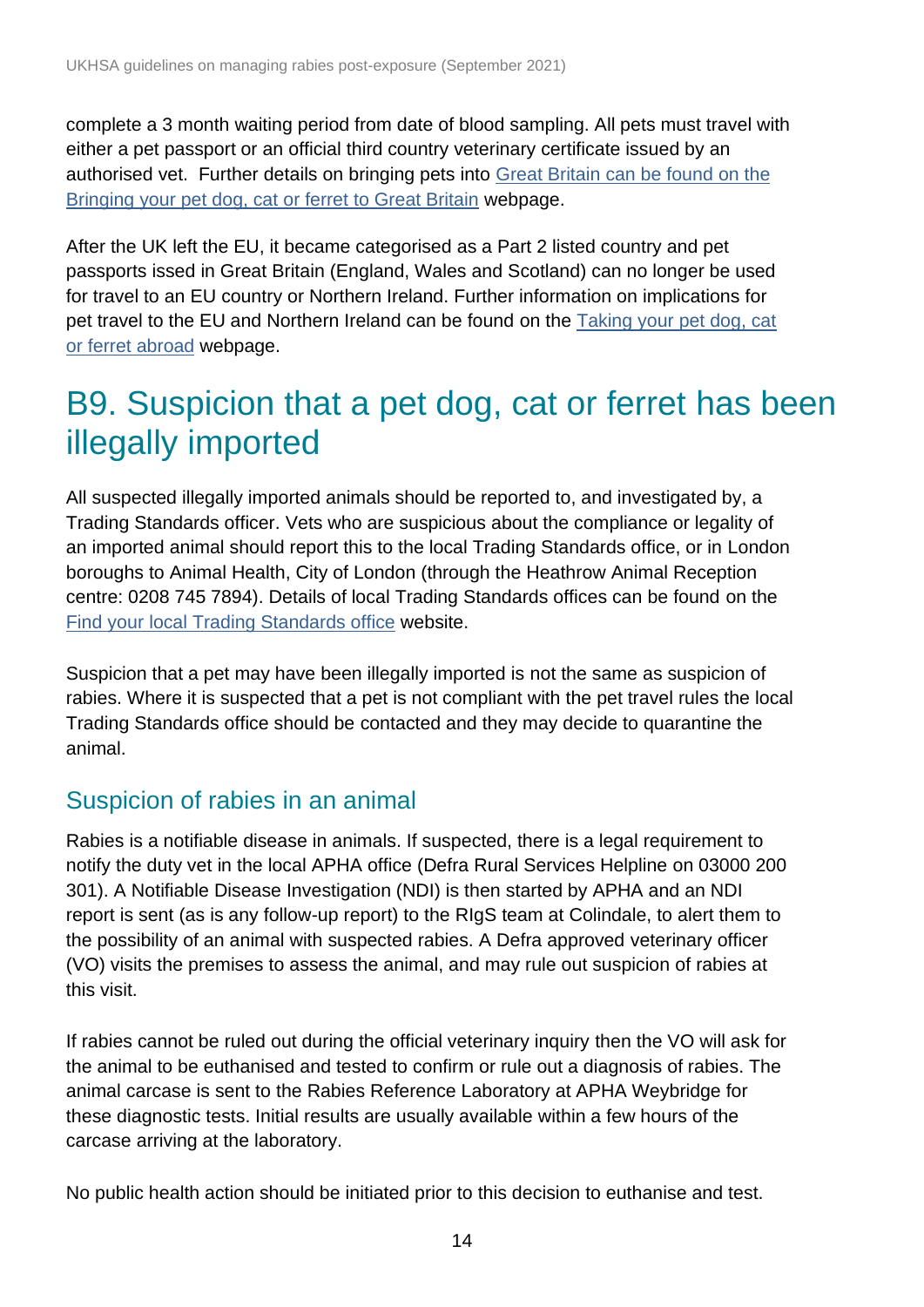### Public health response

The responsibility for advice on the requirement for post-exposure treatment lies only with the RIgS consultant (or Colindale duty consultant if out of hours) in collaboration with the local health protection team, and not Trading Standards or a vet. Where possible, decisions should only be made during working hours.

#### Exposure to a non-compliant pet animal

All animals suspected to be illegally imported should be reported to, and investigated by, the local Trading Standards office. Post-exposure treatment should not be started solely on the basis that an animal is illegally imported. If the animal is also behaving abnormally it should be assessed as soon as possible by a vet, and post-exposure treatment should not be initiated until further assessment has taken place (see below).

### Exposure to a pet in the UK displaying signs of rabies

The RIgS consultant in collaboration with the Emerging Infections and Zoonoses section and the appropriate local health protection team will coordinat or oversee risk assessment of all persons (owner and household, vet, and so on) who have been exposed to the animal. (It is possible however that the private vet, VO or Trading Standards officer may already have advised individuals in contact with the animal to seek medical advice or vaccination from their general practitioner).

If the risk assessment considers that the exposure does not require immediate treatment (that is, exposures other than head and neck), then decisions about post-exposure treatment can await the initial results of rabies testing in the suspect animal.

In the event of a head and neck exposure then rabies post-exposure treatment may need to be started before results are available.

If rabies is confirmed in the animal by APHA an incident management team will be convened to coordinate public health actions.

## B10. Animals in quarantine

All staff working with animals in Defra-authorised quarantine premises should have received pre-exposure vaccination. As the animals are under observation, generally there is no need to treat exposures in quarantine unless rabies is confirmed.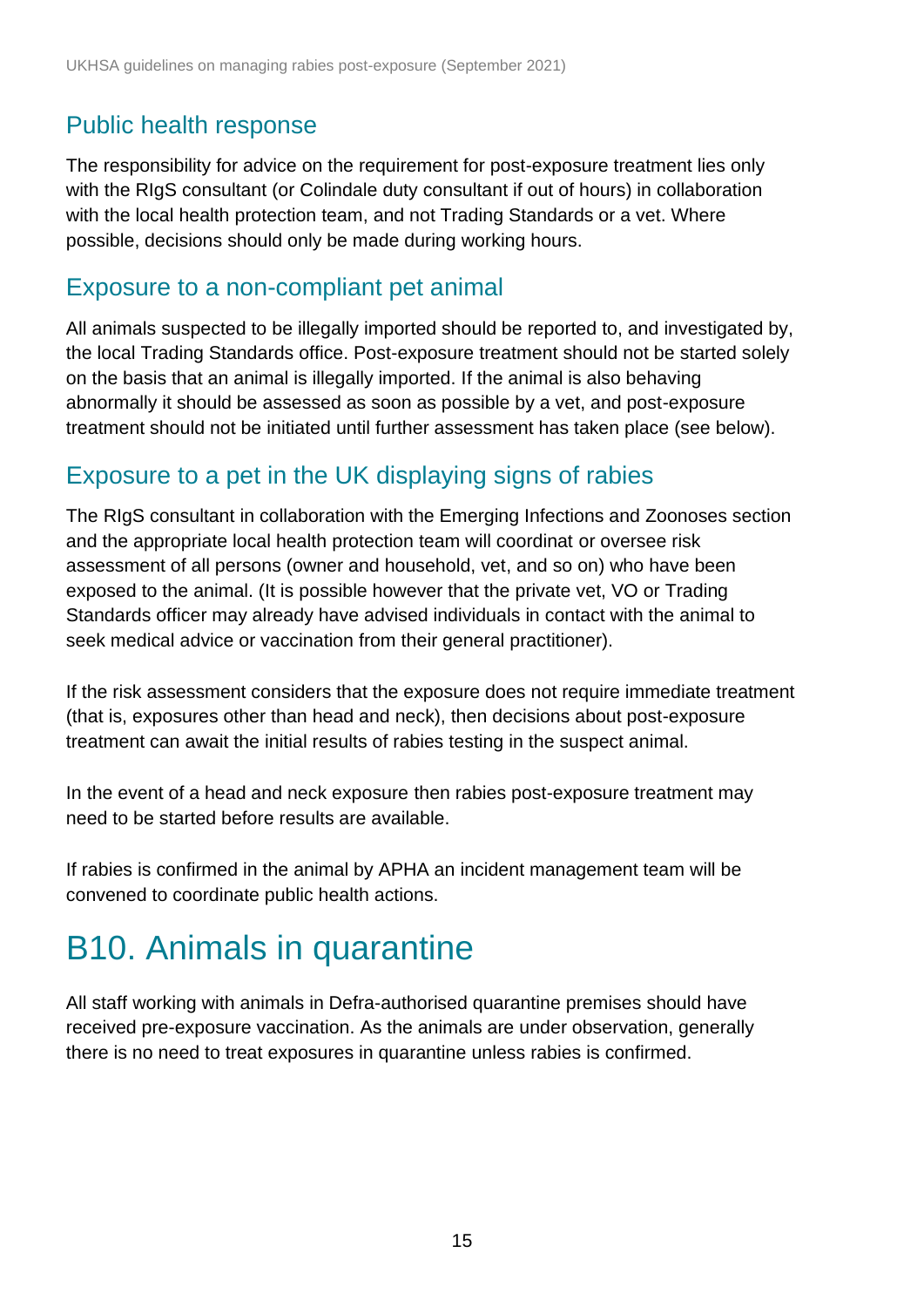### B11. Exotic pets, and non-indigenous animal in zoos or wildlife centres (in UK)

Exotic pets are not illegal in the UK, although a licence is required to keep some types of animal. A full risk assessment should be done, with specific emphasis on ascertaining how long the animal has been in this country, its source (captive bred, wild-caught, and so on), whether the animal has been vaccinated against rabies and the circumstance of the exposure. Importation of animals that are not domestic animals or pets should comply with the Balai Directive on the [Guidance on importing and exporting live animals](https://www.gov.uk/government/collections/guidance-on-importing-and-exporting-live-animals-or-animal-products#balai-directive)  [or animal products](https://www.gov.uk/government/collections/guidance-on-importing-and-exporting-live-animals-or-animal-products#balai-directive) webpage.

### B12. Composite rabies risk

Using the combined country or animal risk and the category risk, a composite rabies risk is given a Red, Amber or Green rating. This rating is then used with the past medical history to determine what treatment, if any, is required. All exposures with a Green composite risk rating do not need treatment for this exposure, unless there are extenuating circumstances in the additional information field [\(B7\)](#page-12-0).

| Table 1. Composite rabies risk |  |
|--------------------------------|--|
|                                |  |

| <b>Country/Animal risk</b> | <b>Category 1</b><br>exposure | <b>Category 2</b><br>exposure | <b>Category 3</b><br>exposure |  |
|----------------------------|-------------------------------|-------------------------------|-------------------------------|--|
| No risk                    | Green                         | Green                         | Green                         |  |
| Low risk                   | Green                         | Amber                         | Amber                         |  |
| High risk                  | Green                         | Amber                         | <b>Red</b>                    |  |
| Confirmed rabid animal*    | Green/Amber*                  | <b>Red</b>                    | <b>Red</b>                    |  |

\*Advice should be sought from the RIgS team in the assessment of these contacts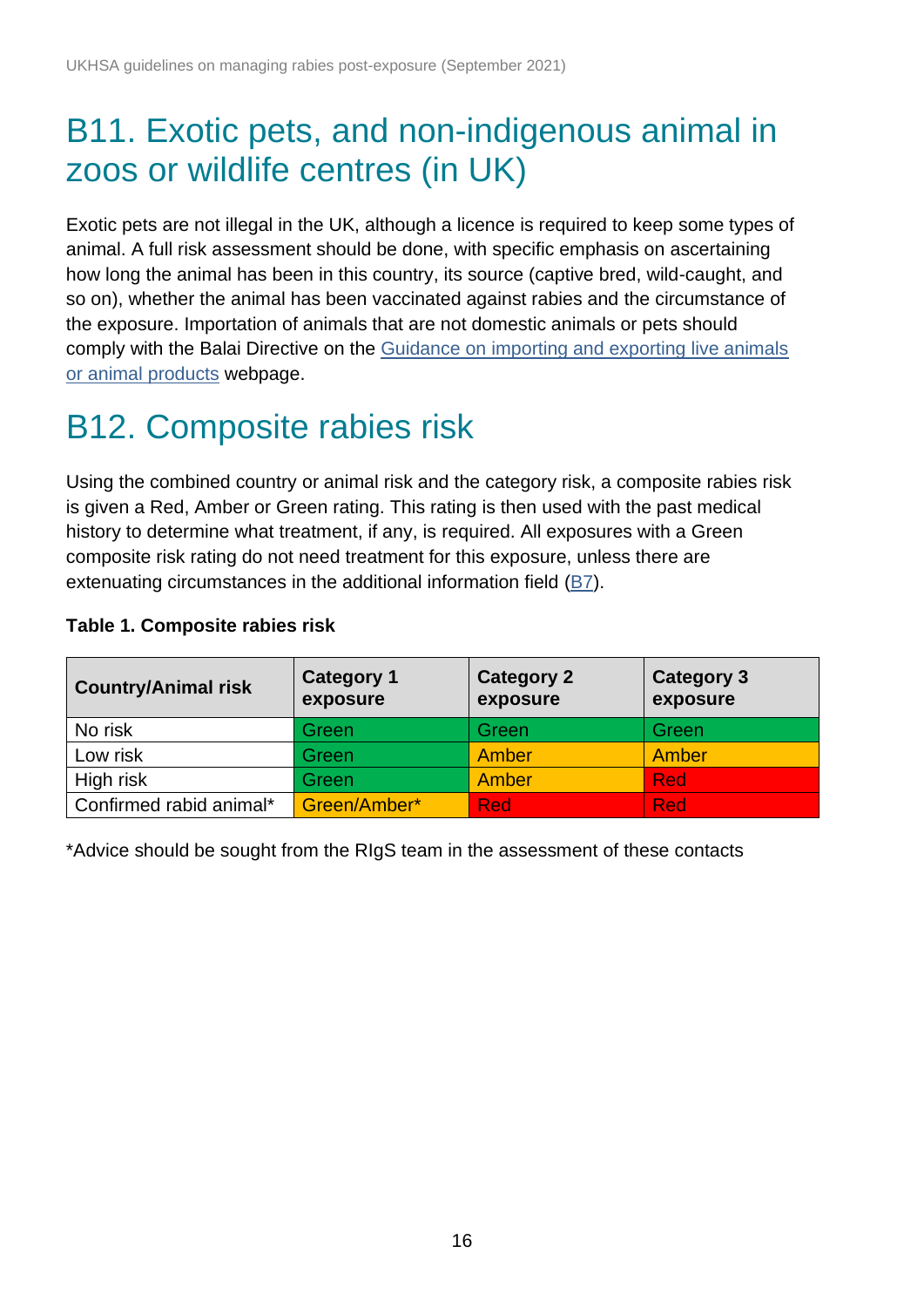# <span id="page-16-0"></span>**C. Significant past medical history**

Information is required in 3 main areas:

- is the patient severely immunosuppressed?
- does the patient have a relevant past medical history requiring caution when given vaccines or immunoglobulin?
- has the patient received any previous (that is before the current incident) rabies vaccines and/or immunoglobulin?

#### [\(Screenshot below\)](https://www.gov.uk/government/publications/rabies-post-exposure-risk-assessment-form-and-calendar).

| <b>Significant medical history</b><br>C <sub>1</sub>                       |                                               |                              |  |  |                                         |
|----------------------------------------------------------------------------|-----------------------------------------------|------------------------------|--|--|-----------------------------------------|
| Is the patient severely immunosuppressed?<br>(see chapter 6 in Green Book) |                                               | Full details including doses |  |  |                                         |
| C <sub>2</sub>                                                             | Other relevant Hx (allergies, coagulopathies) |                              |  |  |                                         |
| Previous rabies vaccination history:<br>C <sub>3</sub>                     |                                               |                              |  |  |                                         |
| <b>Details of previous courses</b>                                         |                                               |                              |  |  | Choose an Item.<br>Vaccination status : |
| $\mathbf{r}$ and $\mathbf{r}$                                              |                                               |                              |  |  |                                         |

### <span id="page-16-1"></span>C1. Immunosuppression

Severe immunosuppression is described in [chapter 6 of the Green Book](https://www.gov.uk/government/publications/contraindications-and-special-considerations-the-green-book-chapter-6) as the conditions where the individual should not receive live vaccines (see also [Annex 1\)](#page-32-0).

Anyone who falls into any of the groups listed should be considered to be immunosuppressed and will require treatment with 5 doses of vaccine and HRIG for any Red or Amber exposures, and follow up blood tests at the time of the 4th dose of vaccine (day 14). The vaccines are given by the intramuscular (IM) route at the following intervals: 0, 3, 7, 14 and 30 days. Day 0 is the day of 1st vaccine NOT necessarily the day of exposure.

Full details, including doses of medication should be provided on the form so that the degree of immunosuppression can be assessed.

## C2. Other relevant history

This should include any history of allergy or bleeding disorders. There are no contraindications for rabies vaccination and/or HRIG if the risk assessment indicates it is needed. However if there is a history of allergy to any of the excipients, the vaccine/HRIG should be given under close medical supervision with the ability to appropriately manage anaphylactic reactions.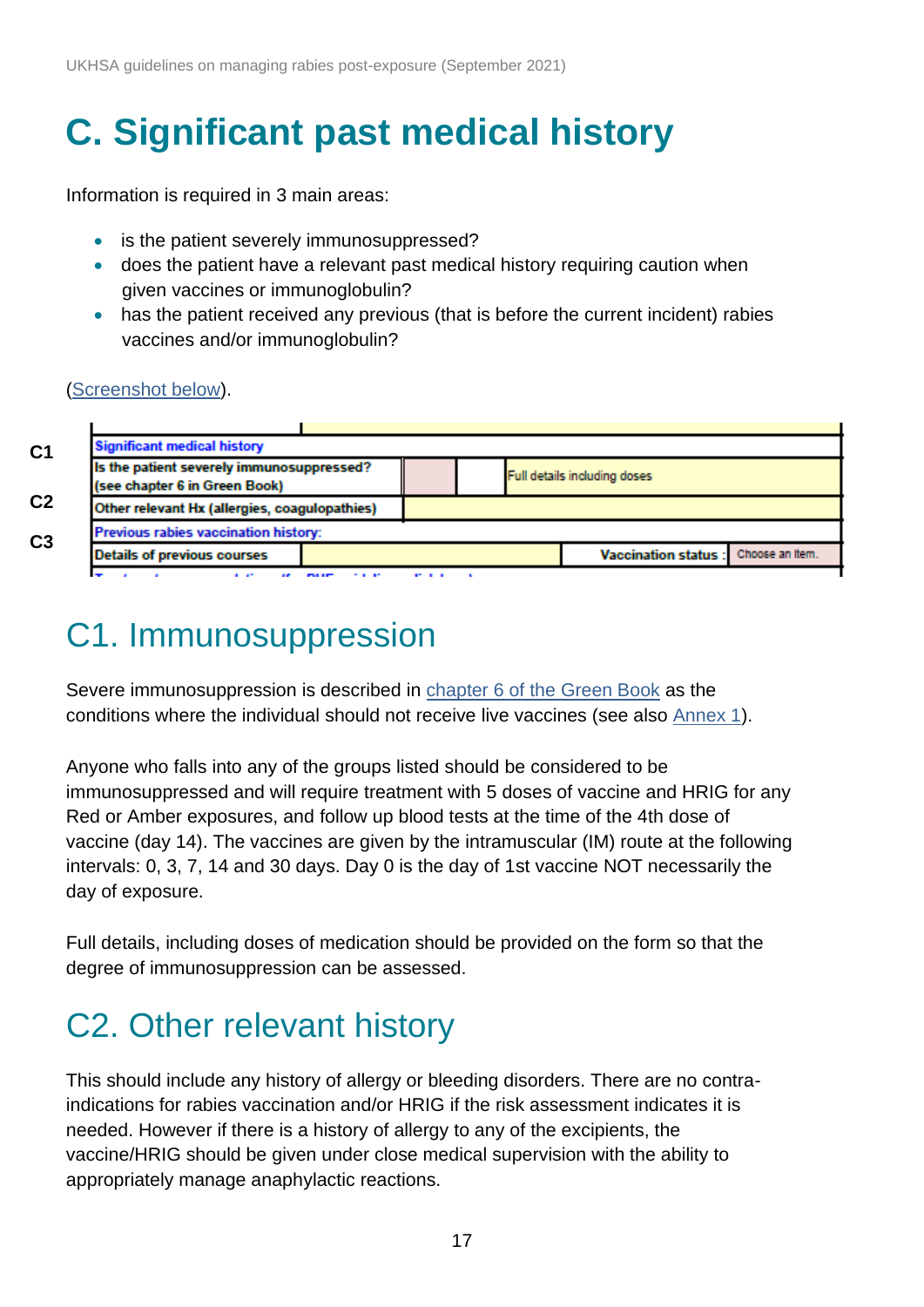Intramuscular injection is the preferred route of vaccine administration. However for individuals with a bleeding discorder vaccinations should be given by subcutaneous injection to reduce the risk of bleeding.

### C3. Previous rabies pre-exposure prophylaxis or post-exposure treatment

For those without severe immunosuppression (see section [C1\)](#page-16-1) the immune status will be based on history of previous vaccination either as part of rabies post-exposure treatment or pre-exposure prophylaxis given before the current exposure. Ignore any treatment given following the current incident being assessed, as this will only affect what further treatment needs to be given (see section [D2\)](#page-19-0). Full information of previous vaccinations should be given on the form.

#### Immunosuppressed

See section [C1.](#page-16-1)

#### Fully immunised

At least three documented doses of rabies vaccine (on at least two separate days, either as a complete primary pre-exposure course or as part of a 4 or 5 dose post-exposure treatment course) or documented rabies virus neutralising antibody (VNA) titres of at least 0.5 IU/ml.

If within the last 3 months the patient has completed a rabies post-exposure treatment course (either 4 doses of vaccine, or two doses if previously fully immunised), no further treatment is required for a more recent exposure.

### Partially immunised

Person who has had an incomplete / inadequate primary vaccination course (that is, less than three doses of intramuscular pre-exposure prophylaxis, or anything less than three doses of intradermal vaccine over two separate days), or VNA never greater than 0.5 IU/ml.

### Non immunised

Person who has never received pre- or post-exposure immunisation with rabies vaccine.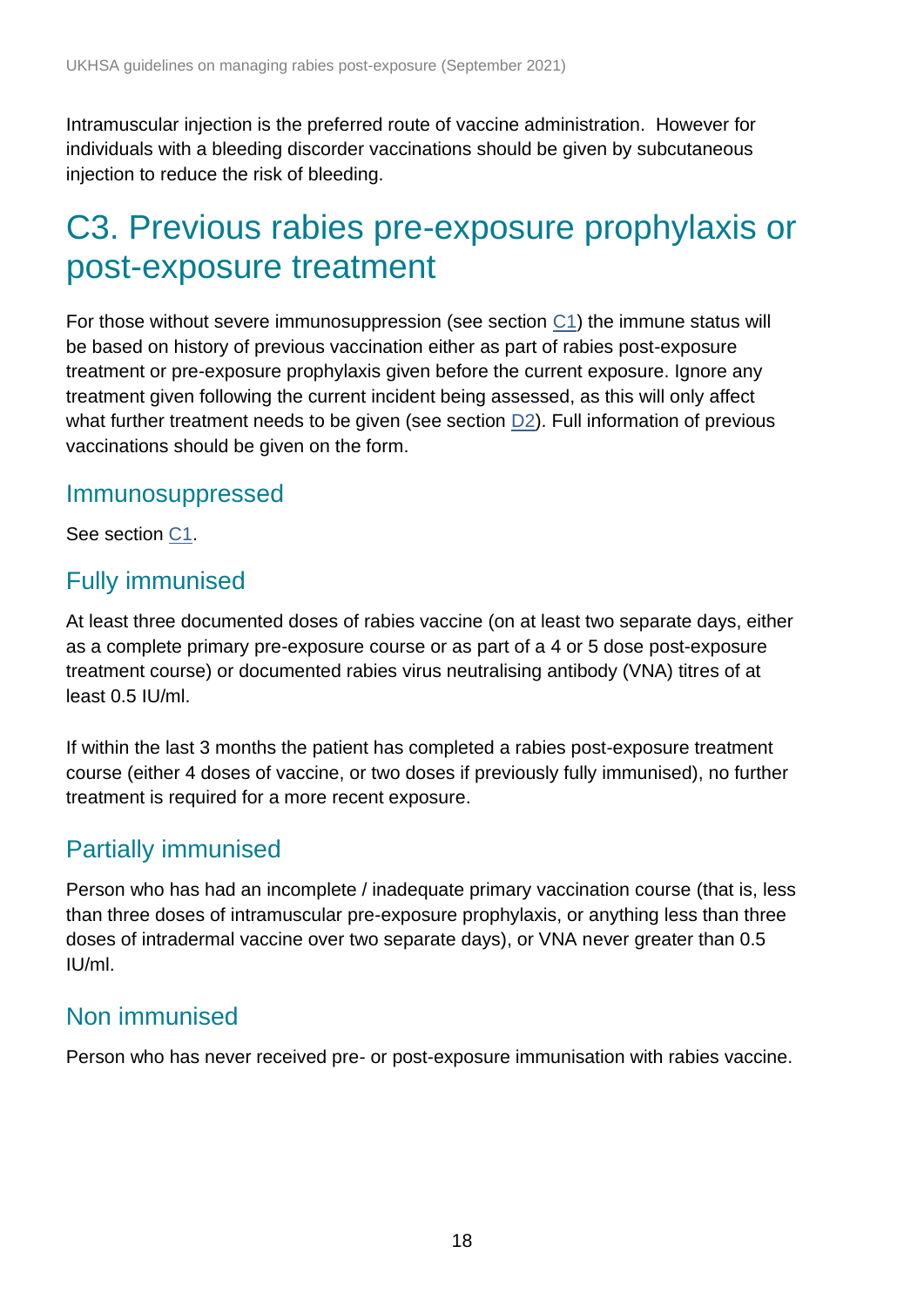## <span id="page-18-0"></span>**D. Treatment recommendations**

#### [\(Screenshot below\)](https://www.gov.uk/government/publications/rabies-post-exposure-risk-assessment-form-and-calendar).

|                | <b>Treatment recommendations (for PHE guidelines click here)</b> | #N/A                    |                                                                                                               |                                                              |                                   |  |  |  |
|----------------|------------------------------------------------------------------|-------------------------|---------------------------------------------------------------------------------------------------------------|--------------------------------------------------------------|-----------------------------------|--|--|--|
| D1             | Treatment based on risk assessment:                              |                         | Choose an item.                                                                                               |                                                              |                                   |  |  |  |
|                | Treatment already given?                                         | <b>HRIG</b>             | No of vaccine doses                                                                                           |                                                              | Type of vaccine? Choose from list |  |  |  |
| D <sub>2</sub> | Dates and details of previous                                    |                         |                                                                                                               |                                                              |                                   |  |  |  |
|                | treatment:                                                       | d <sub>0</sub>          | d7<br>d3                                                                                                      | d14                                                          |                                   |  |  |  |
|                | <b>Further treatment required</b>                                |                         |                                                                                                               |                                                              |                                   |  |  |  |
|                | <b>Vaccine Required?</b>                                         |                         |                                                                                                               | Standard UK schedule is vaccine given into alternate arms by |                                   |  |  |  |
| D <sub>3</sub> | No of doses                                                      |                         |                                                                                                               | intramuscular inoculation on days 0, 3, 7, and 21            |                                   |  |  |  |
|                | Start UK schedule at d?:                                         |                         |                                                                                                               |                                                              |                                   |  |  |  |
|                | Immunoglobulin Required?                                         |                         | <b>JRC18216</b><br><b>HRIG</b> lot no:                                                                        |                                                              | 289 IU/mL                         |  |  |  |
| D4             | Weight of patient (kg):                                          | kg                      | (HRIG potency:                                                                                                | 289 IU/ml)<br>$Vol =$                                        | $2.3$ ml                          |  |  |  |
|                | Dose of Immunoglobulin                                           | 0 <sub>1</sub>          | As much as possible of the immunoglobulin to be infiltrated at the                                            |                                                              |                                   |  |  |  |
|                | <b>Volume of Immunoglobulin</b>                                  | $0.0$ mL                | site of the bite/laceration. Maximum dose of 20 IU per kg of body<br>weight, which must not be exceeded.      |                                                              |                                   |  |  |  |
|                | No of vials required:<br>How soon should treatment be started:   | $\Omega$                |                                                                                                               |                                                              |                                   |  |  |  |
|                |                                                                  |                         |                                                                                                               | Date                                                         | dd/mm/yyyy                        |  |  |  |
| D6             |                                                                  |                         | NB standard issue of vaccine and RIG from Colindale is Monday-Thursday (before 4:30 pm) for next day delivery |                                                              |                                   |  |  |  |
|                | <b>Additional advice/</b><br>information given:                  |                         |                                                                                                               |                                                              |                                   |  |  |  |
| D7             |                                                                  | Antibody test required? | <b>YES</b>                                                                                                    |                                                              |                                   |  |  |  |
|                | Doctor/Nurse performing risk assessment:                         |                         | <b>Enter name</b>                                                                                             | Date:                                                        |                                   |  |  |  |
|                | <b>PHE</b> authorisation                                         | <b>Enter name</b>       | Signature:                                                                                                    | <b>GMC No:</b>                                               | Enter GMC #                       |  |  |  |

### D1. Treatment based on risk assessment

A formal risk assessment based on the composite rabies risk and the vaccine status should be performed and this will be shown on the form. This recommendation should be used as a basis, for deciding on the treatment course, and this box must be completed for all risk assessments. Recommended treatment will generally fall into 5 categories (see algorithms on following pages):

- no risk and therefore no treatment required
- vaccine only
- vaccine and HRIG
- vaccine, HRIG and blood test with the 4th dose of vaccine see section  $C_1$
- observation of animal (domestic cats and dogs only see section [B4\)](#page-9-0)

HRIG is not required more than 7 days after the first dose of vaccine, or more than 1 day after the second dose. HRIG is also not required for partially immunised patients (unless immunosuppressed).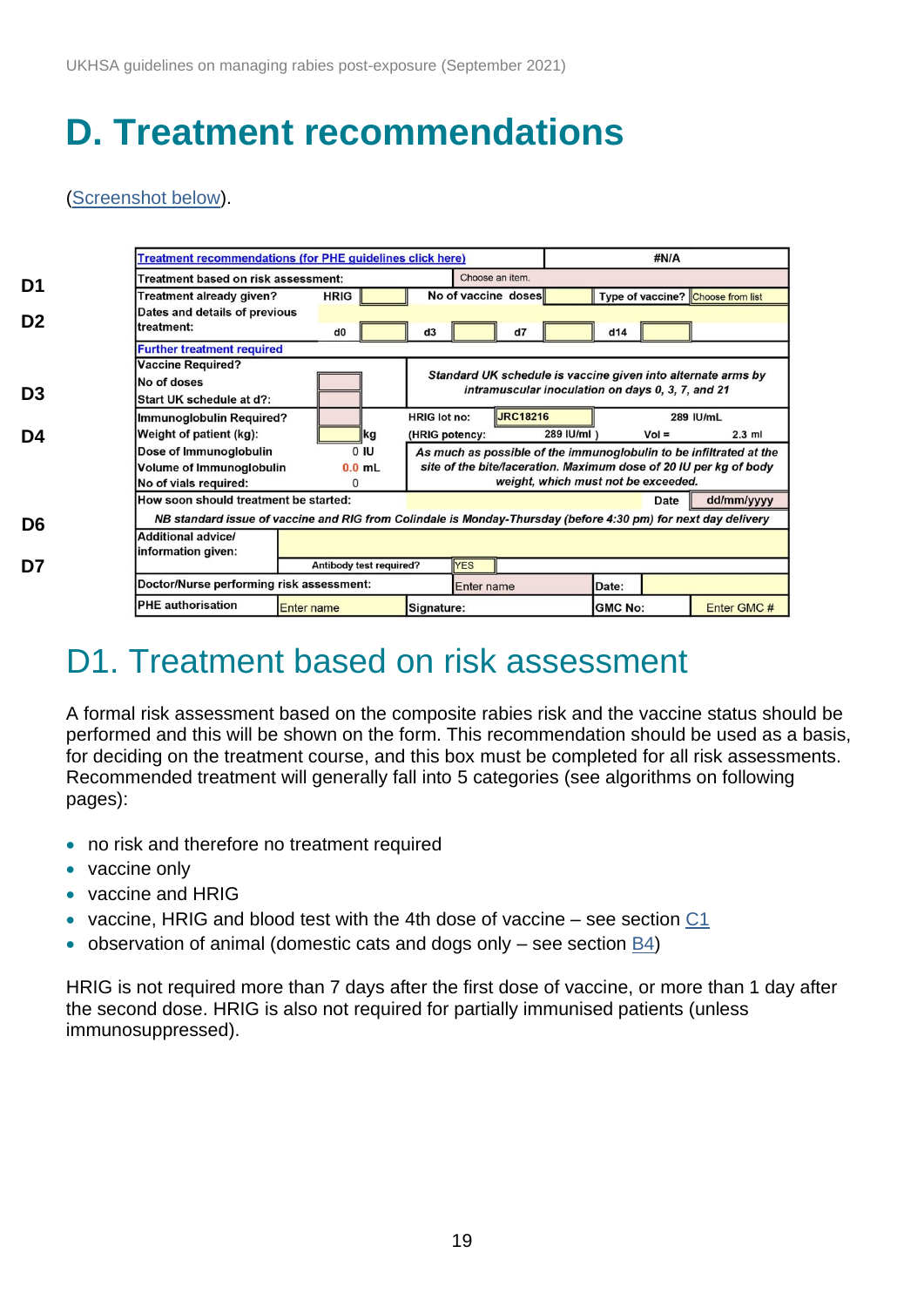|                                 | <b>Post-exposure treatment</b>                                                           |                                  |                                                                       |  |  |  |  |  |  |
|---------------------------------|------------------------------------------------------------------------------------------|----------------------------------|-----------------------------------------------------------------------|--|--|--|--|--|--|
| <b>Composite</b><br>rabies risk | Non-immunised/<br>partially immunised                                                    | <b>Fully immunised</b>           | Immunosuppressed                                                      |  |  |  |  |  |  |
| <b>Green</b>                    | <b>None</b>                                                                              | <b>None</b>                      | <b>None</b>                                                           |  |  |  |  |  |  |
| <b>Amber</b>                    | 4 doses of vaccine<br>d <sub>0</sub> , d <sub>3</sub> , d <sub>7</sub> , d <sub>21</sub> | 2 doses of vaccine<br>$d0, d3-7$ | <b>HRIG and 5 doses of</b><br>vaccine<br>d0, d3, d7, d14 and<br>d30   |  |  |  |  |  |  |
| <b>Red</b>                      | HRIG <sup>*</sup> and 4 doses<br>of vaccine<br>d0, d3, d7, and d21                       | 2 doses of vaccine<br>$d0, d3-7$ | <b>HRIG and 5 doses of</b><br>vaccine<br>d0, d3, d7, d14** and<br>d30 |  |  |  |  |  |  |

Post-exposure treatment based on composite rabies risk and vaccine status:

\*HRIG is not required more than 7 days after the first dose of vaccine, or more than 1 day after the second dose. HRIG is not required for partially immunised patients (unless immunosuppressed).

\*\* Send sample for antibody testing.

### <span id="page-19-0"></span>D2 What treatment has already been given?

If treatment has already been started find out details of what has been given, route of administration and timing. Consider whether:

- treatment is appropriate to exposure
- which vaccine (type and name of vaccine if known) is this compatible with vaccines given in the UK [\(see section G\)](#page-29-0)?
- what vaccine schedule and route has been used is this compatible with the UK schedule?
- has human rabies immunoglobulin (HRIG) been given if not is this indicated and is there still time to give this?
- finally how soon does the patient need to receive their next treatment?

If no treatment has been started, post-exposure treatment at least with vaccine, should ideally be started within 24 hours of contact with PHE. However for high risk exposures, such as severe and multiple bites to the head and neck or from a confirmed rabid animal, treatment must be started as soon as possible within 12 hours of reporting. All NHS Trusts in England should have locally available rabies vaccine so prompt treatment can be initiated.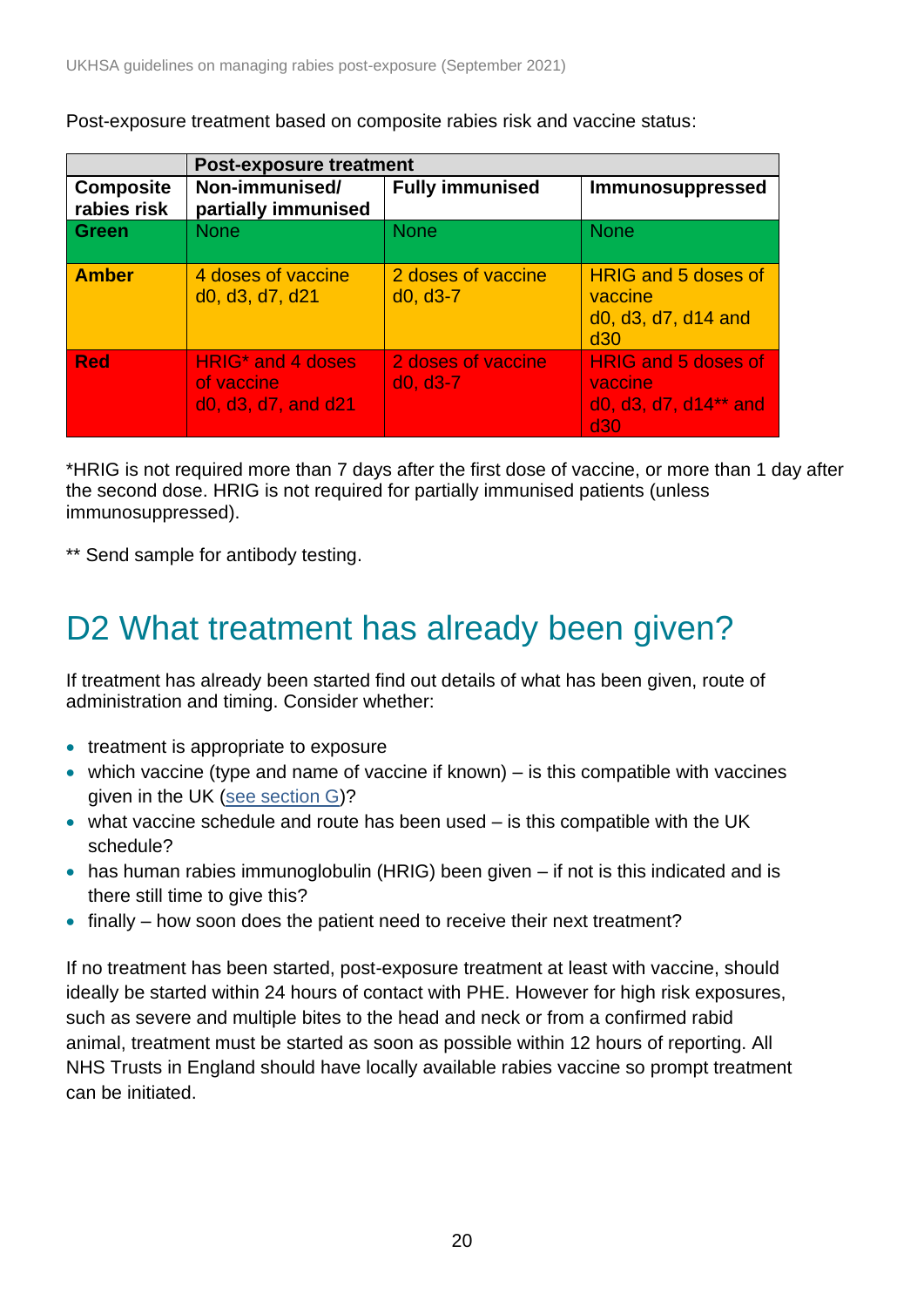#### Global vaccines – compatibility with UK vaccines

Most vaccines used globally are now derived from primate or avian diploid cell culture and are compatible with the UK vaccines [\(see Table 3](#page-29-1) under section G). However, a wide variety of different schedules are used, including multiple doses on the same day, and intramuscular and intradermal administration. Information including dates and route of administration should be collected when possible, and further advice sought from the RIgS team as appropriate.

### D3. Is vaccine required?

The UK schedule for immunocompetent individuals is 4 vaccines given by the intramuscular (IM) route at the following intervals 0, 3, 7, 21 days.

Day 0 is the day of 1<sup>st</sup> vaccine NOT necessarily the day of exposure.

Movianto and vaccine holders usually only hold one of the following vaccines (depending on availability), either human diploid cell (HDCV), chick embryo (PCECV), or Vero (PVRV)-derived vaccine, and this will be the only possible vaccine that can be issued. If an individual insists on a particular type of vaccine not held within the PHE supply, this will have to be sourced and paid for privately by that individual.

If a dose is missed, or timing has been compromised, the next vaccine should be considered as the missed dose, and subsequent intervals readjusted.

If a person is travelling and has difficulty in achieving the specified interval for PET, it is most important to deliver the first 3 vaccines with plus or minus one day.

The 4th and final dose of rabies vaccine PET must not be given before day 21. If the 4th dose of vaccine has been given before day 21 a fifth dose of vaccine should be administered. This should be 2 weeks after the 4th dose. Enter the date of the  $4<sup>th</sup>$ vaccine in the d14 box, and change the recommended treatment to 5 doses of vaccine.

In a patient who is partially immunised, a full course of 4 doses of rabies vaccine should be given, but there is no need to issue HRIG.

In a patient who is fully immune at the time of exposure the UK schedule is 2 vaccines at day 0 and day 3 to 7.

If an immunocompetent patient who is fully immune is inadvertently given HRIG they will need a complete 4 dose course of vaccines.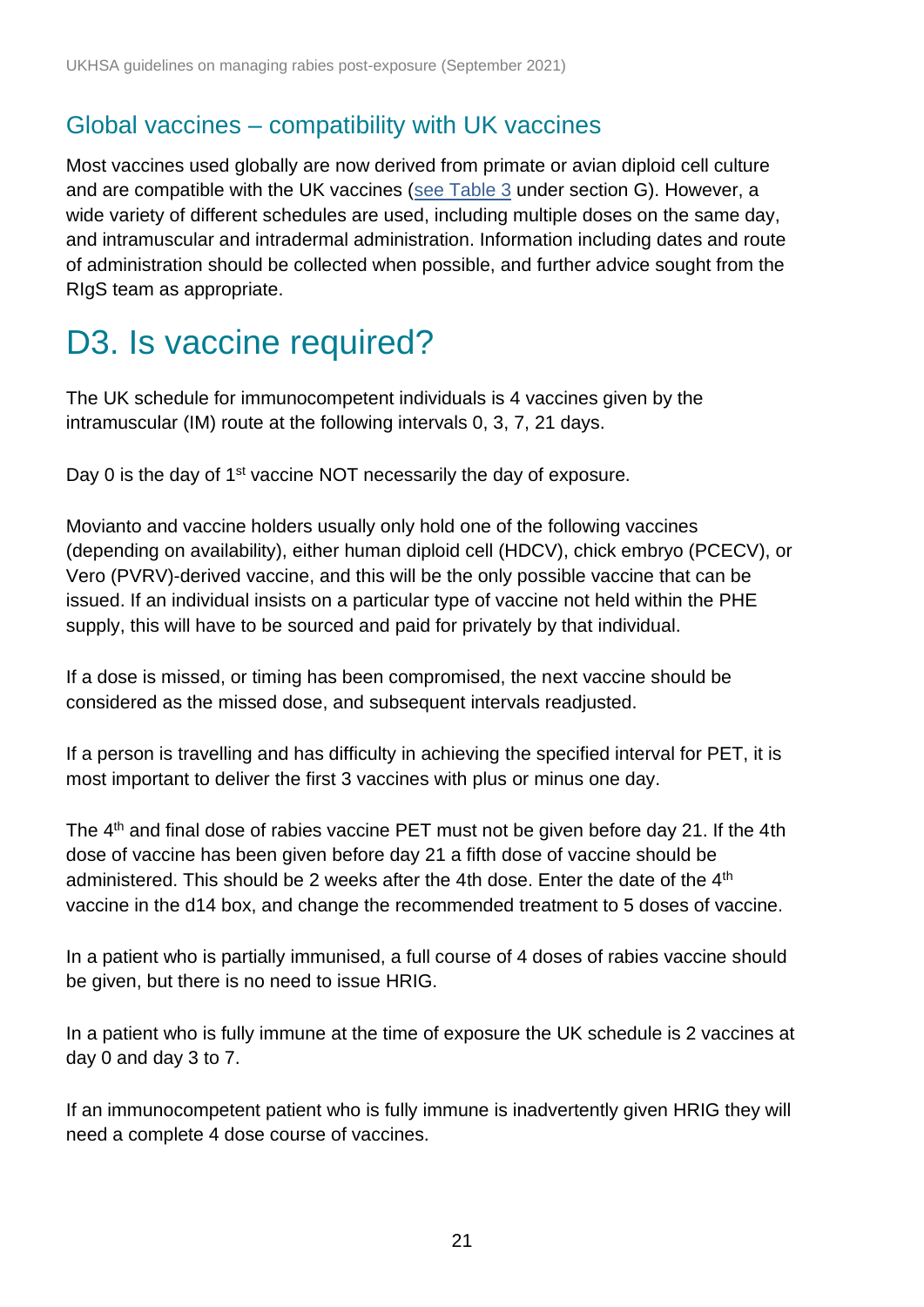### Patients started on alternative regimens

Most of the vaccines available globally are compatible with the UK schedule. If the type of vaccine administered elsewhere is compatible with the UK schedule, then convert timing of doses to closest UK vaccine dose. If the vaccine is not compatible, please contact RIgS for further advice.

If 2 doses of vaccine have been given on the same day, consider this to be a single dose of vaccine rather than 2 doses.

If a dose is missed, or timing has been compromised, the next vaccine should be considered as the missed dose, and subsequent intervals readjusted.

In the UK we no longer give a 28 to 30 or 90-day dose in immunocompetent individuals. If 4 doses of vaccine have been given according to the UK schedule then there is no need to give a dose at day 28 to 30 or day 90.

### D4. Is rabies immunoglobulin (HRIG) required?

The mainstay of rabies post-exposure treatment (PET) is rabies vaccine. Human rabies immunoglobulin (HRIG) may provide short term immunity in the first 7 days post initiation of treatment.

The total antibody level induced by active immunisation (vaccine) is many orders of magnitude greater than can be provided by passive immunisation (HRIG). For this reason HRIG is not given more than 7 days after the first dose of rabies vaccine or to an individual who is already partially or previously immunised. HRIG is not indicated if the person has already received two doses of rabies vaccine, (that is, d0 and d3 doses) or if the exposure was more than 12 months previously.

HRIG is manufactured from non-UK human blood products. The final formulation is a liquid and the potency of the material is assessed in international units (IU/ml). The maximum dose is 20 IU/kg, adults and children (all ages), and should not be exceeded as it may inhibit the immune response to rabies vaccine.

The packaging of the HRIG will have the minimum quantity of immunoglobulin in the vial. This should not be used for calculating the dose required. Instead the potency recorded on the vial itself must be used.

The preparations of HRIG available for dispensing do vary in potency and volume. It is therefore CRITICAL to know the following: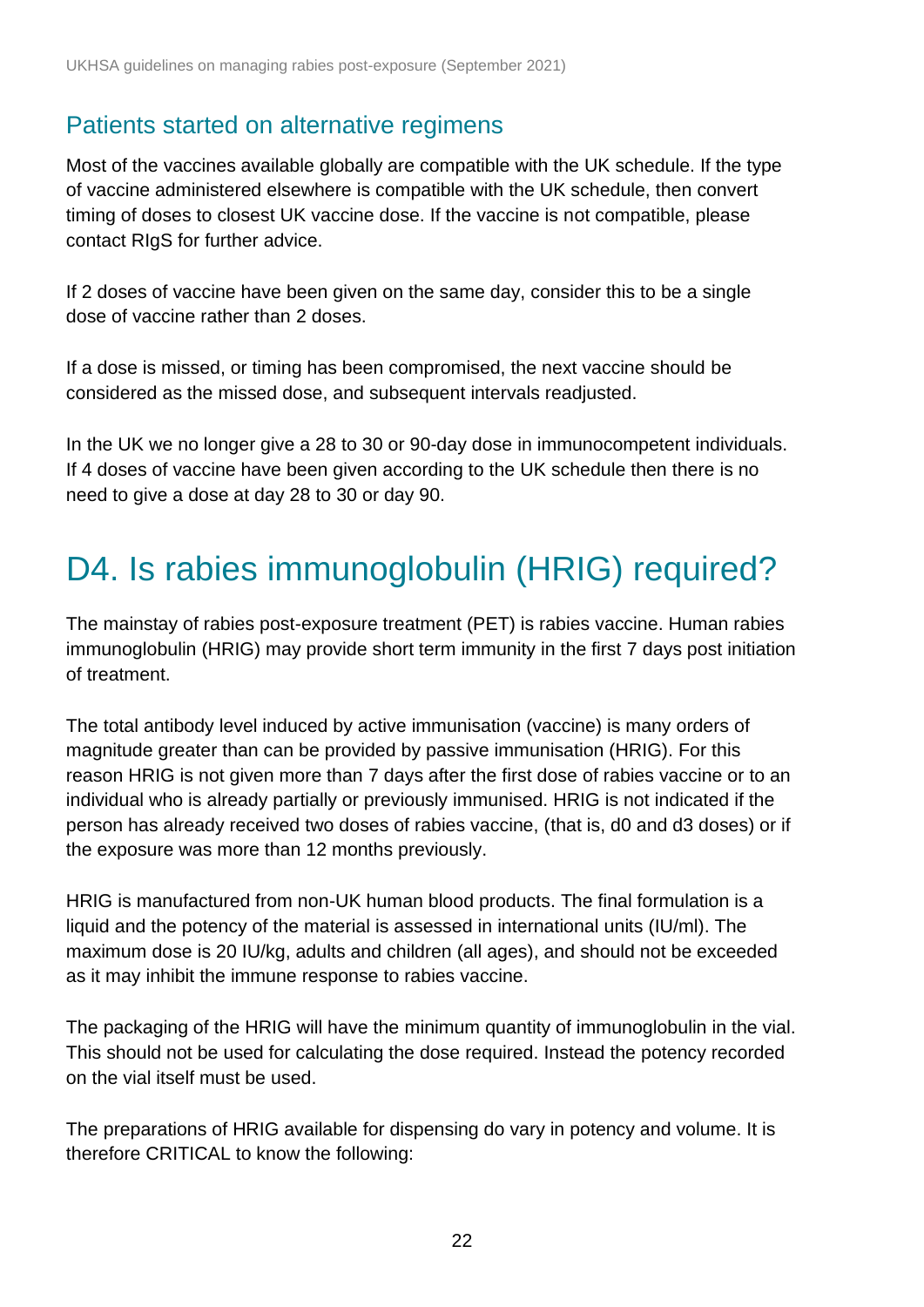- the potency of the current batch in use; information about potency of batches in current use is encoded into the rabies PET form, is available on the PHE website, is also available from RIgS team (0330 128 1020), and is on the individual vial
- weight of the patient
- volume that is contained in the vials (vials contain to 4mls, depending on batch and manufacturer)

If the weight (in kg – there is a calculator on the 'Weight converter' page to convert stones and lbs to kg if needed) and the lot number of the HRIG to be issued are entered into the form, the dose, volume and number of vials to be issued will be calculated, and be automatically given on the patients letters.

Alternatively the correct volume for each patient should be calculated as indicated below:

### Worked example 1

Child wt 19 kg, potency of BPL product is 180 IU/ml, vials contain 2.5ml Required units total =  $19 \times 20$  IU =  $380$  IU Need to administer  $380/180 = 2.1$ ml Need to supply 1 vial, there will be some wastage, which should be discarded

#### Worked example 2

Adult wt 70 kg potency of Berirab P product is 150 IU/ml, vials contain 2ml Required units total =  $70 \times 20$  IU= 1400IU Need to administer  $1400/150 = 9.3$ ml Need to supply 5 vials, there will be some wastage, which should be discarded

Equine immunoglobulin (eRIG) or rabies monoclonal antibody (mAb) products may be used as part of rabies post-exposure treatment in other countries where access to HRIG is limited. If eRIG or mAb have been administered overseas, HRIG is not required.

### D5. Administering vaccine and HRIG

Vaccine is given in the deltoid muscle by intramuscular injection. Each sequential dose should be given in alternate deltoids. Suggest starting in nondominant arm. The schedule is indicated in the letter and calendar that should accompany a copy of the risk assessment form.

Immunoglobulin (HRIG) acts to neutralise the virus at the site of the wound and to be effective HRIG must be infiltrated around the site of the wound. If it is not possible to infiltrate the whole volume at the site then any excess can be given by intramuscular injection in the anterolateral thigh. Only in the case of mucous membrane contamination should the whole volume of HRIG be given intramuscularly.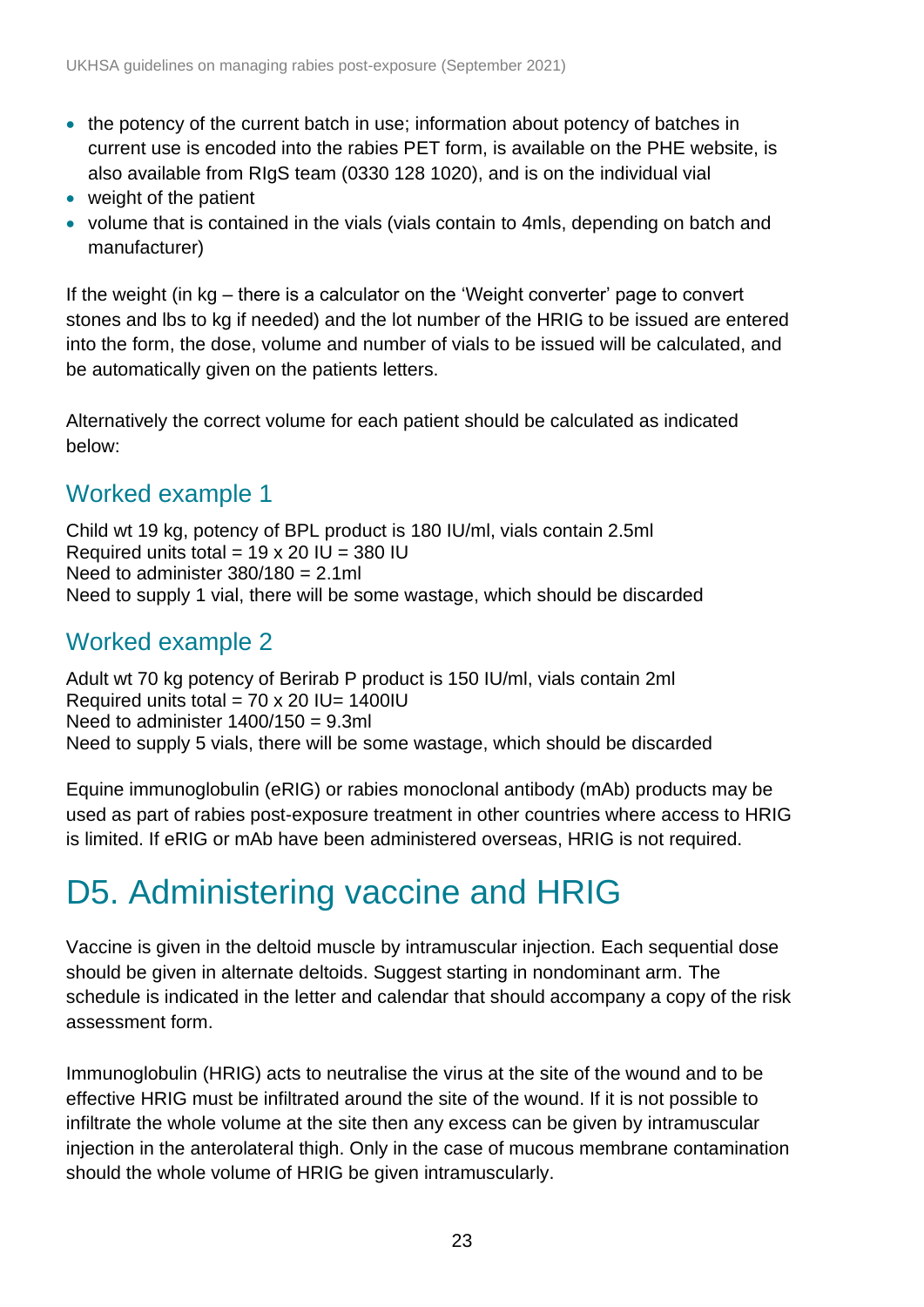If more than 5ml (2ml in children under 20kg) of HRIG needs to be administered intramuscularly it should be given in divided doses, at different sites.

Vaccine and HRIG should never be given at the same anatomical site.

Adverse reactions to rabies vaccine and immunoglobulin are briefly discussed in the [Green Book.](https://www.gov.uk/government/publications/rabies-the-green-book-chapter-27)

### <span id="page-23-0"></span>D6. How soon should treatment be started?

Although treatment should be started promptly, initiating rabies PET is not a medical emergency. In most cases rabies vaccine/HRIG can be sent out for administration the next day. However for high risk exposures, such as severe and multiple bites to the head and neck or from a confirmed rabid animal, treatment must be started as soon as possible within 12 hours of reporting. All NHS Trusts in England should have rabies vaccine available so prompt treatment can be initiated, and the vaccine will be replaced if the RIgS team is contacted by the end of the next working day.

Rabies vaccine may also be available through some travel clinics, and they can often provide post-exposure vaccine treatment, although they may charge the patient an administration fee. If vaccine is given for post-exposure treatment, the patient should not be charged for the vaccine itself and the RIgS team can be contacted the next working day, to replace the travel clinic's vaccine.

Vaccines (but not HRIG) can sometimes be obtained from pharmacies on prescription. The patient will be charged, and PHE cannot reimburse.

The date of the next vaccine should be completed in the risk assessment form so that the correct schedule can be completed in the accompanying letter and calendar.

### D7. Is rabies antibody testing required?

In England, routine measurement of rabies antibody titres post-exposure is not offered for immunocompetent individuals for reasons of expense and practicality. Rabies antibody testing is required for individuals who are immunosuppressed (see [C1\)](#page-16-1) and the blood sample should be taken at the same time as the 4th dose of vaccine (day 14). Depending on the results of testing, further antibody tests may be required. Antibody testing may also be requested in some patients who have started or completed their post-exposure treatment with a vaccine not compatible with the UK schedule, or by the intradermal (ID) rather than the intramuscular (IM) route. Further advice can be sought from the RIgS team.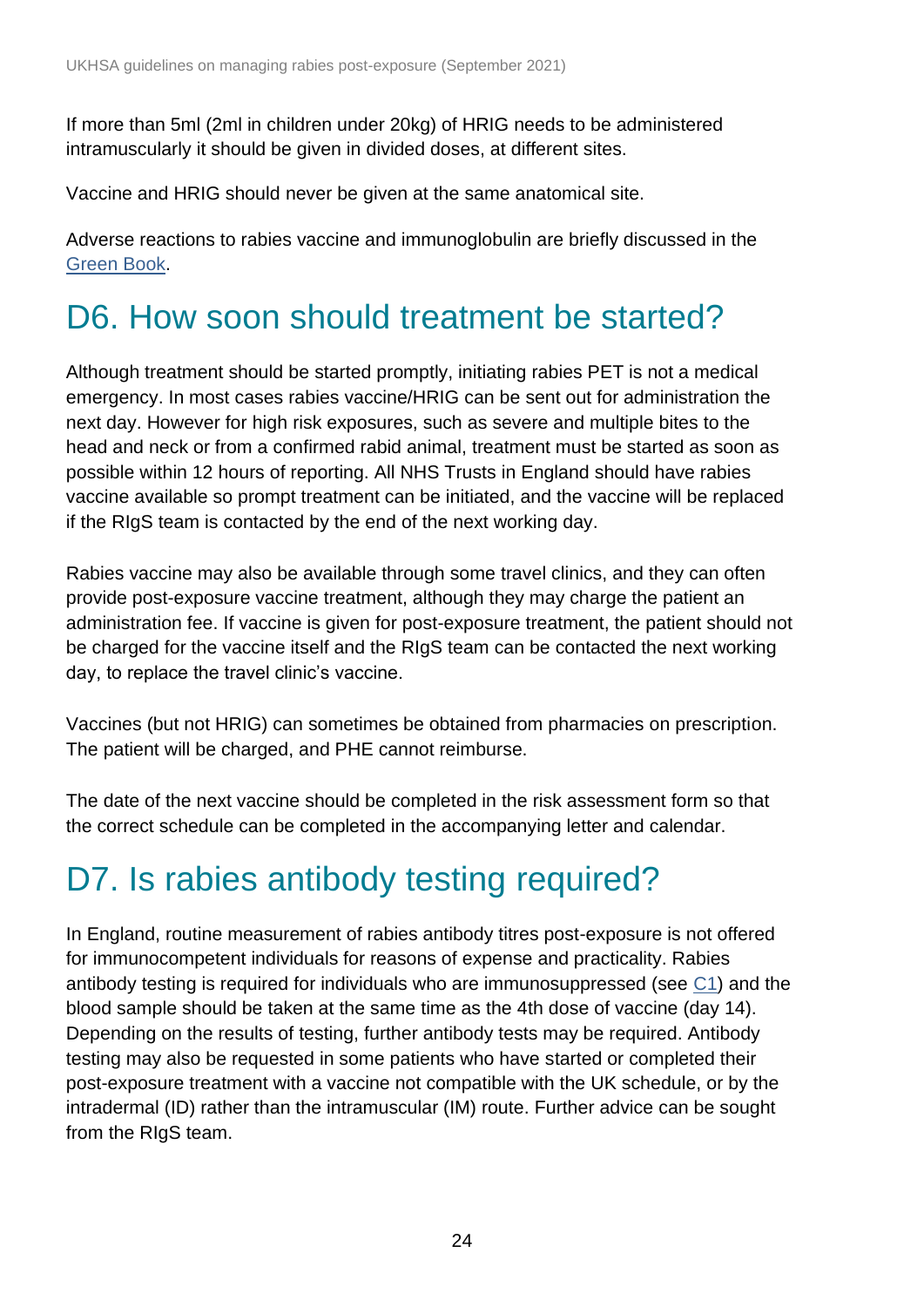If antibody testing is recommended by RIgS, a collection pack and prepaid envelope will be sent to the GP surgery for blood collection. The sample (10ml clotted blood or serum sample) should be collected into the tubes provided, the request form completed, and sample and form sent to the Animal and Plant Health Agency (APHA) for testing. The results will be returned to RIgS, who will advise if further treatment or testing is needed.

If there is no clinical indication for testing, the cost will need to be borne by the patient or requesting health facility. If an individual is insistent on this in the absence of clinical indications the cost is approximately £80 and APHA (Rabies Help Line, Monday to Friday 9.00am to 5.00pm 0208 415 2280, or main number 0208 2257611) should be contacted directly to arrange this. Samples should be sent directly to APHA and testing will be charged to the sender.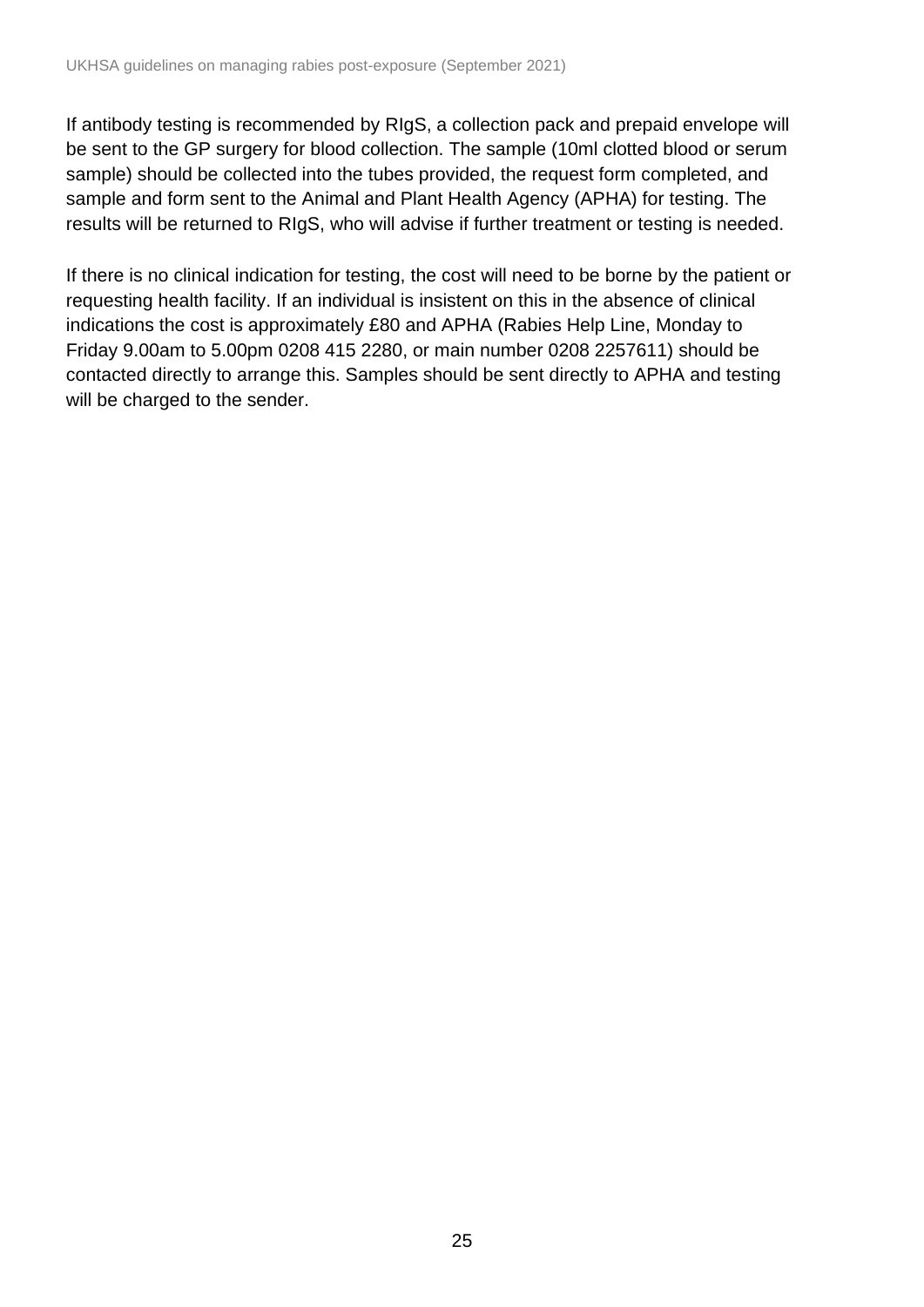# <span id="page-25-0"></span>**E. Logistics**

#### [\(Screenshot below\)](https://www.gov.uk/government/publications/rabies-post-exposure-risk-assessment-form-and-calendar).

| <b>FOR ALL ISSUES</b>                    |                                            |                  |                                    |                                |          |                                                  |                    |                                     |  |               |
|------------------------------------------|--------------------------------------------|------------------|------------------------------------|--------------------------------|----------|--------------------------------------------------|--------------------|-------------------------------------|--|---------------|
| <b>Vials of HRIG required</b>            |                                            |                  |                                    | Doses of vaccine required      |          | 0                                                |                    |                                     |  |               |
| Is this a split issue?                   |                                            |                  |                                    | How many issues?               |          |                                                  |                    | If more than 2 -<br>linked form #   |  |               |
| <b>Issue 1 from Movianto:</b>            |                                            | <b>No</b>        | $Mov. \#:$                         |                                |          |                                                  |                    | <b>Issue 1 from issuing centre:</b> |  | Which centre? |
|                                          |                                            |                  |                                    |                                |          |                                                  |                    |                                     |  |               |
| <b>Recipient doctor #1:</b>              | Title and name                             |                  |                                    | Telephone number: Telephone -1 |          |                                                  |                    |                                     |  |               |
| Department (#1)                          | Enter department                           |                  |                                    |                                |          | E-mail addresses : E-mail address -1             |                    |                                     |  |               |
| Delivery address (#1):                   |                                            | Delivery address |                                    |                                |          |                                                  | E-mail address - 2 |                                     |  |               |
|                                          |                                            |                  |                                    |                                |          |                                                  |                    |                                     |  |               |
|                                          | Post code:                                 |                  |                                    |                                | Country: |                                                  |                    | Customer verified:                  |  |               |
| <b>Immunoglobulin</b><br>$l$ ssue $(H1)$ |                                            | vials of         | <b>Batch no:</b><br>immunoglobulin |                                | SKU :    | <b>JRC19254</b><br>24RIG JRC19254 Exp 30/03/2021 |                    |                                     |  |               |
| Vaccine Issue (#1)                       |                                            |                  | vials of vaccine                   | SKU :<br>24RABIPUR             |          |                                                  |                    |                                     |  |               |
| Movianto #1 Order date                   | Movianto #1 Reference Number<br>dd/mm/yyyy |                  |                                    |                                |          |                                                  |                    |                                     |  |               |

### E1. Issuing Rabies vaccine and HRIG

Rabies vaccine should be widely available so that post-exposure treatment can be started promptly if needed. All NHS trust in England should have access to rabies [vaccine.](https://assets.publishing.service.gov.uk/government/uploads/system/uploads/attachment_data/file/916120/Rabies_vaccine_letter_for_AE_consultants_and_pharmacists_Sep2020.pdf) Any rabies vaccine that is issued in good faith for rabies post-exposure treatment will be replaced through the Rabies and Immunoglobulin Service (RIgS) at Colindale if notified by the end of the next working day. There is no need to contact the RIgS team for permission to issue.

Vaccines for the completion of the course will be sent out through Movianto.

HRIG is only available at a limited number of stock-holders and through the Rabies and Immunoglobulin Service. It is not available though pharmacies

## E2. The Rabies and Immunoglobulin Service (RIgS)

The [Rabies and Immunoglobulin Service \(RIgS\)](https://www.gov.uk/government/publications/immunoglobulin-when-to-use/rabies-and-immunoglobulin-rigs-changes-to-the-current-service) at Colindale is a cross-divisional service supporting the post-exposure treatment of serious infections, through the development of guidance, provision of clinical advice and issuing of immunoglobulins and antitoxins following a detailed risk assessment. This includes post exposure treatment and clinical management for rabies. RIgS is a busy service, and in the financial year 2019 to 2020 there were over 3,400 calls relating to rabies prophylaxis or post-exposure treatment.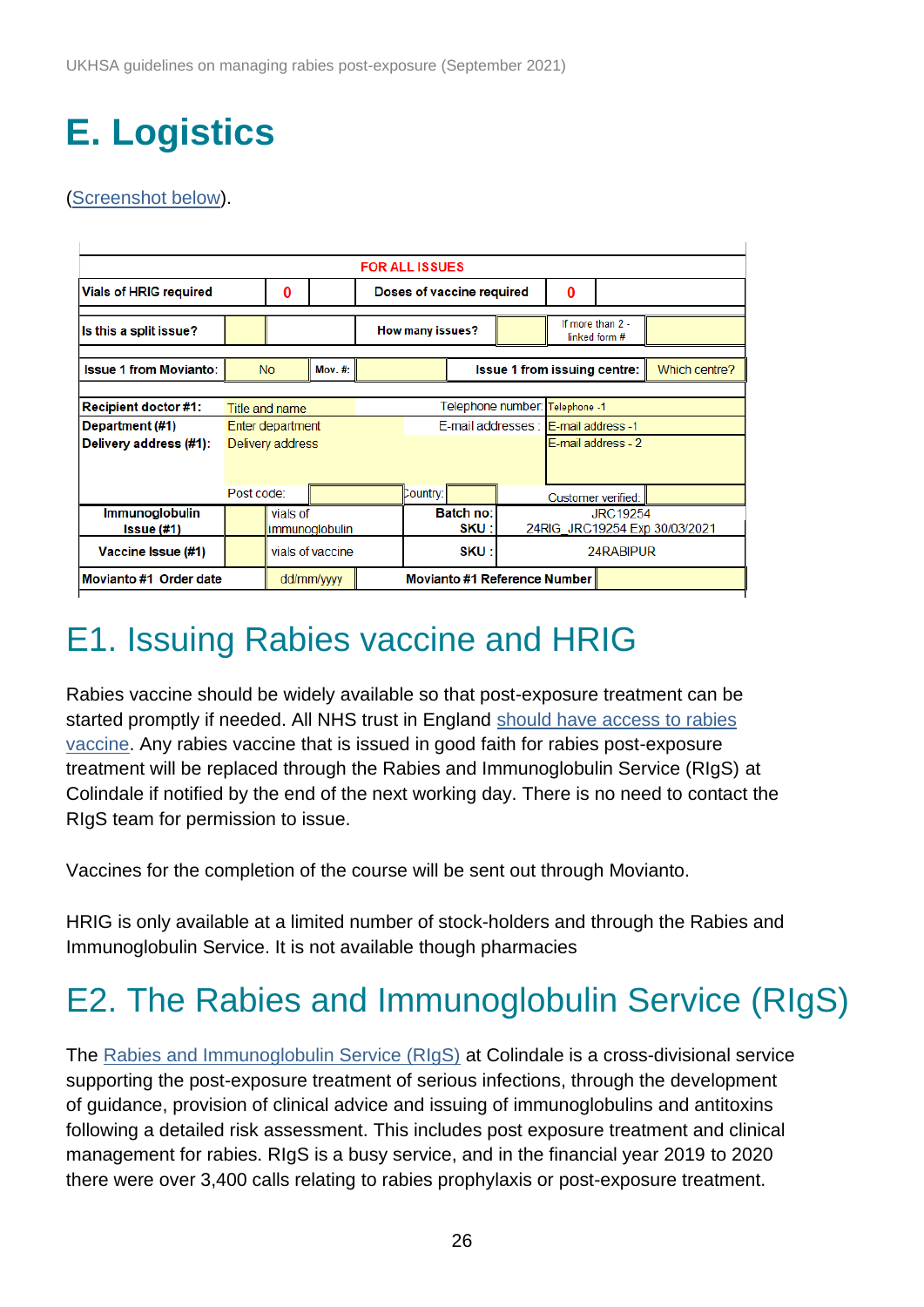Rabies vaccine and immunoglobulin are procured by PHE using the programme budget delegated by the Department of Health and Social Care. Stock is held centrally at Movianto and a small number of stock holders distributed throughout the country.

Colindale is no longer a stock holder, and all product ordered through Colindale will be delivered via Immform. In addition, there are no facilities at Colindale for the administration of vaccine and/or immunoglobulin. The responsibility for arranging administration of vaccine and/or immunoglobulin lies with the requesting clinician.

PHE cannot issue vaccines or HRIG for patients outside of England.

The Falsified Medicine Directive (FMD) and Delegated Regulation came into force on 9 February 2019. Vaccines and immunoglobulins provided through RIgS in FMDcompliant packs are subject to the requirements of the Delegated Regulation.

#### Routine service

RIgS operates between 8.00am to 5:30pm Monday to Friday. All requests for replacement vaccine and advice about issuing should be directed to this service: 0330 128 1020.

Requests for immunoglobulin/vaccine Monday to Friday will be ordered through Movianto for delivery to a named responsible clinician to arrive the next working day before 2.00pm. However, there may occasionally be specific urgent situations where HRIG is needed sooner than this, and in these circumstances PHE can issue immunoglobulin through a more rapid delivery.

### Out of hours service

Clinical advice is available through the Colindale Duty Doctor service, between 9.00am and 7.00pm at weekends and bank holidays. Most calls can wait until the next day, so callers after 5:30pm are encouraged to call back the next morning to speak to RIgS or the Colindale Duty Doctor service [\(see Table 2\)](#page-27-0). Vaccine should be sourced locally, and will be replaced through RIgS the next working day. There is no need to talk to the RIgS team or Colindale before arranging this.

If HRIG is required out of working hours and cannot wait till the next working day, the product may be able to be collected from a local stock-holder or be issued out of hours for delivery the next day. Arrangements for urgent delivery on non-working days should be made by calling the Duty Doctor between 9.00am and 7.00pm.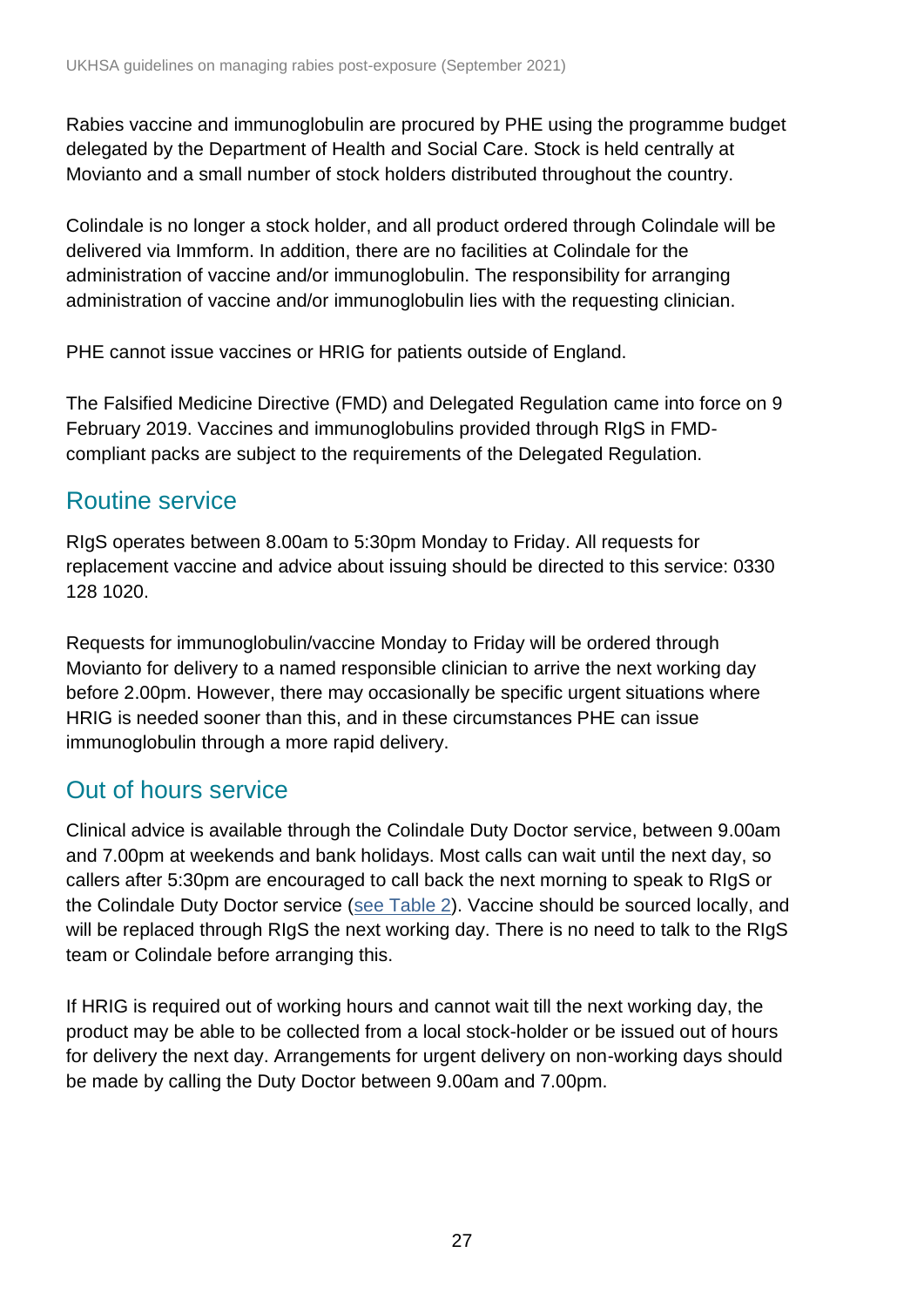<span id="page-27-0"></span>

| Table 2. Clinical advice, ordering and issuing of products from Colindale |  |  |  |  |
|---------------------------------------------------------------------------|--|--|--|--|
|---------------------------------------------------------------------------|--|--|--|--|

|                                                                          | Advice, delivery and administration                                                                          |
|--------------------------------------------------------------------------|--------------------------------------------------------------------------------------------------------------|
| Weekday working hours:                                                   |                                                                                                              |
| Monday to Friday, 8.00am to 5.30pm<br>Monday to Friday, 5.30pm to 7.00pm | <b>Contact RIgS</b><br>Contact Colindale out of hours duty doctor<br>service                                 |
| Weekday out of hours:                                                    |                                                                                                              |
| Monday to Thursday, 7.00pm to 8.00am                                     | Administer vaccine<br>Contact RIgS the next morning                                                          |
| Weekend out of hours:                                                    |                                                                                                              |
| Friday 7.00pm to Saturday 9.00am                                         | Administer vaccine and contact Colindale<br>out of hours Duty Doctor service the next<br>morning             |
| Saturday and Sunday 9.00am to 7.00pm                                     | Contact Colindale out of hours duty doctor<br>service                                                        |
| Saturday 7.00pm to Sunday 9.00am                                         | Administer vaccine and contact Colindale<br>out of hours Duty Doctor service the next<br>morning (after 9am) |
| Sunday, 7.00pm to 8.00am                                                 | Administer vaccine and contact RIgS the<br>next morning                                                      |

### E3. Issuing HRIG from stockholders

HRIG is held at Movianto and also in various stock holders throughout England. If urgent HRIG is needed it may be more convenient to collect from one of the centres, as opposed to delivery through Movianto. Stock holders provide a collection only service; they do not provide postal delivery.

Current HRIG stock-holders in England are :

- Birmingham
- Cambridge
- Manchester

For UK HSA staff the list of issuing centres with contact details is available in the UK HSA Intranet Duty Doctor Pack: [Rabies vaccine and Immunoglobulin issuing centres.](http://phenet.phe.gov.uk/Resources/duty-doctors/Documents/IMW033-stock-holders-igs-rabies-inc-out-hours-sheets.xls)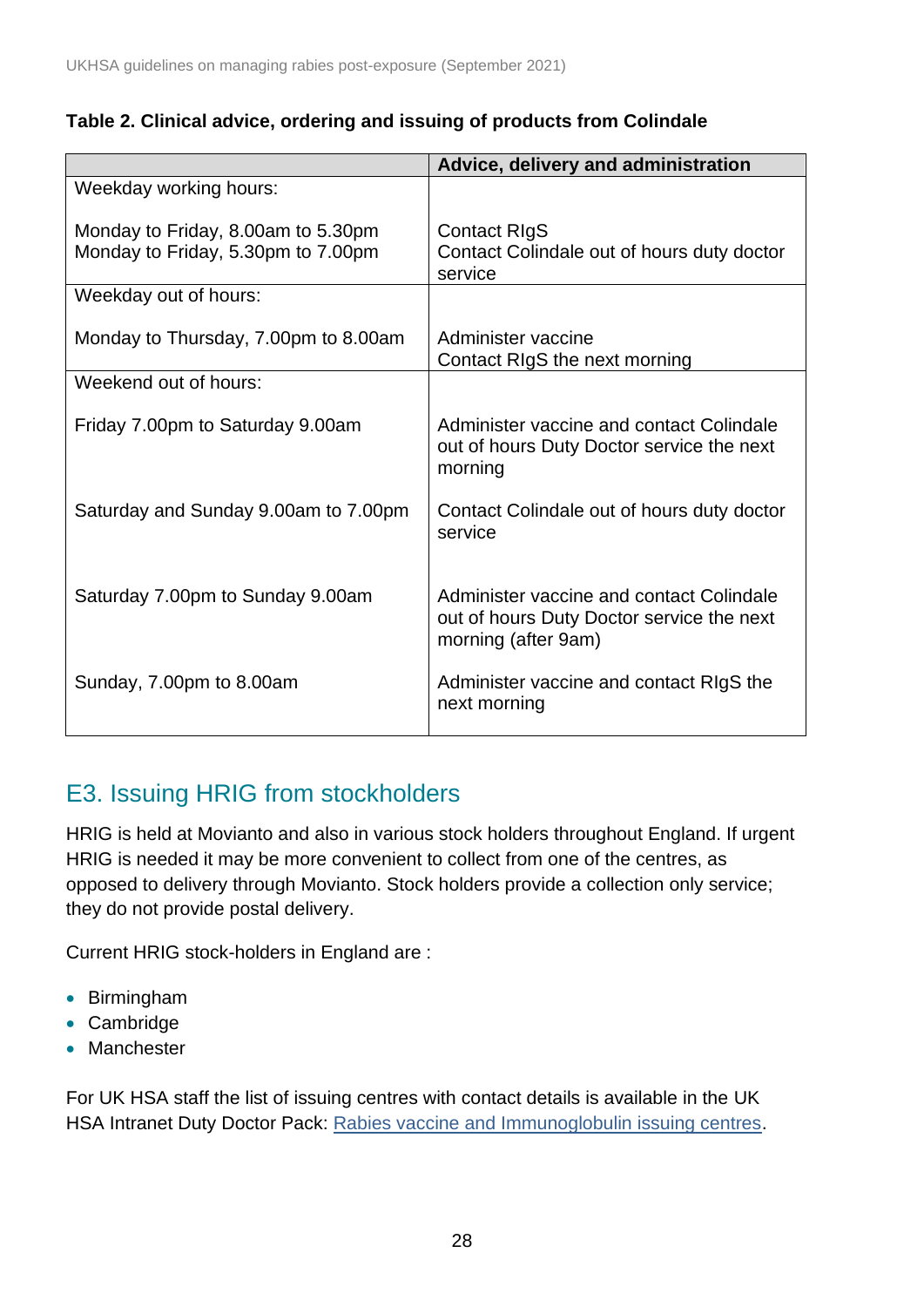## <span id="page-28-0"></span>**F. Governance issues**

#### [\(Screenshot below\)](https://www.gov.uk/government/publications/rabies-post-exposure-risk-assessment-form-and-calendar).

|                                          | <b>MINDOOA (ART IAONIIAO)</b> |            |            |                |            |
|------------------------------------------|-------------------------------|------------|------------|----------------|------------|
| Doctor/Nurse performing risk assessment: |                               |            | Enter name | Date:          |            |
| <b>PHE</b> authorisation                 | Enter name                    | Signature: |            | <b>GMC No:</b> | Enter GMC# |
| <b>PHE Audit</b>                         |                               |            |            |                |            |
| <b>Consultant name</b>                   | Enter name                    | Signature: |            | Date:          |            |
| <b>GMC</b> number                        | Enter GMC#                    | Comment    |            |                |            |

#### Colindale calls

All calls must be logged in HPZone and the form uploaded by the end of each working day at the latest.

If calls are taken out of hours, the call should still be recorded in HPZone, the form uploaded, required actions listed and the RIgS clerks informed as soon as possible the next working day.

All calls relating to the provision of rabies clinical advice are subject to audit and must be documented (in HPZone or equivalent) whether vaccine is issued or not. The forms will be regularly reviewed and audited by a PHE consultant or member of the RIgS team. This should not delay the issue of vaccine/immunoglobulin as it may take place 24 to 48 hours later.

All those participating in the Colindale duty doctor service should have completed relevant training on risk assessments for rabies post-exposure treatment, for example, viewing the rabies webinar. Participation in Colindale clinical audit and duty doctor training on a regular basis is required.

Initial training for registrars or trainees and new consultants can be arranged through the RIgS team and is an essential requirement for participation in the Colindale duty rota.

#### Issuing centres

All issues should be recorded and the forms returned to Colindale for audit. In addition all vaccine and HRIG that is used must be recorded in Immform, including any discarded or out of date stock.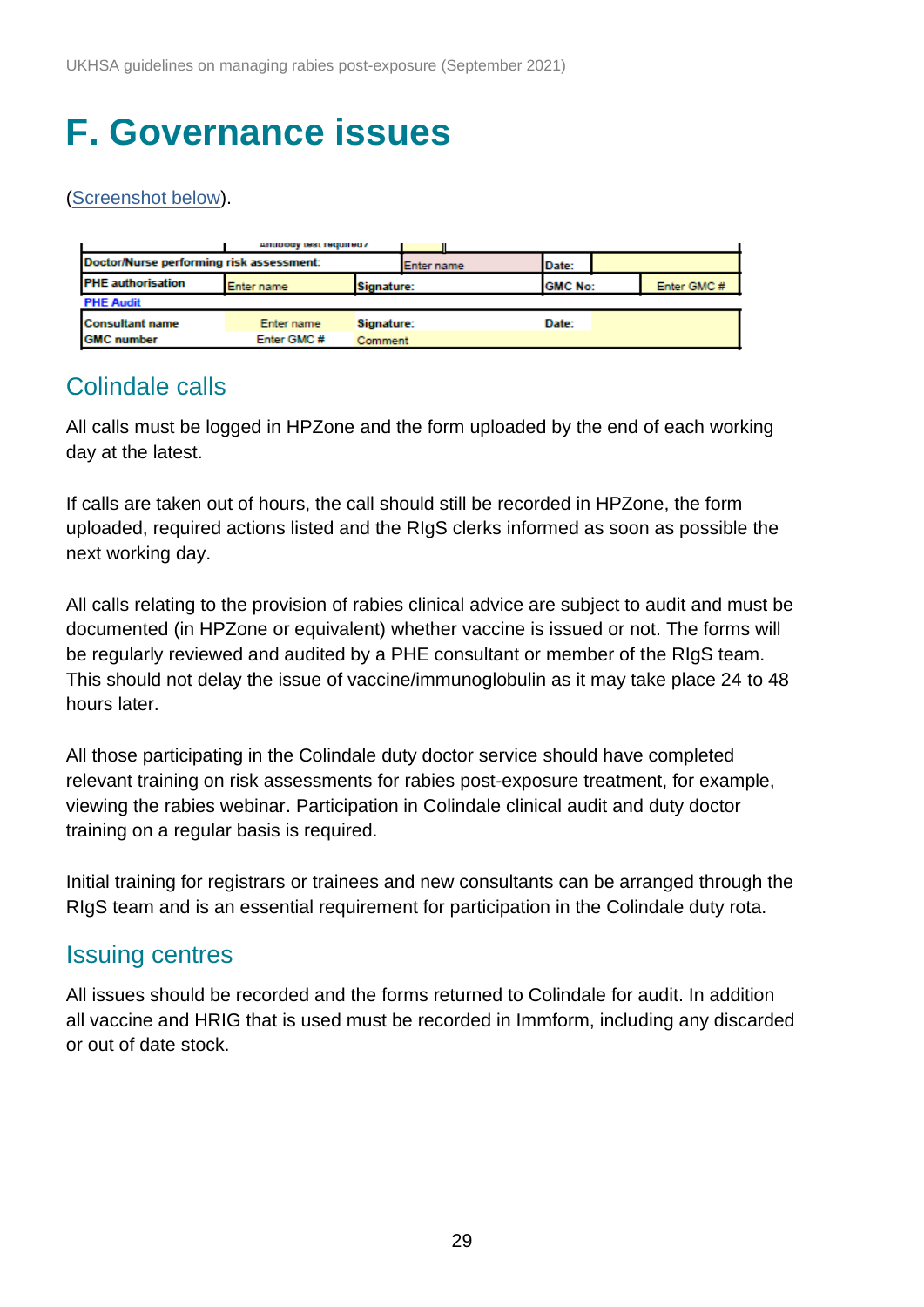## <span id="page-29-0"></span>**G. Rabies vaccines compatible with UK schedule**

The table below provides a generic classification of types of vaccine available globally and their compatibility with UK vaccines. Most vaccines available in Europe, N America, Australia, and New Zealand are either HDCV, PCECV or vaccines grown on mammalian cells (PVRV). Further information can be found in the [World Health Organization's](https://www.who.int/rabies/resources/who_trs_1012/en/)  [Expert Consultation on Rabies, third report \(2018\).](https://www.who.int/rabies/resources/who_trs_1012/en/)

| <b>Rabies vaccine/Ig</b>                                | <b>Comment</b>                                                                                                                                                                                                                                                                                                                                                                                                   | <b>Manufacturer and</b><br>likely distribution                                                                                                                               | <b>Compatible</b><br>with UK |
|---------------------------------------------------------|------------------------------------------------------------------------------------------------------------------------------------------------------------------------------------------------------------------------------------------------------------------------------------------------------------------------------------------------------------------------------------------------------------------|------------------------------------------------------------------------------------------------------------------------------------------------------------------------------|------------------------------|
| Human diploid cell<br>vaccine (HDCV)                    | Immunogenicity efficacy data do<br>exist for this.                                                                                                                                                                                                                                                                                                                                                               | Imovax, Pasteur<br>Mérieux Group,<br>Sanofi Pasteur<br><b>MSD Ltd UK</b><br>Chengdu<br>Kanghua,<br>Rabivax                                                                   | ✓                            |
| <b>Purified chick</b><br>embryo cell<br>vaccine (PCECV) | Immunogenicity efficacy data do<br>exist for this.                                                                                                                                                                                                                                                                                                                                                               | (UK licence)<br>Rabavert, Rabipur,<br>Vaxirab-N<br>Chiron vaccines                                                                                                           | ✓                            |
| Purified vero cell<br>vaccine (PVRV)                    | Vaccine is made on mammalian<br>cells (VERO cells) as an<br>alternative cell substrate to<br>fibroblast cells. This is a licensed<br>vaccine produced in many parts of<br>the world (although unlicensed in<br>the UK), for which formal efficacy<br>data do not exist, but the potency<br>and immunogenicity is evaluated<br>similarly to HDCV and PCECV<br>vaccines. These are generally<br>reliable vaccines. | Variety of<br>manufacturers<br>make this.<br>Possible trade<br>names include<br>Verorab.<br>Abhayrab, Indirab<br>(India)<br>SII Rabivax (India)<br><b>SPEEDA</b><br>(CELBIO) | $\checkmark$                 |
| <b>Purified duck</b><br>embryo vaccine<br>(PDEV)        | The vaccine uses duck embryo<br>cells as substrate. These are<br>inactivated by ß-propiolactone and<br>purified by ultracentrifugation.<br>PDEV contains thiomersal.                                                                                                                                                                                                                                             | Lyssavac, Vaxirab                                                                                                                                                            | ✓                            |
| <b>Primary Syrian</b><br>hamster kidney<br>cell (PHKCV) | Uses the Beijing strain of the<br>rabies virus and is inactivated with<br>formalin and adsorbed to<br>aluminium hydroxide. The vaccine<br>contains thiomersal.                                                                                                                                                                                                                                                   | Local producers in<br>China                                                                                                                                                  | $\checkmark$                 |

#### <span id="page-29-1"></span>**Table 3. Rabies vaccines available globally and compatibility with UK vaccines**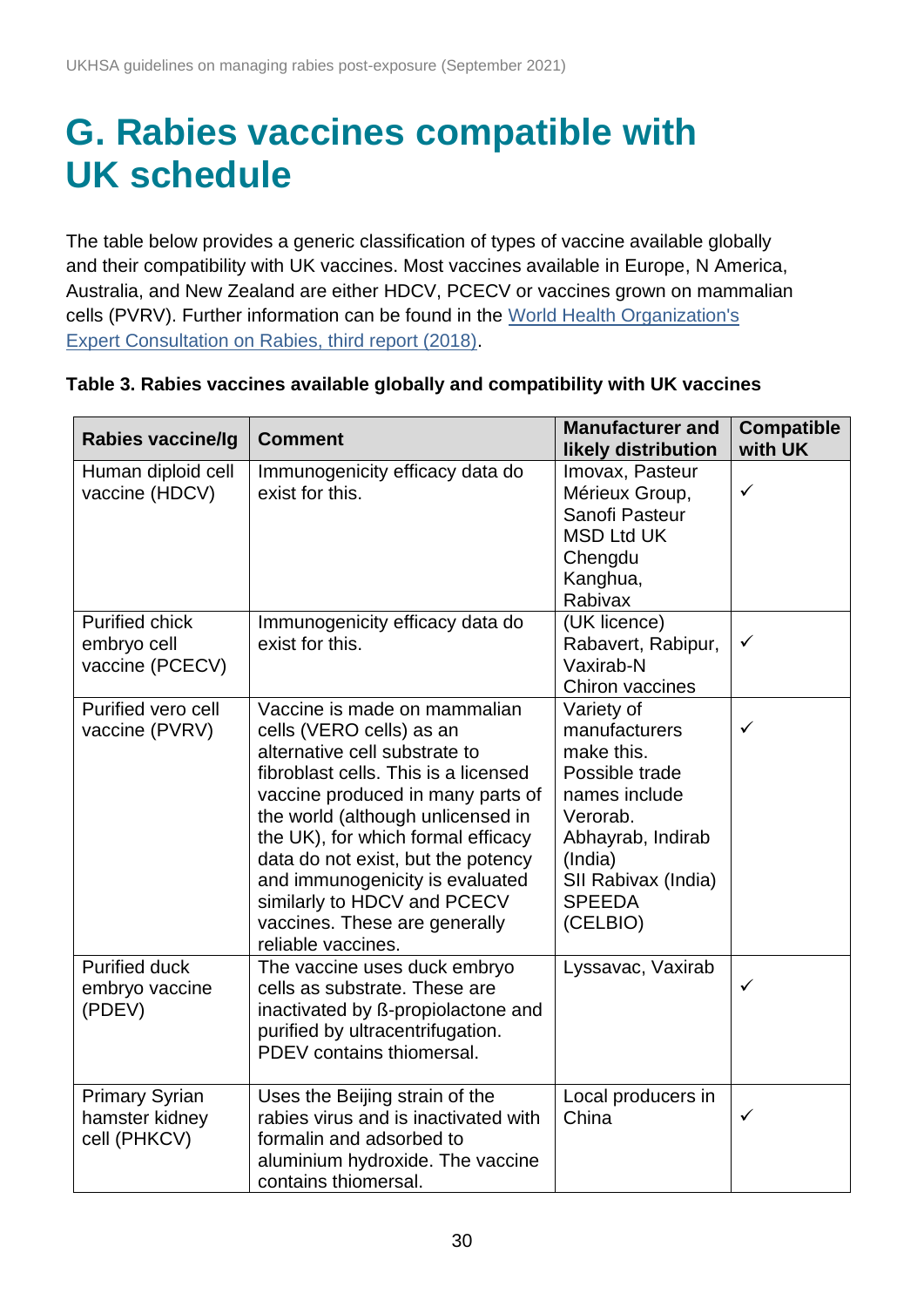| <b>Rabies vaccine/Ig</b>                      | <b>Comment</b>                                                                                                                                                                                                                                      | <b>Manufacturer and</b><br>likely distribution                                                                                                       | <b>Compatible</b><br>with UK |
|-----------------------------------------------|-----------------------------------------------------------------------------------------------------------------------------------------------------------------------------------------------------------------------------------------------------|------------------------------------------------------------------------------------------------------------------------------------------------------|------------------------------|
| <b>Baby hamster</b><br>kidney cells<br>(BHKV) | The vaccine uses baby hamster<br>kidney cells as substrate and is<br>produced in Russia                                                                                                                                                             | Kokav (Russia)                                                                                                                                       | $\checkmark$                 |
| Suckling mouse<br>brain vaccine<br>(SMBV)     | Vaccines of this sort are generally<br>reliable but may have marginally<br>reduced efficiency with increased<br>risk of side effects.                                                                                                               | Used in some<br>countries in S<br>America, including<br><b>Bolivia</b>                                                                               | X                            |
| Nervous tissue<br>vaccine (sheep,<br>goat)    | Nerve tissue vaccines induce<br>more severe adverse reactions<br>and are less immunogenic than<br>cell culture and embryonated egg<br>vaccines; therefore their<br>production and use is not<br>recommended by WHO.                                 | Used in Asia,<br>Ethiopia and<br>Argentina but<br>being phased out                                                                                   | X                            |
| Horse Serum<br>(equine RIG or<br>eRIG)        | Trade name is not always clear.<br>May be given as treatment alone<br>or with vaccine. Most often found<br>in certain S American and Middle<br>East countries, and India.<br>If this is the only treatment given,<br>need to start PET (Omit HRIG). | EquiRab, CARIG,<br>Rabix IG, Abhay-<br>RIG, Pars,<br>Plasmarab,<br>PremiRab,<br>VINRIG, VINRAB,<br><b>TRCS eRIG</b>                                  | $X^*$                        |
| <b>HRIG</b>                                   |                                                                                                                                                                                                                                                     | Berirab-P<br><b>Bayrab</b><br>HyperRab S/D<br>Imogan HRIG<br>Kendrab,<br>KamRAB,<br>KedRABImogram<br>Rabies HT,<br>Rabigam,<br>Rabishield<br>Rabglob | ✓                            |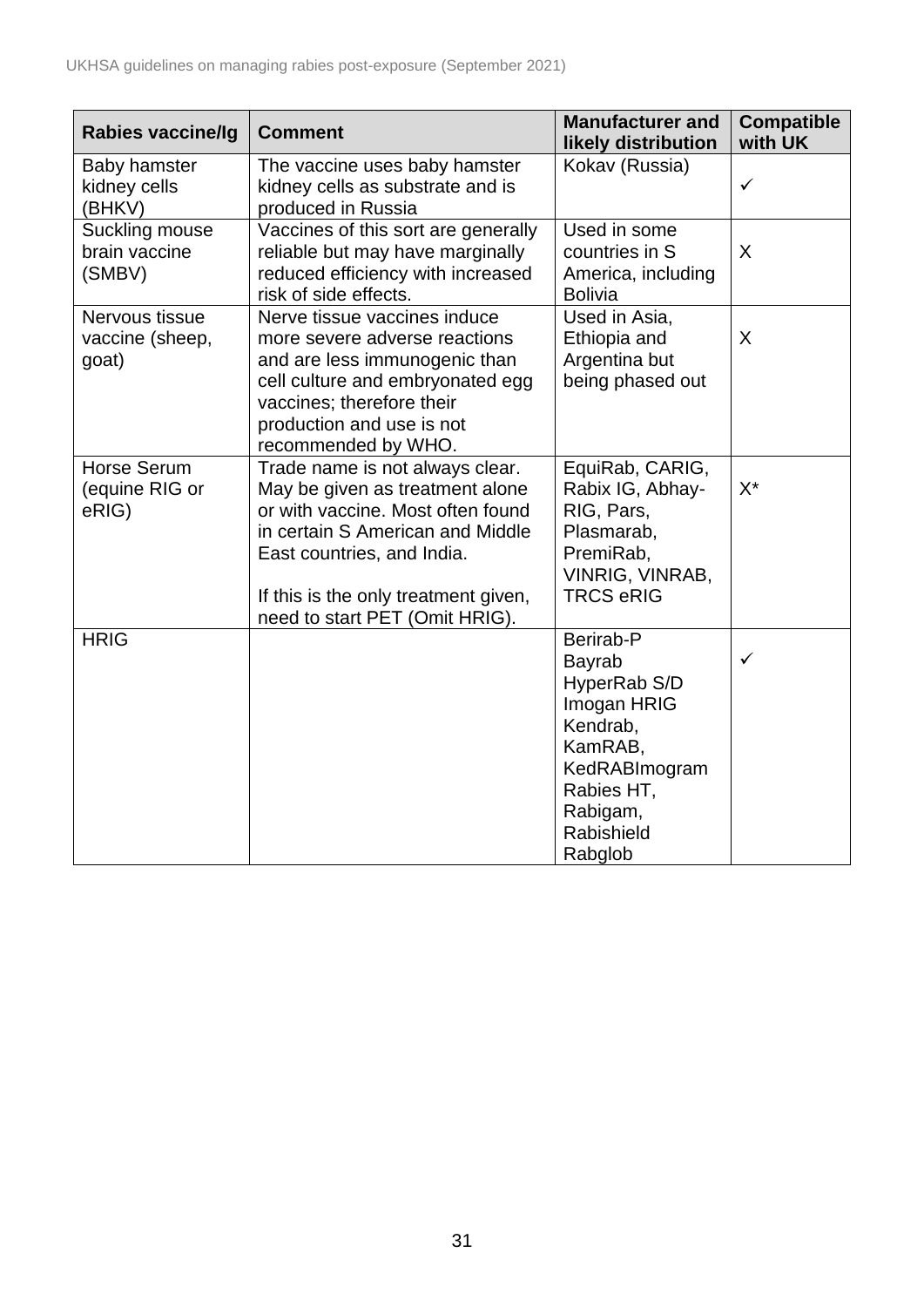## <span id="page-31-0"></span>**H. Source documents and useful references**

[Immunisation against infectious disease –](https://www.gov.uk/government/publications/rabies-the-green-book-chapter-27) The Green Book

[Immunisation of individuals with underlying medical conditions –](https://www.gov.uk/government/publications/immunisation-of-individuals-with-underlying-medical-conditions-the-green-book-chapter-7) The Green Book

[WHO Expert Consultation on Rabies: Third report, April 2018](http://www.who.int/rabies/resources/who_trs_1012/en/)

Rabies vaccines: [WHO Position Paper: Weekly Epidemiological](http://www.who.int/rabies/resources/who_wer9316/en/) Record (WER) April 2018. Vol 93 pp 201-220

[British National Formulary](http://www.bnf.org/)

[Terrestrial animal health code,](https://www.oie.int/index.php?id=169&L=0&htmfile=chapitre_rabies.htm) World Organisation for Animal Health (OIE)

[PETS animal passport scheme](http://www.defra.gov.uk/wildlife-pets/pets/travel/pets/)

[Falsified Medicines Directive](https://www.gov.uk/guidance/implementing-the-falsified-medicines-directive-safety-features)

Further documents relating to rabies, rabies pre-exposure prophylaxis and rabies post-exposure prophylaxis are also [available on the rabies page of the duty doctor pack on the Intranet, and on](https://www.gov.uk/government/collections/rabies-risk-assessment-post-exposure-treatment-management)  [the PHE website](https://www.gov.uk/government/collections/rabies-risk-assessment-post-exposure-treatment-management)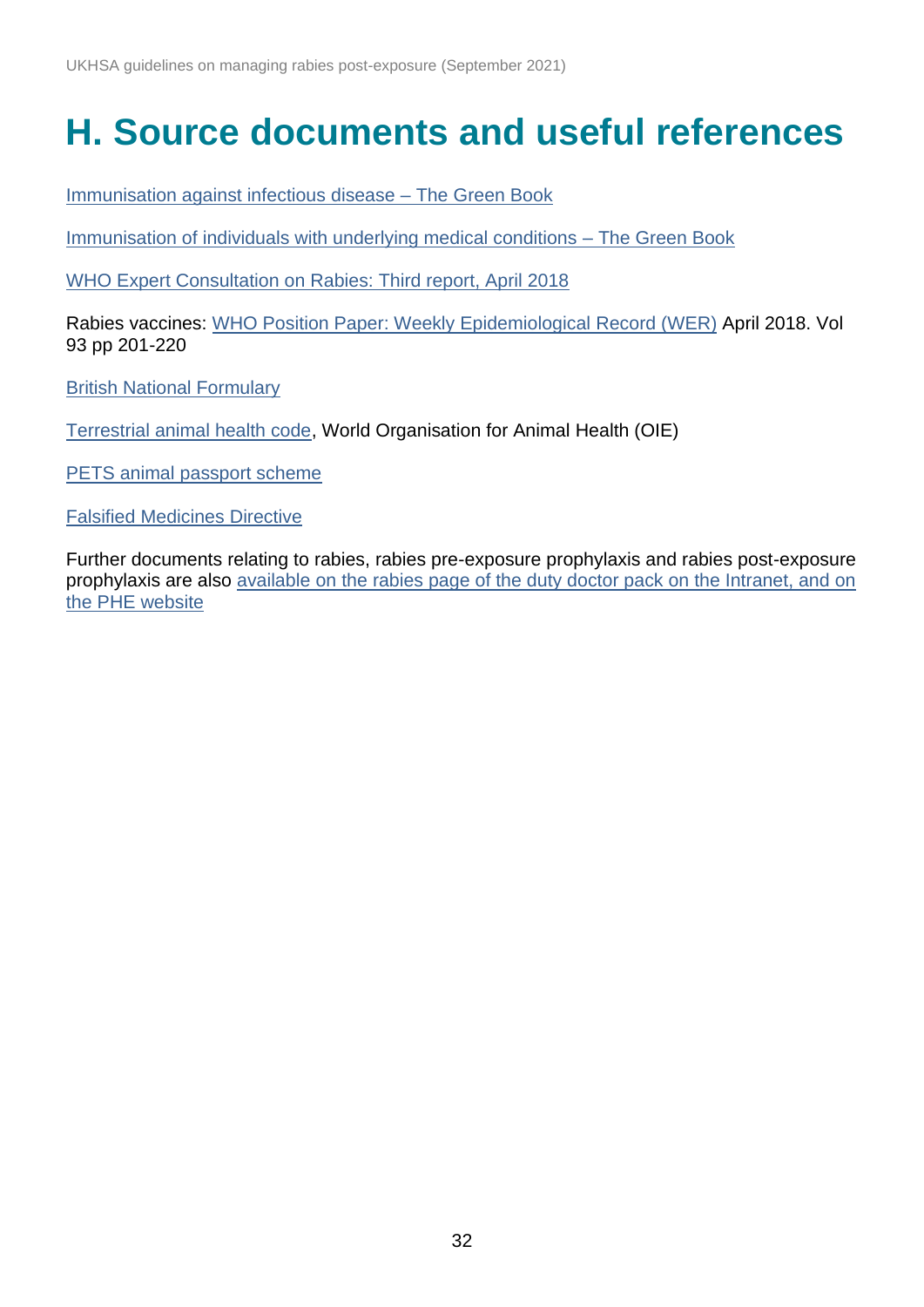# <span id="page-32-0"></span>**Annex 1. Immunosuppression definitions**

Individuals with primary or acquired immunodeficiency states due to conditions including:

- acute and chronic leukaemias, and clinically aggressive lymphomas (including Hodgkin's lymphoma) who are less than 12 months since achieving cure
- individuals under follow up for a chronic lymphoproliferative disorders including haematological malignancies such as indolent lymphoma, chronic lymphoid leukaemia, myeloma, Waldenstrom's macroglobulinemia and other plasma cell dyscrasias (please note: this list not exhaustive)
- immunosuppression due to HIV/AIDS with a current CD4 count of below 200 cells/ul (aged 5 years or less, with a CD4 count below 500 cells/μl.)
- primary or acquired cellular and combined immune deficiencies those with lymphopaenia (less-than 1,000 lymphocytes/ul), including aplastic anaemia, or with a functional lymphocyte disorder
- those who have received an allogeneic (cells from a donor) or an autologous (using their own cells) stem cell transplant in the previous 24 months
- those who have received a stem cell transplant more than 24 months ago but have ongoing immunosuppression or graft versus host disease (GVHD)
- persistent agammaglobulinaemia (IgG less-than 3g/L) due to primary immunodeficiency (for example, common variable immunodeficiency) or secondary to disease or therapy

Individuals on immunosuppressive or immunomodulating therapy including:

- those who are receiving or have received in the previous 6 months immunosuppressive therapy for a solid organ transplant
- those who are receiving or have received in the previous 3 months targeted therapy for autoimmune disease, such as JAK inhibitors or biologic immune modulators including B-cell targeted therapies (including rituximab but for which a 6 month period should be considered immunosuppressive), monoclonal tumor necrosis factor inhibitors (TNFi), T-cell co-stimulation modulators, soluble TNF receptors, interleukin (IL)-6 receptor inhibitors.,IL-17 inhibitors, IL 12/23 inhibitors, IL 23 inhibitors (N.B: this list is not exhaustive)
- those who are receiving or have received in the past 6 months mmunosuppressive chemotherapy or radiotherapy for any indication

Individuals with chronic immune mediated inflammatory disease who are receiving or have received immunosuppressive therapy:

• moderate to high dose corticosteroids (equivalent greater-than or equal-to 20mg prednisolone per day; children 1 mg/kg/day) for more than 10 days in the previous month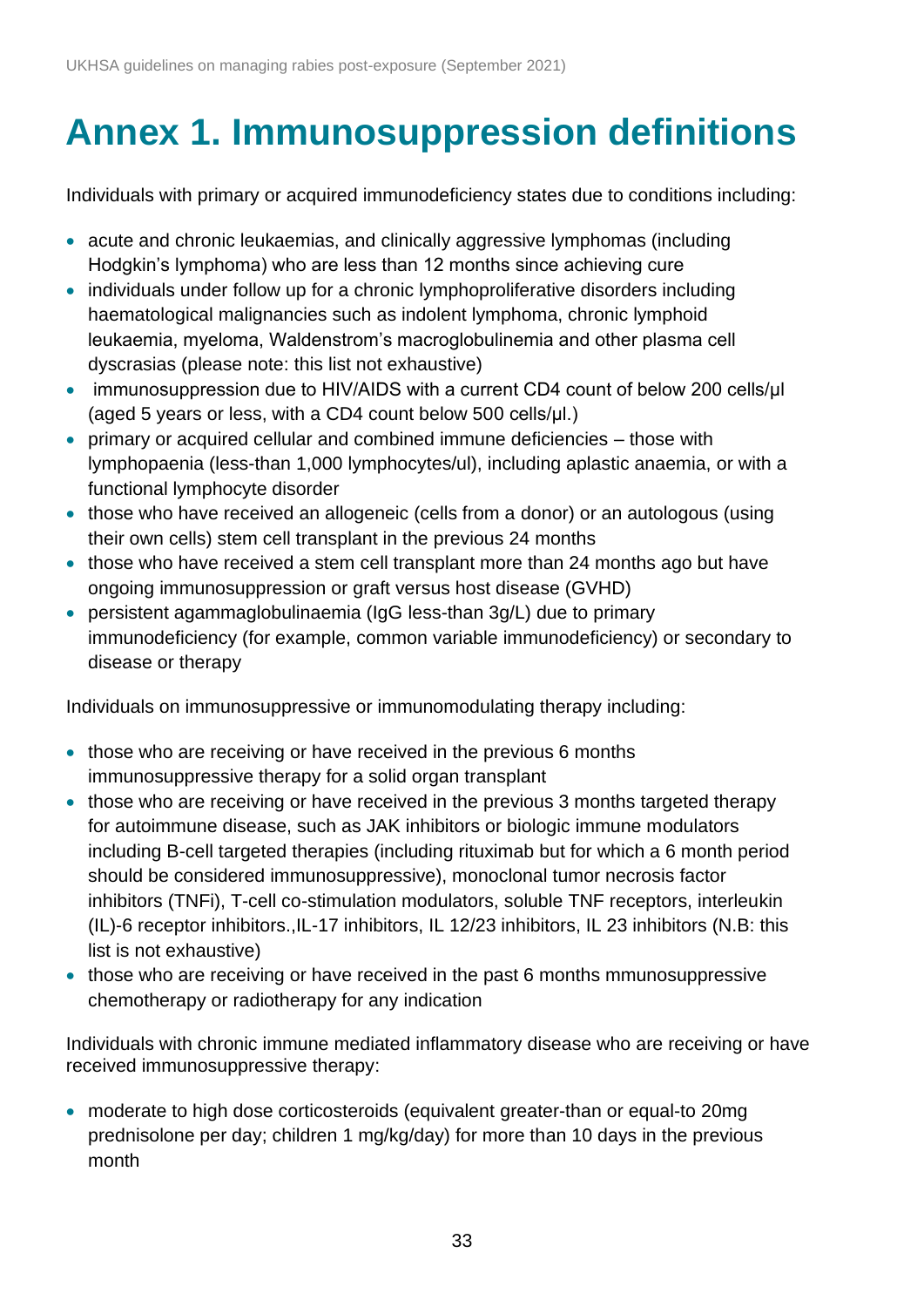- long term moderate dose corticosteroids (equivalent to greater-than or equal-to 10mg prednisolone per day or children 0.5 mg/kg/day for more than 4 weeks) in the previous 3 months
- adults on non-biological oral immune modulating drugs, for example, methotrexate greater-than 20mg per week (oral and subcutaneous), azathioprine greater-than 3.0mg/kg/day; 6-mercaptopurine greater-than1.5mg/kg/day, mycophenolate greaterthan 1g/day, in the previous 3 months
- children on any dose of non-biological oral immune modulating drugs
- certain combination therapies at individual doses lower than stated above, including those on greater-than or equal-to 7.5mg prednisolone per day in combination with other immunosuppressants (other than hydroxychloroquine or sulfasalazine) and those receiving methotrexate (any dose) with leflunomide in the previous 3 months

Individuals who have received a short course of high dose steroids (equivalent greaterthan 40mg prednisolone per day or children 2 mg/kg/dayfor more than a week) for any reason in the previous month.

Individuals who had received brief immunosuppression (less than or equal to 40mg prednisolone per day) for an acute episode (for example, asthma / COPD / COVID-19) and individuals on replacement corticosteroids for adrenal insufficiency are not considered severely immunosuppressed and can be treated with the standard post exposure treatment.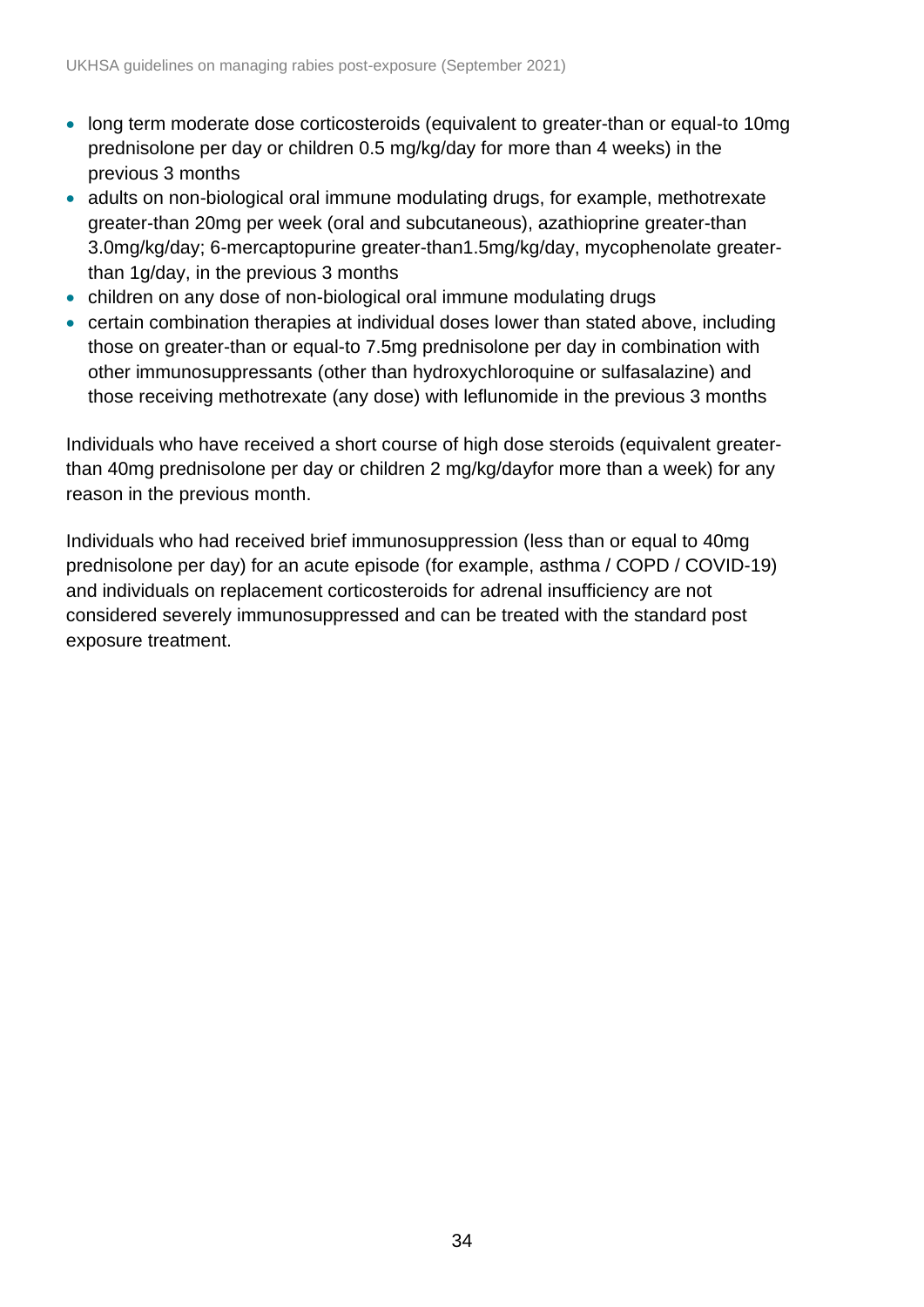## <span id="page-34-0"></span>**Annex 2. Country or animal risk**

This list is accurate as of 27 August 2021 and may not represent the most up to date list of country or animal risks if printed. The most up to date list is available [on the PHE website.](https://www.gov.uk/government/publications/rabies-risks-by-country.)

The country or animal risks presented here represent risks assessed by PHE for use in rabies post-exposure risk assessments and incorporate the presence or absence of rabies in domestic and wild animals, surveillance systems in place and consideration of UK traveller behaviours.

#### **Bats**

Bats may carry rabies-like viruses in countries which are declared rabies-free in terrestrial animals. Therefore exposure to bats or their secretions should be considered as a potential rabies risk wherever in the world this has occurred.

All countries worldwide are considered high risk for bat exposures, apart from the UK and Ireland which are low risk for bats.

#### Primates and rodents

The risk of rabies transmission to humans from primates or rodents is considerably lower than the risks associated with exposures from other animals, particularly carnivores. All countries where rabies is present in terrestrial animals (that is, low or high risk ratings) are considered to be low risk for any exposures from primates and rodents.

For all other terrestrial animals use the table overleaf: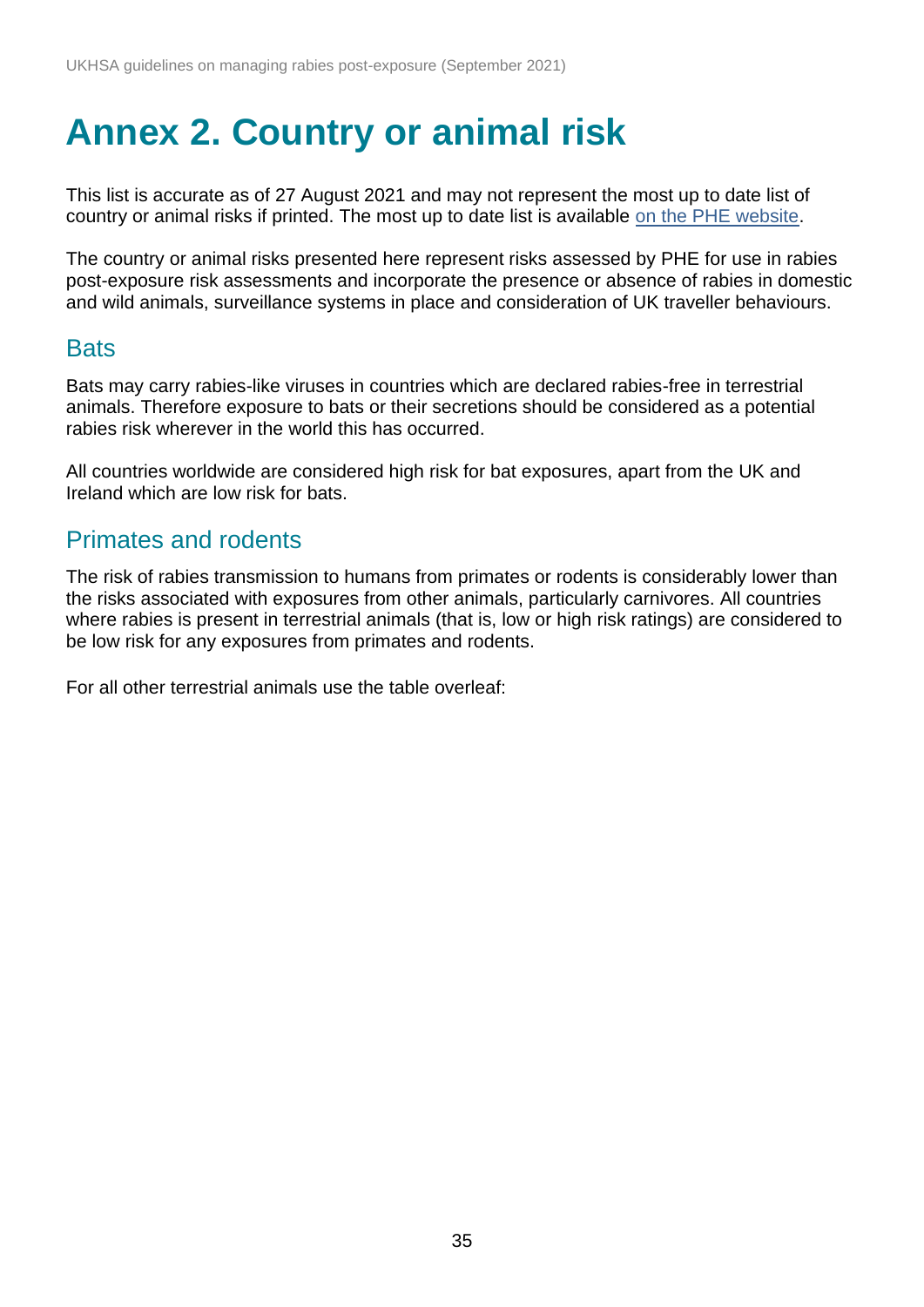| Afghanistan                           | High risk |
|---------------------------------------|-----------|
| Albania                               | High risk |
| Algeria                               | High risk |
| American Samoa                        | No risk   |
| <b>Andaman and Nicobar</b><br>Islands | High risk |
| Andorra                               | No risk   |
| Angola                                | High risk |
| Anguilla                              | No risk   |
| Antarctica                            | No risk   |
| Antigua and Barbuda                   | No risk   |
| Argentina                             | High risk |
| Armenia                               | High risk |
| Aruba                                 | No risk   |
| <b>Ascension Island</b>               | No risk   |
| Australia                             | No risk   |
| Austria                               | No risk   |
| Azerbaijan                            | High risk |
| <b>Azores</b>                         | No risk   |
| <b>Bahamas</b>                        | No risk   |
| <b>Bahrain</b>                        | Low risk  |
| <b>Balearic islands</b>               | No risk   |
| Bali                                  | High risk |
| Bangladesh                            | High risk |
| <b>Barbados</b>                       | No risk   |
| <b>Belarus</b>                        | High risk |
| <b>Belgium</b>                        | No risk   |
| <b>Belize</b>                         | High risk |
| <b>Benin</b>                          | High risk |
| Bermuda                               | No risk   |
| <b>Bhutan</b>                         | High risk |
| <b>Bolivia</b>                        | High risk |
| <b>Borneo</b>                         | High risk |
| Bosnia and Herzegovina                | High risk |
| <b>Botswana</b>                       | High risk |
| <b>Brazil</b>                         | High risk |
| <b>British Virgin Islands</b>         | No risk   |
| <b>Brunei Darussalam</b>              | Low risk  |

| <b>Bulgaria</b>                   | Low risk,            |
|-----------------------------------|----------------------|
|                                   | but foxes            |
|                                   | are high risk        |
| <b>Burkina Faso</b>               | High risk            |
| Burma/Myanmar                     | High risk            |
| <b>Burundi</b>                    | High risk            |
| Cabrera                           | No risk              |
| Cambodia                          | High risk            |
| Cameroon                          | High risk            |
| Canada                            | Low risk,            |
|                                   | but foxes,           |
|                                   | skunks and           |
|                                   | racoons are          |
| Canary Islands                    | high risk<br>No risk |
|                                   |                      |
| Cape Verde                        | No risk              |
| Cayman Islands                    | No risk              |
| <b>Central African Republic</b>   | High risk            |
| Chad                              | High risk            |
| <b>Channel Islands</b>            | No risk              |
| Chile                             | Low risk             |
| China                             | High risk            |
| Christmas Island                  | No risk              |
| Cocos (Keeling) Islands           | No risk              |
| Colombia                          | High risk            |
| Comoros                           | High risk            |
| Congo (Republic)                  | High risk            |
| Congo (Democratic<br>Republic of) | High risk            |
| Cook Islands                      | No risk              |
| Corsica                           | No risk              |
| Costa Rica                        | High risk            |
| Côte d'Ivoire                     | High risk            |
| Croatia                           | Low risk,            |
|                                   | but foxes            |
|                                   | are high risk        |
| Cuba                              | High risk            |
| Cyprus                            | No risk              |
| <b>Czech Republic</b>             | No risk              |
| Czech Republic, within            | Low risk,            |
| 50km border                       | but foxes            |
| Poland/Slovakia*                  | are high risk        |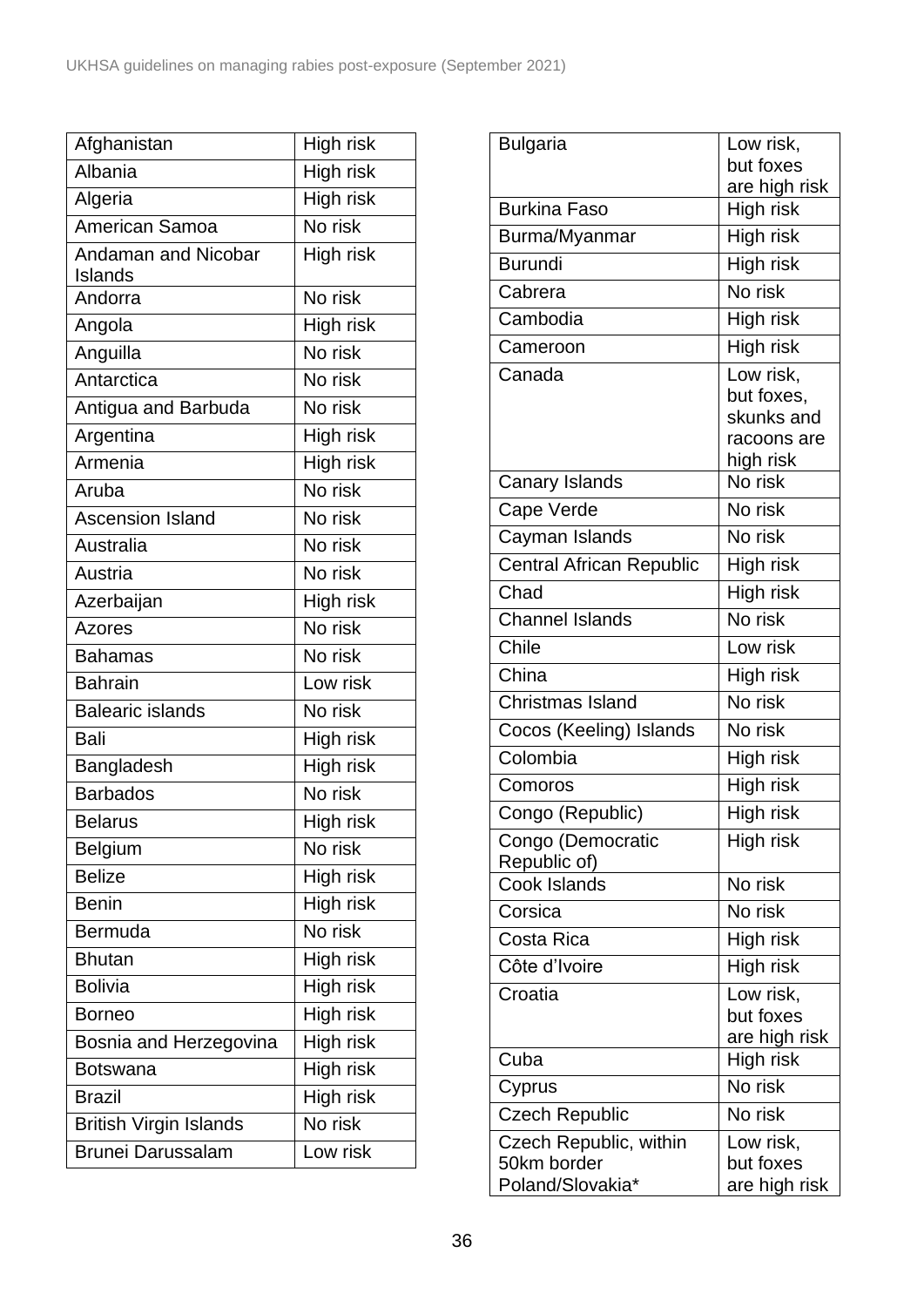| Democratic Republic of      | High risk                  |
|-----------------------------|----------------------------|
| the Congo<br><b>Denmark</b> | No risk                    |
| Djibouti                    | High risk                  |
| Dominica                    | No risk                    |
|                             |                            |
| Dominican Republic          | High risk                  |
| <b>East Timor</b>           | Low risk                   |
| <b>Easter Island</b>        | No risk                    |
| Ecuador                     | High risk                  |
| Egypt                       | High risk                  |
| <b>El Salvador</b>          | High risk                  |
| <b>Equatorial Guinea</b>    | High risk                  |
| Eritrea                     | High risk                  |
| Estonia                     | Low risk,                  |
|                             | but foxes                  |
| Ethiopia                    | are high risk<br>High risk |
| <b>Faeroe Islands</b>       | No risk                    |
| <b>Falkland Islands</b>     | No risk                    |
| Fiji                        | No risk                    |
| Finland                     | No risk                    |
| Formentera                  | No risk                    |
| France                      | No risk                    |
| <b>French Guiana</b>        |                            |
|                             | High risk<br>No risk       |
| French Polynesia            |                            |
| Gabon                       | High risk                  |
| Galapagos Islands           | No risk                    |
| Gambia, The                 | High risk                  |
| Georgia                     | High risk                  |
| Germany                     | No risk                    |
| Ghana                       | High risk                  |
| Gibraltar                   | No risk                    |
| Greece                      | No risk                    |
| Greenland                   | High risk                  |
| Grenada                     | Low risk                   |
| Guadeloupe                  | No risk                    |
| Guam                        | No risk                    |
| Guatemala                   | High risk                  |
| Guinea                      | High risk                  |
| Guinea-Bissau               | High risk                  |

| Guyana                             | High risk           |
|------------------------------------|---------------------|
| Haiti                              | High risk           |
| Hawaii                             | No risk             |
| Honduras                           | High risk           |
| Hong Kong                          | Low risk            |
| Hungary*                           | Low risk,           |
|                                    | but foxes           |
| Ibiza                              | are high risk       |
|                                    | No risk             |
| Iceland                            | No risk             |
| India                              | High risk           |
| <b>Indonesia</b>                   | High risk           |
| Iran                               | High risk           |
| Iraq                               | High risk           |
| Ireland                            | No risk             |
| Isle of Man                        | No risk             |
| <b>Israel</b>                      | High risk           |
| Italy                              | No risk             |
|                                    | apart from          |
|                                    | Arezzo (see         |
| Jamaica                            | website)<br>No risk |
|                                    |                     |
| Jan Mayen and Svalbard<br>(Norway) | High risk           |
| Japan                              | No risk             |
| Jordan                             | High risk           |
| Kazakhstan                         | High risk           |
| Kenya                              | High risk           |
| Kiribati                           | No risk             |
| Korea, North                       | High risk           |
| Korea, South                       | High risk           |
| Kosovo                             | High risk           |
| <b>Kuwait</b>                      | Low risk            |
| Kyrgyzstan                         | High risk           |
| Laos                               | High risk           |
| La Reunion                         | No risk             |
| Latvia                             | Low risk,           |
|                                    | but foxes           |
|                                    | are high risk       |
| Lebanon                            | High risk           |
| Lesotho                            | High risk           |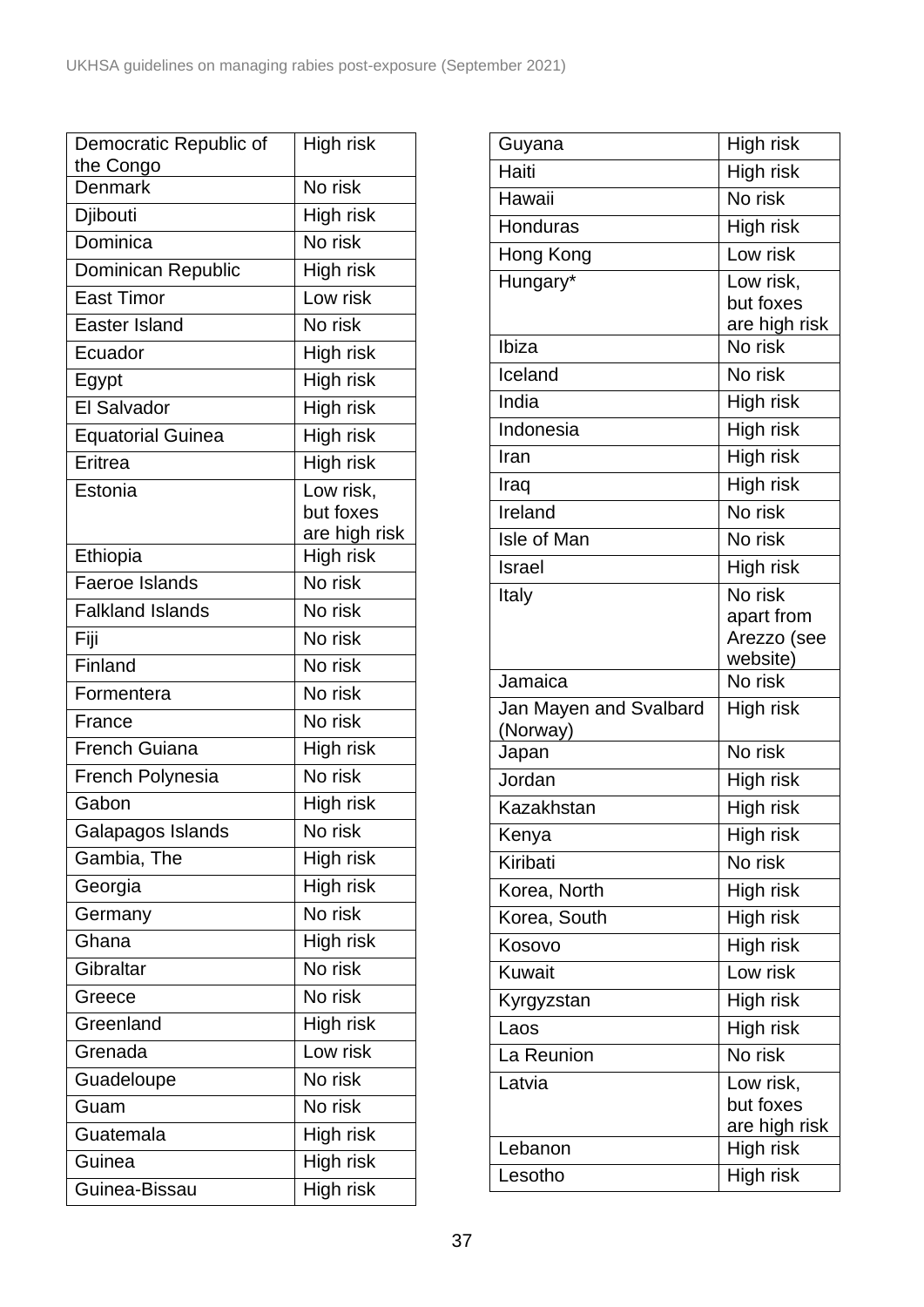| Liberia                     | High risk |
|-----------------------------|-----------|
| Libya                       | High risk |
| Liechtenstein               | No risk   |
| Lithuania                   | High risk |
| Luxembourg                  | No risk   |
| Macau SAR                   | High risk |
| Macedonia                   | High risk |
| Madagascar                  | High risk |
| Madeira Islands             | No risk   |
| Majorca                     | No risk   |
| Malawi                      | High risk |
| Malaysia                    | High risk |
| <b>Maldives</b>             | No risk   |
| Mali                        | High risk |
| Malta                       | No risk   |
| Margarita Island            | High risk |
| <b>Marshall Islands</b>     | No risk   |
| Martinique                  | No risk   |
| Mauritania                  | High risk |
| <b>Mauritius</b>            | No risk   |
| Mayotte                     | No risk   |
| Menorca                     | No risk   |
| Mexico                      | High risk |
| Micronesia                  | No risk   |
| Moldova                     | High risk |
| Monaco                      | No risk   |
| Mongolia                    | High risk |
| Montenegro                  | High risk |
| Montserrat                  | No risk   |
| Morocco                     | High risk |
| Mozambique                  | High risk |
| Myanmar (Burma)             | High risk |
| Namibia                     | High risk |
| Nauru                       | No risk   |
| Nepal                       | High risk |
| <b>Netherlands</b>          | No risk   |
| <b>Netherlands Antilles</b> | No risk   |
| New Caledonia               | No risk   |
| New Zealand                 | No risk   |

| Nicaragua                        | High risk |
|----------------------------------|-----------|
| Niger                            | High risk |
| Nigeria                          | High risk |
| <b>Niue</b>                      | No risk   |
| Norfolk Island                   | No risk   |
| Northern Mariana Islands         | No risk   |
| Norway (mainland only)           | No risk   |
| Oman                             | High risk |
| Pakistan                         | High risk |
| Palau                            | No risk   |
| Palestine                        | High risk |
| Panama                           | High risk |
| Papua New Guinea                 | No risk   |
| Paraguay                         | High risk |
| Peru                             | High risk |
| Philippines                      | High risk |
| <b>Pitcairn Islands</b>          | No risk   |
| Poland                           | High risk |
| Portugal                         | No risk   |
| <b>Puerto Rico</b>               | High risk |
| Qatar                            | Low risk  |
| Republic of Korea (S.<br>Korea)  | High risk |
| Reunion                          | No risk   |
| Romania                          | High risk |
| <b>Russian Federation</b>        | High risk |
| Rwanda                           | High risk |
| Saint Helena                     | No risk   |
| <b>Saint Kitts and Nevis</b>     | No risk   |
| <b>Saint Lucia</b>               | No risk   |
| <b>Saint Martin/Sint Maarten</b> | No risk   |
| Saint Pierre and<br>Miquelon     | No risk   |
| Saint Vincent and the            | No risk   |
| Grenadines                       | No risk   |
| Samoa<br>San Marino              | No risk   |
|                                  | Low risk  |
| Sao Tome and Principe            |           |
| Saudi Arabia                     | High risk |
| Senegal                          | High risk |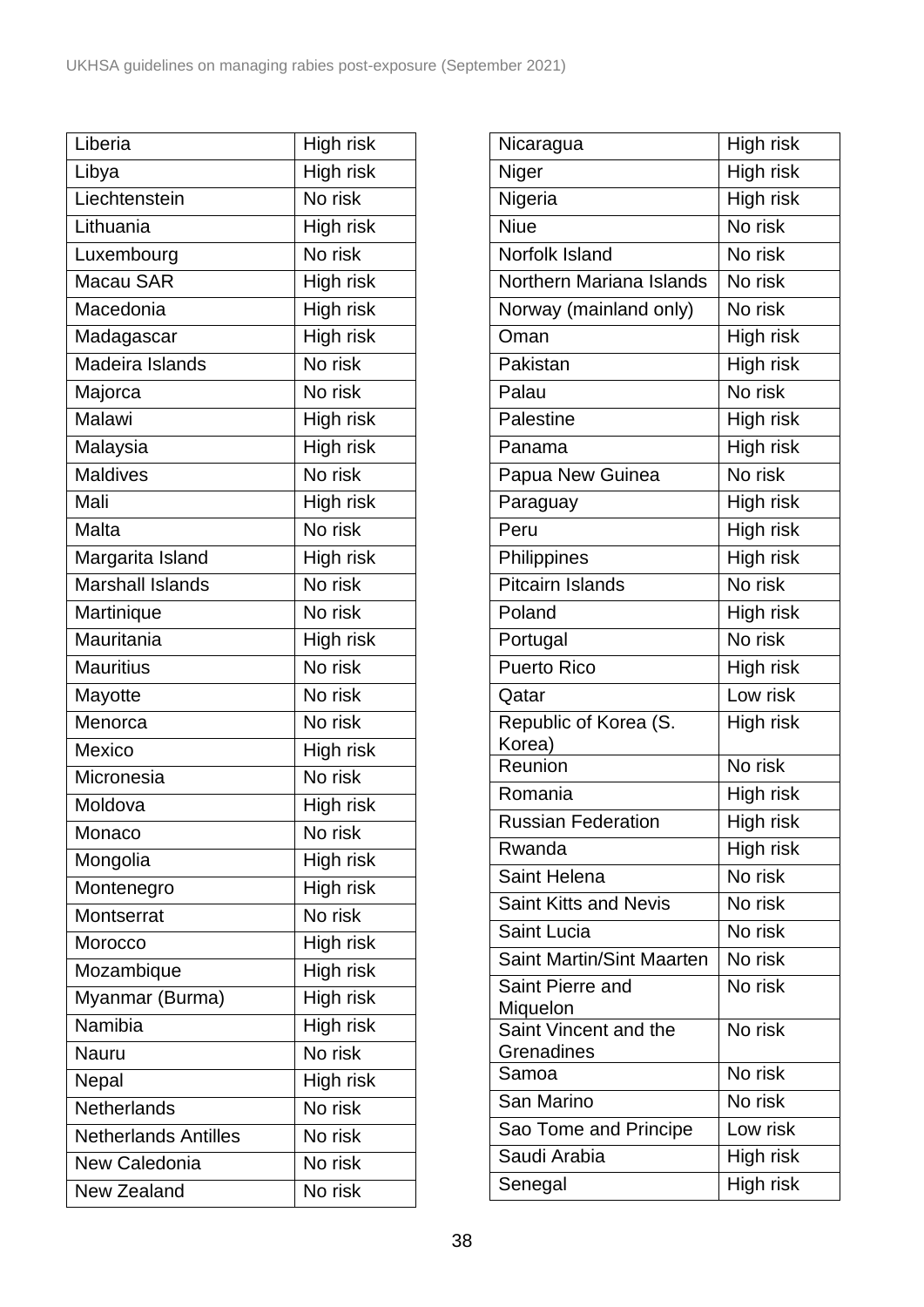| Serbia                           | High risk                  |
|----------------------------------|----------------------------|
| Seychelles                       | No risk                    |
| Sierra Leone                     | High risk                  |
| Singapore                        | No risk                    |
| Slovakia                         | Low risk,                  |
|                                  | but foxes                  |
|                                  | are high risk              |
| Slovenia                         | Low risk,                  |
|                                  | but foxes<br>are high risk |
| Solomon Islands                  | No risk                    |
| Somalia                          | High risk                  |
| South Africa                     | High risk                  |
| South Georgia and the            | No risk                    |
| South Sandwich Islands           |                            |
| Spain - mainland,                | No risk                    |
| <b>Balearic and Canary</b>       |                            |
| Islands<br>Spain - north African | High risk                  |
| territories of Ceuta and         |                            |
| Melila                           |                            |
| Sri Lanka                        | High risk                  |
| Sudan (North and South)          | High risk                  |
| Suriname                         | High risk                  |
| Svalbard                         | High risk                  |
| Swaziland/Eswatini               | High risk                  |
| Sweden                           | No risk                    |
| Switzerland                      | No risk                    |
| Syria                            | High risk                  |
| <b>Tahiti</b>                    | No risk                    |
| <b>Taiwan</b>                    | Low risk                   |
| Tajikistan                       | High risk                  |
| Tanzania                         | High risk                  |
| Thailand                         | High risk                  |
| <b>Tibet</b>                     | High risk                  |
| <b>Timor-Leste</b>               | Low risk                   |
| Togo                             | High risk                  |
| Tokelau                          | No risk                    |
| Tonga                            | No risk                    |
| <b>Trinidad and Tobago</b>       | Low risk                   |
| Tunisia                          | High risk                  |
| <b>Turkey</b>                    | High risk                  |

| Turkmenistan                    | High risk    |
|---------------------------------|--------------|
| <b>Turks and Caicos Islands</b> | No risk      |
| Tuvalu                          | No risk      |
| Uganda                          | High risk    |
| Ukraine                         | High risk    |
| <b>United Arab Emirates</b>     | Low risk     |
| <b>United Kingdom</b>           | No risk      |
|                                 | Low risk for |
|                                 | hats         |

This list is accurate as of 11 September 2021 and may not represent the most up to date list of country or animal risks if printed. The most up to date list is available on the **PHE** website.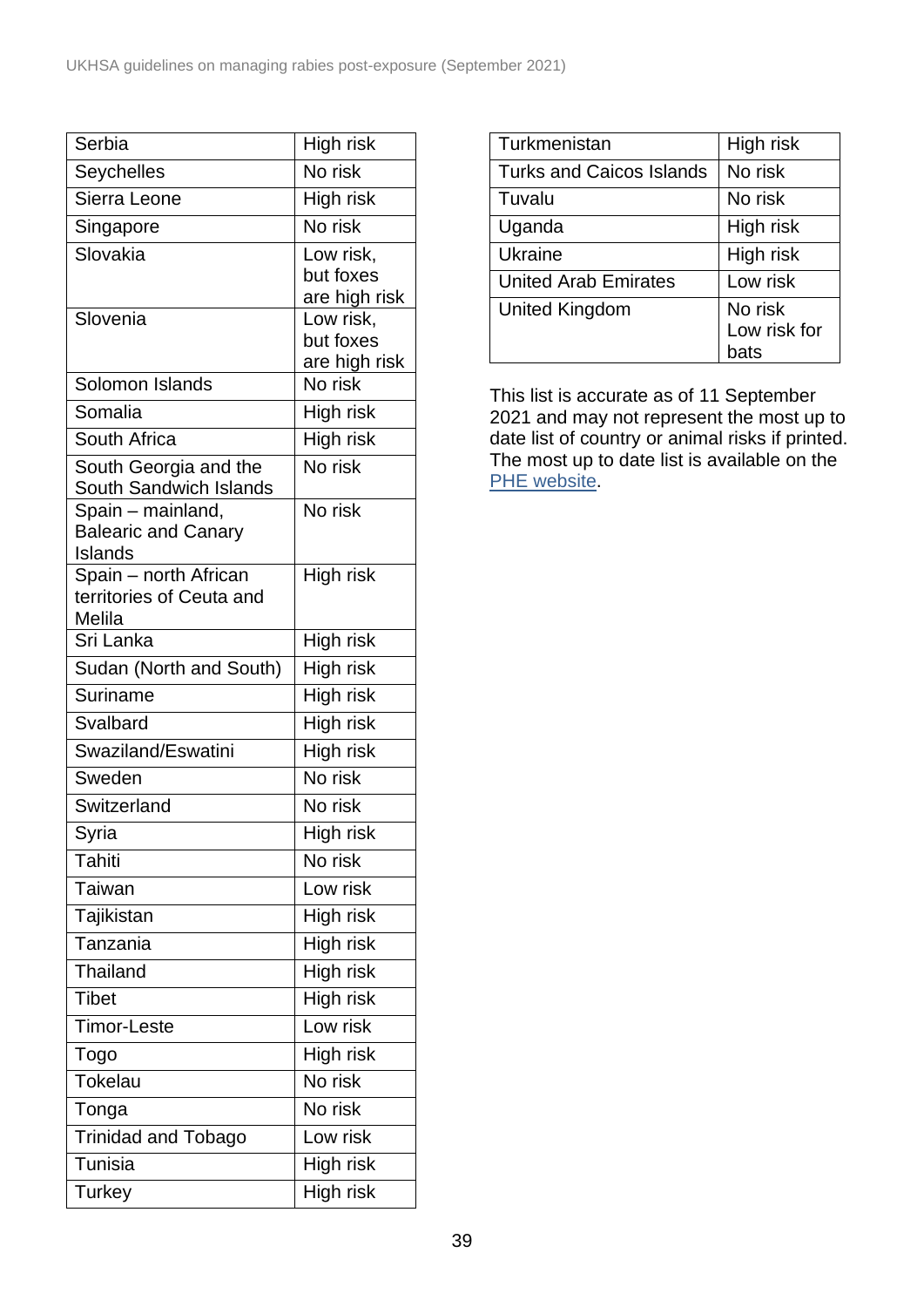## <span id="page-39-0"></span>**Annex 3. Summary of risk assessment and treatment**

- 1. Determine the [combined country or](https://www.gov.uk/government/publications/rabies-risks-by-country.) animal risk.
- 2. Determine the category of exposure

| Category | <b>Terrestrial mammals</b>                                                              | <b>Bats</b>                                                                                                                                    |
|----------|-----------------------------------------------------------------------------------------|------------------------------------------------------------------------------------------------------------------------------------------------|
|          | No physical contact with saliva                                                         | No physical contact (i.e. no direct<br>contact with the bat's saliva)                                                                          |
| 2        | Minimal contact with saliva and/or<br>unable to infiltrate wound with HRIG if<br>needed | Uncertain physical contact (i.e. where<br>there has been no observed direct<br>physical contact (with saliva) but this<br>could have occurred) |
| 3        | Direct contact with saliva                                                              | Direct physical contact with bat's saliva                                                                                                      |

3. Determine the composite rabies risk

| <b>Country/Animal</b><br>risk | <b>Category 1 exposure</b> | <b>Category 2 exposure</b> | <b>Category 3 exposure</b> |
|-------------------------------|----------------------------|----------------------------|----------------------------|
| <b>No risk</b>                | Green                      | Green                      | Green                      |
| Low risk                      | Green                      | Amber                      | Amber                      |
| <b>High risk</b>              | Green                      | Amber                      | <b>Red</b>                 |
| <b>Confirmed rabies</b>       | Green/Amber                | <b>Red</b>                 | <b>Red</b>                 |

\*Specific advice regarding the risk from certain animals or bats in dfferent countries should be taken into account when using these summary tables

4. Determine the post-exposure treatment required

|                                 | <b>Post-exposure treatment</b>                                                                                        |                                  |                                                                  |  |
|---------------------------------|-----------------------------------------------------------------------------------------------------------------------|----------------------------------|------------------------------------------------------------------|--|
| <b>Composite</b><br>rabies risk | Non immunised/<br>partially immunised                                                                                 | <b>Fully immunised</b>           | Immunosuppressed                                                 |  |
| Green                           | <b>None</b>                                                                                                           | <b>None</b>                      | <b>None</b>                                                      |  |
| <b>Amber</b>                    | 4 doses of vaccine<br>d <sub>0</sub> , d <sub>3</sub> , d <sub>7</sub> , d <sub>21</sub>                              | 2 doses of vaccine<br>$d0, d3-7$ | <b>HRIG and 5 doses of</b><br>vaccine<br>d0, d3, d7, d14 and d30 |  |
| <b>Red</b>                      | HRIG <sup>*</sup> and 4 doses of<br>vaccine<br>d <sub>0</sub> , d <sub>3</sub> , d <sub>7</sub> , and d <sub>21</sub> | 2 doses of vaccine<br>$d0, d3-7$ | <b>HRIG</b> and 5 doses of<br>vaccine<br>d0, d3, d7, d14 and d30 |  |

\*HRIG not required if more than 7 days after first dose of vaccine, or more than 1 day after the second dose or for partially immunised patients (unless immunosuppressed)